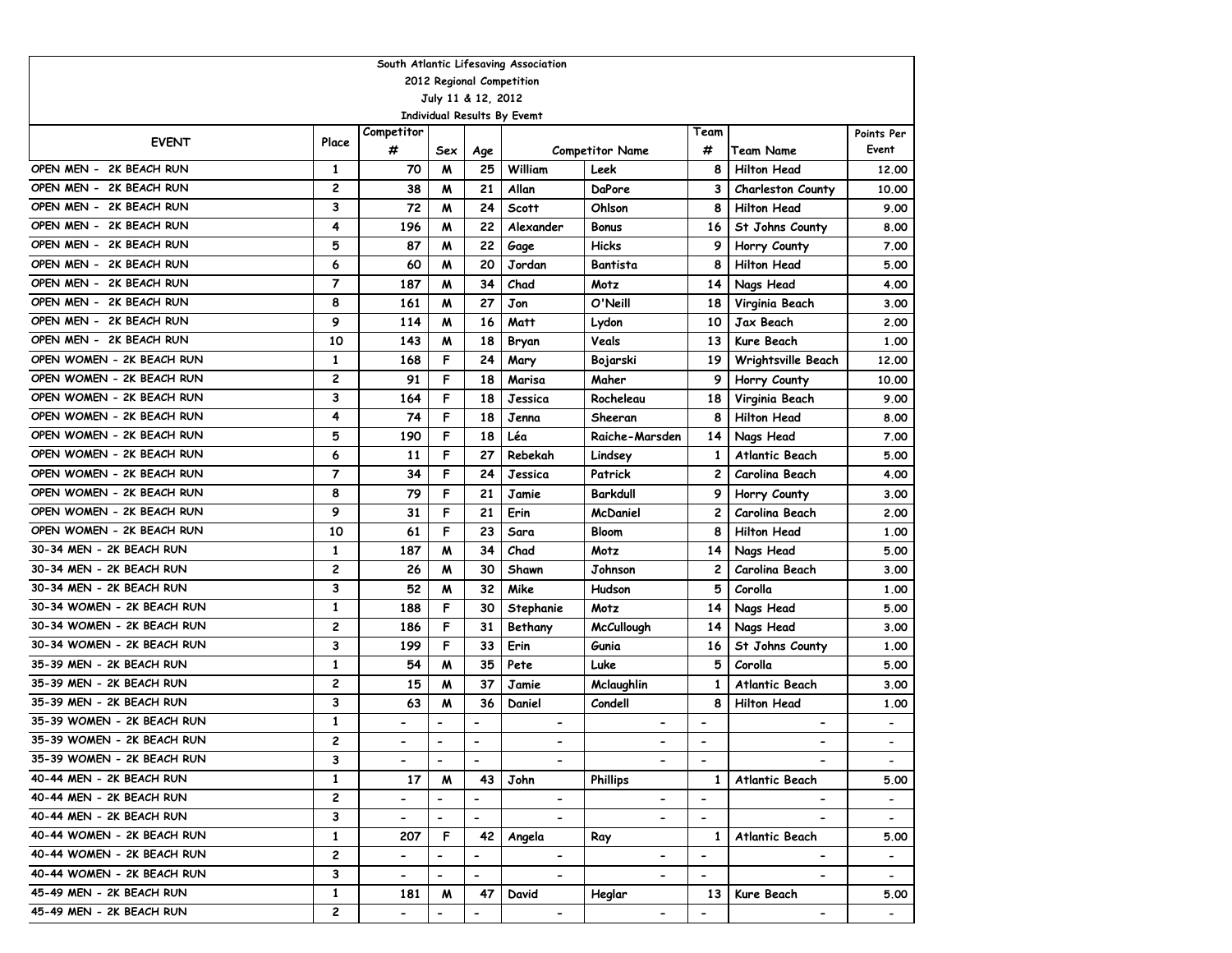| South Atlantic Lifesaving Association             |                |                              |                              |                              |                              |                              |                              |                          |                              |  |  |  |  |
|---------------------------------------------------|----------------|------------------------------|------------------------------|------------------------------|------------------------------|------------------------------|------------------------------|--------------------------|------------------------------|--|--|--|--|
| 2012 Regional Competition                         |                |                              |                              |                              |                              |                              |                              |                          |                              |  |  |  |  |
| July 11 & 12, 2012<br>Individual Results By Evemt |                |                              |                              |                              |                              |                              |                              |                          |                              |  |  |  |  |
|                                                   |                |                              |                              |                              |                              |                              |                              |                          |                              |  |  |  |  |
| <b>EVENT</b>                                      | Place          | Competitor                   |                              |                              |                              |                              | Team                         |                          | Points Per                   |  |  |  |  |
|                                                   |                | #                            | Sex                          | Age                          |                              | <b>Competitor Name</b>       | #                            | <b>Team Name</b>         | Event                        |  |  |  |  |
| 45-49 MEN - 2K BEACH RUN                          | 3              | $\overline{\phantom{a}}$     | $\overline{\phantom{a}}$     | $\overline{\phantom{a}}$     |                              | $\blacksquare$               | $\overline{\phantom{a}}$     | $\overline{\phantom{a}}$ |                              |  |  |  |  |
| 45-49 WOMEN - 2K BEACH RUN                        | 1              | 189                          | F                            | 49                           | Valerie                      | Netsch                       | 14                           | Nags Head                | 5.00                         |  |  |  |  |
| 45-49 WOMEN - 2K BEACH RUN                        | 2              | $\overline{\phantom{a}}$     | $\overline{\phantom{a}}$     | $\overline{a}$               | $\overline{\phantom{a}}$     | $\blacksquare$               | $\overline{\phantom{a}}$     | $\blacksquare$           | $\blacksquare$               |  |  |  |  |
| 45-49 WOMEN - 2K BEACH RUN                        | 3              | $\overline{\phantom{a}}$     | $\blacksquare$               | $\overline{\phantom{a}}$     | $\blacksquare$               |                              | $\overline{\phantom{a}}$     |                          | $\overline{\phantom{a}}$     |  |  |  |  |
| 50-54 MEN - 2K BEACH RUN                          | 1              | 185                          | M                            | 54                           | John                         | Kenny                        | 14                           | Nags Head                | 5.00                         |  |  |  |  |
| 50-54 MEN - 2K BEACH RUN                          | $\overline{c}$ | 96                           | M                            | 54                           | Jay                          | Woodward                     | 9                            | Horry County             | 3.00                         |  |  |  |  |
| 50-54 MEN - 2K BEACH RUN                          | 3              | 209                          | M                            | $\overline{\phantom{a}}$     | Michael                      | <b>Bradley</b>               | 3                            | Charleston County        | 1.00                         |  |  |  |  |
| 50-54 WOMEN - 2K BEACH RUN                        | 1              | $\qquad \qquad \blacksquare$ | $\qquad \qquad \blacksquare$ | $\overline{\phantom{0}}$     | $\overline{\phantom{a}}$     | $\overline{\phantom{0}}$     | $\overline{\phantom{a}}$     |                          | $\overline{\phantom{a}}$     |  |  |  |  |
| 50-54 WOMEN - 2K BEACH RUN                        | $\overline{c}$ | $\blacksquare$               | $\blacksquare$               | $\blacksquare$               | $\blacksquare$               | $\overline{\phantom{a}}$     | $\blacksquare$               | $\overline{\phantom{a}}$ | $\overline{\phantom{a}}$     |  |  |  |  |
| 50-54 WOMEN - 2K BEACH RUN                        | 3              | $\blacksquare$               | $\blacksquare$               | $\blacksquare$               | $\blacksquare$               |                              | $\blacksquare$               |                          | $\qquad \qquad \blacksquare$ |  |  |  |  |
| 55-59 MEN - 2K BEACH RUN                          | $\mathbf{1}$   | 21                           | M                            | 59                           | Daniel                       | Anderson                     | 2                            | Carolina Beach           | 5.00                         |  |  |  |  |
| 55-59 MEN - 2K BEACH RUN                          | $\overline{c}$ | $\overline{\phantom{0}}$     | $\overline{a}$               | $\overline{\phantom{0}}$     | $\overline{\phantom{a}}$     |                              | $\overline{\phantom{a}}$     |                          | $\overline{\phantom{a}}$     |  |  |  |  |
| 55-59 MEN - 2K BEACH RUN                          | 3              | $\qquad \qquad \blacksquare$ | $\overline{\phantom{0}}$     | $\blacksquare$               | $\overline{\phantom{a}}$     |                              | $\overline{\phantom{a}}$     |                          | $\qquad \qquad \blacksquare$ |  |  |  |  |
| 55-59 WOMEN - 2K BEACH RUN                        | $\mathbf{1}$   | 125                          | F                            | 59                           | Susan                        | Wallis                       | 10                           | Jax Beach                | 5.00                         |  |  |  |  |
| 55-59 WOMEN - 2K BEACH RUN                        | $\overline{c}$ | 151                          | F                            | 55                           | Nancy                        | Hodges                       | 18                           | Virginia Beach           | 3.00                         |  |  |  |  |
| 55-59 WOMEN - 2K BEACH RUN                        | 3              |                              | $\blacksquare$               |                              | $\blacksquare$               |                              | $\qquad \qquad \blacksquare$ |                          | $\overline{\phantom{a}}$     |  |  |  |  |
| 60-64 MEN - 2K BEACH RUN                          | 1              | 182                          | M                            | 64                           | Harold                       | Heglar                       | 13                           | Kure Beach               | 5.00                         |  |  |  |  |
| 60-64 MEN - 2K BEACH RUN                          | $\overline{c}$ |                              | $\overline{\phantom{0}}$     | $\blacksquare$               | $\blacksquare$               | $\overline{\phantom{a}}$     | $\overline{\phantom{a}}$     | $\blacksquare$           | $\blacksquare$               |  |  |  |  |
| 60-64 MEN - 2K BEACH RUN                          | 3              | $\hbox{\small -}$            | $\qquad \qquad \blacksquare$ | $\overline{\phantom{0}}$     | $\overline{\phantom{a}}$     | $\qquad \qquad \blacksquare$ | $\overline{\phantom{a}}$     | $\overline{\phantom{0}}$ | $\overline{\phantom{a}}$     |  |  |  |  |
| 60-64 WOMEN - 2K BEACH RUN                        | 1              | $\qquad \qquad \blacksquare$ | $\qquad \qquad \blacksquare$ | $\overline{\phantom{0}}$     | $\overline{\phantom{a}}$     | $\overline{\phantom{a}}$     | $\overline{\phantom{a}}$     | $\overline{\phantom{0}}$ | $\overline{\phantom{a}}$     |  |  |  |  |
| 60-64 WOMEN-2K RUN                                | 2              | $\qquad \qquad \blacksquare$ | $\hbox{\small -}$            | $\overline{\phantom{0}}$     | $\hbox{\small -}$            | $\hbox{\small -}$            | $\overline{\phantom{a}}$     | $\overline{\phantom{0}}$ | $\overline{\phantom{a}}$     |  |  |  |  |
| 60-64 WOMEN-2K RUN                                | 3              | $\blacksquare$               | $\blacksquare$               | $\blacksquare$               | $\blacksquare$               | $\blacksquare$               | $\blacksquare$               | $\overline{\phantom{a}}$ | $\overline{\phantom{a}}$     |  |  |  |  |
| 64-69 MEN - 2K BEACH RUN                          | $\mathbf{1}$   | 3                            | M                            | 67                           | David                        | Bew                          | $\mathbf{1}$                 | Atlantic Beach           | 5.00                         |  |  |  |  |
| 64-69 MEN - 2K BEACH RUN                          | 2              | $\overline{\phantom{0}}$     | $\blacksquare$               | $\overline{\phantom{a}}$     | $\blacksquare$               | $\overline{\phantom{a}}$     | $\overline{\phantom{a}}$     | $\overline{\phantom{a}}$ | $\overline{\phantom{a}}$     |  |  |  |  |
| 64-69 MEN - 2K BEACH RUN                          | 3              | $\qquad \qquad \blacksquare$ | $\hbox{\small -}$            | $\overline{\phantom{0}}$     | $\overline{\phantom{a}}$     | $\overline{\phantom{a}}$     | $\overline{\phantom{a}}$     | $\overline{\phantom{0}}$ | $\overline{\phantom{a}}$     |  |  |  |  |
| 64-69 WOMEN - 2K BEACH RUN                        | 1              | $\overline{\phantom{0}}$     | $\blacksquare$               | $\blacksquare$               | $\qquad \qquad \blacksquare$ | $\overline{\phantom{0}}$     | $\blacksquare$               | $\blacksquare$           | $\overline{\phantom{a}}$     |  |  |  |  |
| 64-69 WOMEN-2K RUN                                | $\overline{c}$ | $\overline{\phantom{0}}$     | $\blacksquare$               | $\blacksquare$               | $\qquad \qquad \blacksquare$ | $\overline{\phantom{a}}$     | $\blacksquare$               | $\blacksquare$           | $\overline{\phantom{a}}$     |  |  |  |  |
| 64-69 WOMEN-2K RUN                                | 3              | $\hbox{\small -}$            | $\overline{\phantom{a}}$     | $\overline{\phantom{a}}$     | $\overline{\phantom{a}}$     | $\hbox{\small -}$            | $\overline{\phantom{a}}$     | $\overline{\phantom{0}}$ | $\overline{\phantom{a}}$     |  |  |  |  |
| 70+ MEN - 2K BEACH RUN                            | 1              | $\hbox{\small -}$            | $\hbox{\small -}$            | $\overline{\phantom{a}}$     | $\overline{\phantom{a}}$     | $\overline{\phantom{a}}$     | $\overline{\phantom{a}}$     | $\overline{\phantom{a}}$ | $\overline{\phantom{a}}$     |  |  |  |  |
| 70+ MEN - 2K BEACH RUN                            | $\overline{c}$ | $\hbox{\small -}$            | $\overline{\phantom{a}}$     | $\overline{\phantom{a}}$     | $\overline{\phantom{a}}$     | $\overline{\phantom{a}}$     | $\blacksquare$               | $\hbox{\small -}$        | $\overline{\phantom{a}}$     |  |  |  |  |
| 70+ MEN - 2K BEACH RUN                            | 3              |                              | $\hbox{\small -}$            | $\overline{\phantom{0}}$     |                              | $\overline{\phantom{a}}$     | $\overline{\phantom{a}}$     |                          | $\qquad \qquad \blacksquare$ |  |  |  |  |
| 70+ WOMEN - 2K BEACH RUN                          | 1              | $\overline{\phantom{a}}$     | $\overline{\phantom{a}}$     | $\qquad \qquad \blacksquare$ | $\blacksquare$               | $\overline{\phantom{a}}$     | $\qquad \qquad \blacksquare$ | $\blacksquare$           | $\overline{\phantom{a}}$     |  |  |  |  |
| 70+ WOMEN-2K RUN                                  | 2              | $\qquad \qquad \blacksquare$ |                              |                              | $\blacksquare$               | $\hbox{\small -}$            | $\qquad \qquad \blacksquare$ |                          | $\overline{\phantom{0}}$     |  |  |  |  |
| 70+ WOMEN-2K RUN                                  | 3              | $\overline{\phantom{0}}$     | $\overline{\phantom{a}}$     | $\overline{\phantom{a}}$     | $\hbox{\small -}$            | $\blacksquare$               | $\overline{\phantom{a}}$     |                          | $\overline{\phantom{a}}$     |  |  |  |  |
| OPEN ONLY - LANDLINE RESCUE RACE                  | $\mathbf{1}$   | 169                          | W                            | 21                           | Carl                         | Brubach                      | 19                           | Wrightsville Beach       | 3.00                         |  |  |  |  |
| OPEN ONLY - LANDLINE RESCUE RACE                  | $\mathbf{1}$   | 168                          | F                            | 24                           | Mary                         | Bojarski                     | 19                           | Wrightsville Beach       | 3.00                         |  |  |  |  |
| OPEN ONLY - LANDLINE RESCUE RACE                  | $\mathbf{1}$   | 177                          | W                            | 24                           | Harrison                     | Purcell                      | 19                           | Wrightsville Beach       | 3.00                         |  |  |  |  |
| OPEN ONLY - LANDLINE RESCUE RACE                  | $\mathbf{1}$   | 178                          | M                            | 30                           | John                         | Scull                        | 19                           | Wrightsville Beach       | 3.00                         |  |  |  |  |
| OPEN ONLY - LANDLINE RESCUE RACE                  | 2              | 18                           | M                            | 30                           | Kenneth                      | Reeves                       | 1                            | Atlantic Beach           | 2.50                         |  |  |  |  |
| OPEN ONLY - LANDLINE RESCUE RACE                  | $\mathbf{2}$   | 6                            | M                            | 21                           | Tyler                        | Caltrider                    | 1                            | Atlantic Beach           | 2.50                         |  |  |  |  |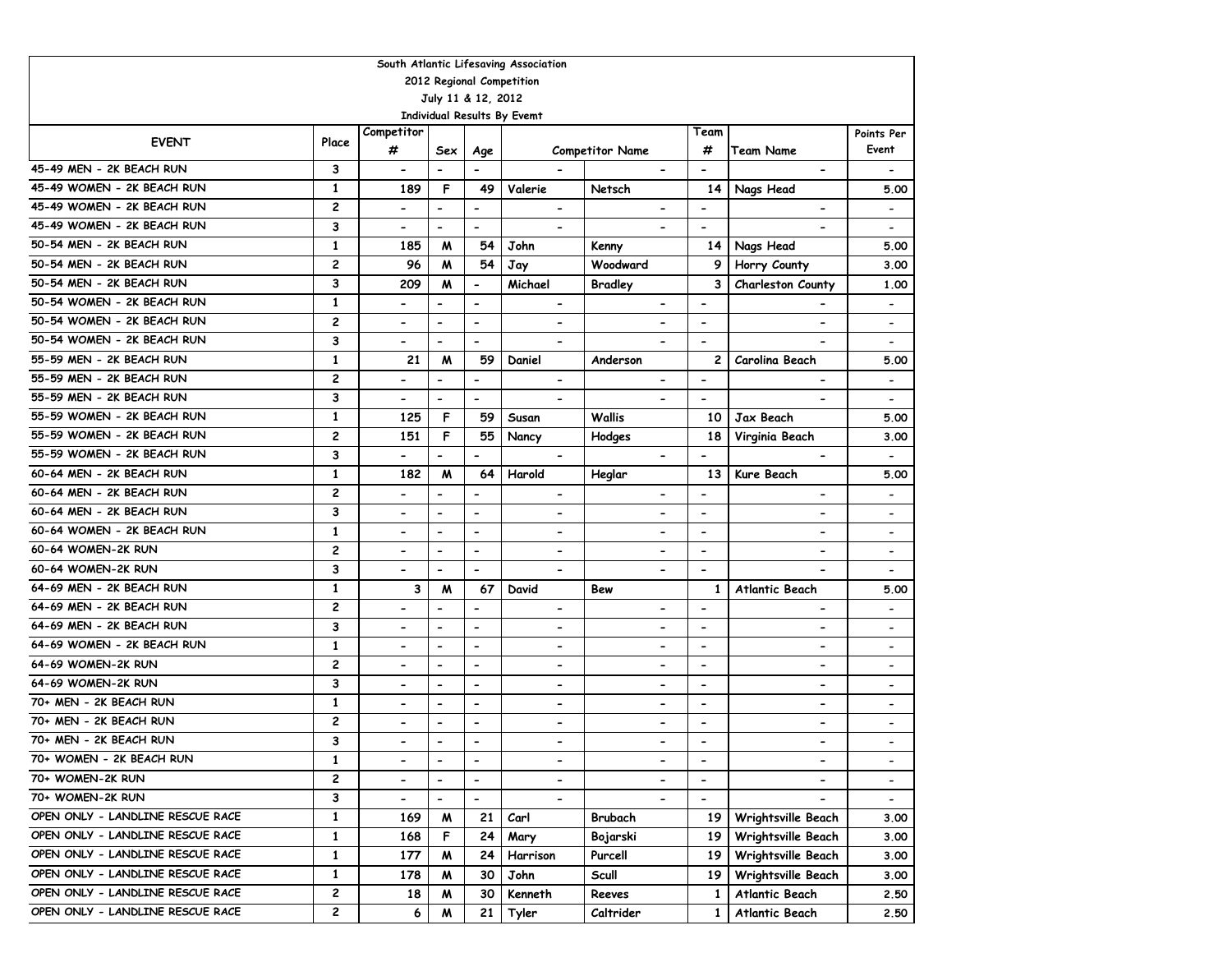| South Atlantic Lifesaving Association<br>2012 Regional Competition |                |                          |                          |                              |                              |                          |                          |                          |                          |  |  |  |  |
|--------------------------------------------------------------------|----------------|--------------------------|--------------------------|------------------------------|------------------------------|--------------------------|--------------------------|--------------------------|--------------------------|--|--|--|--|
|                                                                    |                |                          |                          |                              |                              |                          |                          |                          |                          |  |  |  |  |
|                                                                    |                |                          | July 11 & 12, 2012       |                              |                              |                          |                          |                          |                          |  |  |  |  |
|                                                                    |                | Competitor               |                          |                              | Individual Results By Evemt  |                          | Team                     |                          |                          |  |  |  |  |
| <b>EVENT</b>                                                       | Place          | #                        | Sex                      | Age                          |                              | <b>Competitor Name</b>   | #                        | <b>Team Name</b>         | Points Per<br>Event      |  |  |  |  |
| OPEN ONLY - LANDLINE RESCUE RACE                                   | $\overline{c}$ | 9                        | M                        | 22                           | Jordain                      | Farrell                  | 1                        | <b>Atlantic Beach</b>    | 2.50                     |  |  |  |  |
| OPEN ONLY - LANDLINE RESCUE RACE                                   | $\overline{c}$ | 12                       | M                        | 19                           | <b>Blake</b>                 | Boudreaux                | 1                        | <b>Atlantic Beach</b>    | 2.50                     |  |  |  |  |
| OPEN ONLY - LANDLINE RESCUE RACE                                   | 3              | 104                      | M                        | 17                           | Andrew                       | Faus                     | 10                       | <b>Jax Beach</b>         | 2.25                     |  |  |  |  |
| OPEN ONLY - LANDLINE RESCUE RACE                                   | 3              | 116                      | M                        | 27                           | Artsiom                      | Naidzich                 | 10                       | Jax Beach                | 2.25                     |  |  |  |  |
| OPEN ONLY - LANDLINE RESCUE RACE                                   | 3              | 102                      | M                        | 42                           | Rob                          | Emahiser                 | 10                       | Jax Beach                | 2.25                     |  |  |  |  |
| OPEN ONLY - LANDLINE RESCUE RACE                                   | 3              | 108                      | W                        | 27                           | Ben                          | Hedstrom                 | 10                       | Jax Beach                | 2.25                     |  |  |  |  |
| OPEN ONLY - LANDLINE RESCUE RACE                                   | 4              | 8                        | m                        | 20                           | Blake                        | Elhers                   | 1                        | Atlantic Beach           | 2.00                     |  |  |  |  |
| OPEN ONLY - LANDLINE RESCUE RACE                                   | 4              | 10                       | M                        | 30                           | Carrey                       | Ian                      | 1                        | <b>Atlantic Beach</b>    | 2.00                     |  |  |  |  |
| OPEN ONLY - LANDLINE RESCUE RACE                                   | 4              | 4                        | M                        | 20                           | Kyle                         | Boudreaux                | 1                        | Atlantic Beach           | 2.00                     |  |  |  |  |
| OPEN ONLY - LANDLINE RESCUE RACE                                   | 4              | 11                       | F                        | 27                           | Rebekah                      | Lindsey                  | 1                        | <b>Atlantic Beach</b>    | 2.00                     |  |  |  |  |
| OPEN ONLY - LANDLINE RESCUE RACE                                   | 5              | 173                      | M                        | 27                           | Hunter                       | Hay                      | 19                       | Wrightsville Beach       | 1.75                     |  |  |  |  |
| OPEN ONLY - LANDLINE RESCUE RACE                                   | 5              | 176                      | M                        | 26                           | Mo                           | Peacock                  | 19                       | Wrightsville Beach       | 1.75                     |  |  |  |  |
| OPEN ONLY - LANDLINE RESCUE RACE                                   | 5              | 167                      | F                        | 28                           | Rachel                       | Baumgardner              | 19                       | Wrightsville Beach       | 1.75                     |  |  |  |  |
| OPEN ONLY - LANDLINE RESCUE RACE                                   | 5              | 170                      | M                        | 21                           | Steve                        | Conrad                   | 19                       | Wrightsville Beach       | 1.75                     |  |  |  |  |
| OPEN ONLY - LANDLINE RESCUE RACE                                   | 6              | 187                      | M                        | 34                           | Chad                         | Motz                     | 14                       | Nags Head                | 1.25                     |  |  |  |  |
| OPEN ONLY - LANDLINE RESCUE RACE                                   | 6              | 192                      | M                        | 20                           | Matthew                      | Rose                     | 14                       | Nags Head                | 1.25                     |  |  |  |  |
| OPEN ONLY - LANDLINE RESCUE RACE                                   | 6              | 193                      | M                        | 23                           | <b>Brain</b>                 | Schmitt                  | 14                       | Nags Head                | 1.25                     |  |  |  |  |
| OPEN ONLY - LANDLINE RESCUE RACE                                   | 6              | 189                      | F                        | 49                           | Valerie                      | Netsch                   | 14                       | Nags Head                | 1.25                     |  |  |  |  |
| OPEN ONLY - LANDLINE RESCUE RACE                                   | $\overline{7}$ | 95                       | W                        | 23                           | Jonathan                     | Starchville              | 9                        | Horry County             | 1.00                     |  |  |  |  |
| OPEN ONLY - LANDLINE RESCUE RACE                                   | $\overline{7}$ | 83                       | M                        | 21                           | Jacob                        | Dole                     | 9                        | Horry County             | 1.00                     |  |  |  |  |
| OPEN ONLY - LANDLINE RESCUE RACE                                   | $\overline{7}$ | 91                       | F                        | 18                           | Marisa                       | Maher                    | 9                        | Horry County             | 1.00                     |  |  |  |  |
| OPEN ONLY - LANDLINE RESCUE RACE                                   | $\overline{7}$ | 84                       | M                        | 27                           | Marcus                       | Fichtner                 | 9                        | Horry County             | 1.00                     |  |  |  |  |
| OPEN ONLY - LANDLINE RESCUE RACE                                   | 8              | 77                       | M                        | 18                           | Madison                      | Ash                      | 9                        | Horry County             | 0.75                     |  |  |  |  |
| OPEN ONLY - LANDLINE RESCUE RACE                                   | 8              | 88                       | M                        | 22                           | James                        | Larkins                  | 9                        | Horry County             | 0.75                     |  |  |  |  |
| OPEN ONLY - LANDLINE RESCUE RACE                                   | 8              | 78                       | M                        | 21                           | Justin                       | Ayersman                 | 9                        | Horry County             | 0.75                     |  |  |  |  |
| OPEN ONLY - LANDLINE RESCUE RACE                                   | 8              | 85                       | M                        | 20                           | Ryan                         | Gibson                   | 9                        | Horry County             | 0.75                     |  |  |  |  |
| OPEN ONLY - LANDLINE RESCUE RACE                                   | 9              | $\blacksquare$           | $\blacksquare$           | $\overline{a}$               | $\overline{\phantom{0}}$     | $\blacksquare$           | $\blacksquare$           | $\blacksquare$           | $\overline{\phantom{a}}$ |  |  |  |  |
| OPEN ONLY - LANDLINE RESCUE RACE                                   | 9              | $\overline{\phantom{a}}$ | $\overline{a}$           | $\overline{\phantom{0}}$     | $\overline{\phantom{a}}$     | $\hbox{\small -}$        | $\overline{\phantom{a}}$ | $\blacksquare$           | $\overline{\phantom{a}}$ |  |  |  |  |
| OPEN ONLY - LANDLINE RESCUE RACE                                   | 9              | $\blacksquare$           | $\overline{\phantom{0}}$ | $\qquad \qquad \blacksquare$ | $\overline{\phantom{a}}$     | $\hbox{\small -}$        | $\overline{\phantom{a}}$ | $\overline{\phantom{a}}$ |                          |  |  |  |  |
| OPEN ONLY - LANDLINE RESCUE RACE                                   | 9              | $\blacksquare$           | $\hbox{\small -}$        | $\hbox{\small -}$            | $\blacksquare$               | $\overline{\phantom{0}}$ | $\overline{\phantom{a}}$ | $\overline{\phantom{a}}$ | $\overline{\phantom{a}}$ |  |  |  |  |
| OPEN ONLY - LANDLINE RESCUE RACE                                   | 10             |                          |                          | $\overline{a}$               |                              |                          |                          |                          |                          |  |  |  |  |
| OPEN ONLY - LANDLINE RESCUE RACE                                   | 10             | $\overline{\phantom{a}}$ | $\overline{a}$           | $\qquad \qquad \blacksquare$ | $\qquad \qquad \blacksquare$ |                          | $\overline{\phantom{a}}$ | $\overline{\phantom{a}}$ | $\overline{\phantom{a}}$ |  |  |  |  |
| OPEN ONLY - LANDLINE RESCUE RACE                                   | 10             |                          |                          |                              |                              |                          |                          |                          | $\overline{\phantom{0}}$ |  |  |  |  |
| OPEN ONLY - LANDLINE RESCUE RACE                                   | 10             | $\blacksquare$           |                          | $\overline{a}$               | $\overline{\phantom{0}}$     | $\blacksquare$           | $\blacksquare$           |                          |                          |  |  |  |  |
| OPEN MEN - SURF RACE                                               | 1              | 90                       | M                        | 19                           | Ryan                         | Layne                    | 9 <sup>1</sup>           | Horry County             | 12.00                    |  |  |  |  |
| OPEN MEN - SURF RACE                                               | 2              | 115                      | M                        | 31                           | <b>Nick</b>                  | Macko                    | 10                       | Jax Beach                | 10.00                    |  |  |  |  |
| OPEN MEN - SURF RACE                                               | 3              | 83                       | M                        | 21                           | Jacob                        | Dole                     | 9                        | Horry County             | 9.00                     |  |  |  |  |
| OPEN MEN - SURF RACE                                               | 4              | 85                       | M                        | 20                           | Ryan                         | Gibson                   | 9                        | Horry County             | 8.00                     |  |  |  |  |
| OPEN MEN - SURF RACE                                               | 5              | 170                      | M                        | 21                           | Steve                        | Conrad                   | 19                       | Wrightsville Beach       | 7.00                     |  |  |  |  |
| OPEN MEN - SURF RACE                                               | 6              | 174                      | M                        | 22                           | Brandon                      | Hicks                    | 19 I                     | Wrightsville Beach       | 5.00                     |  |  |  |  |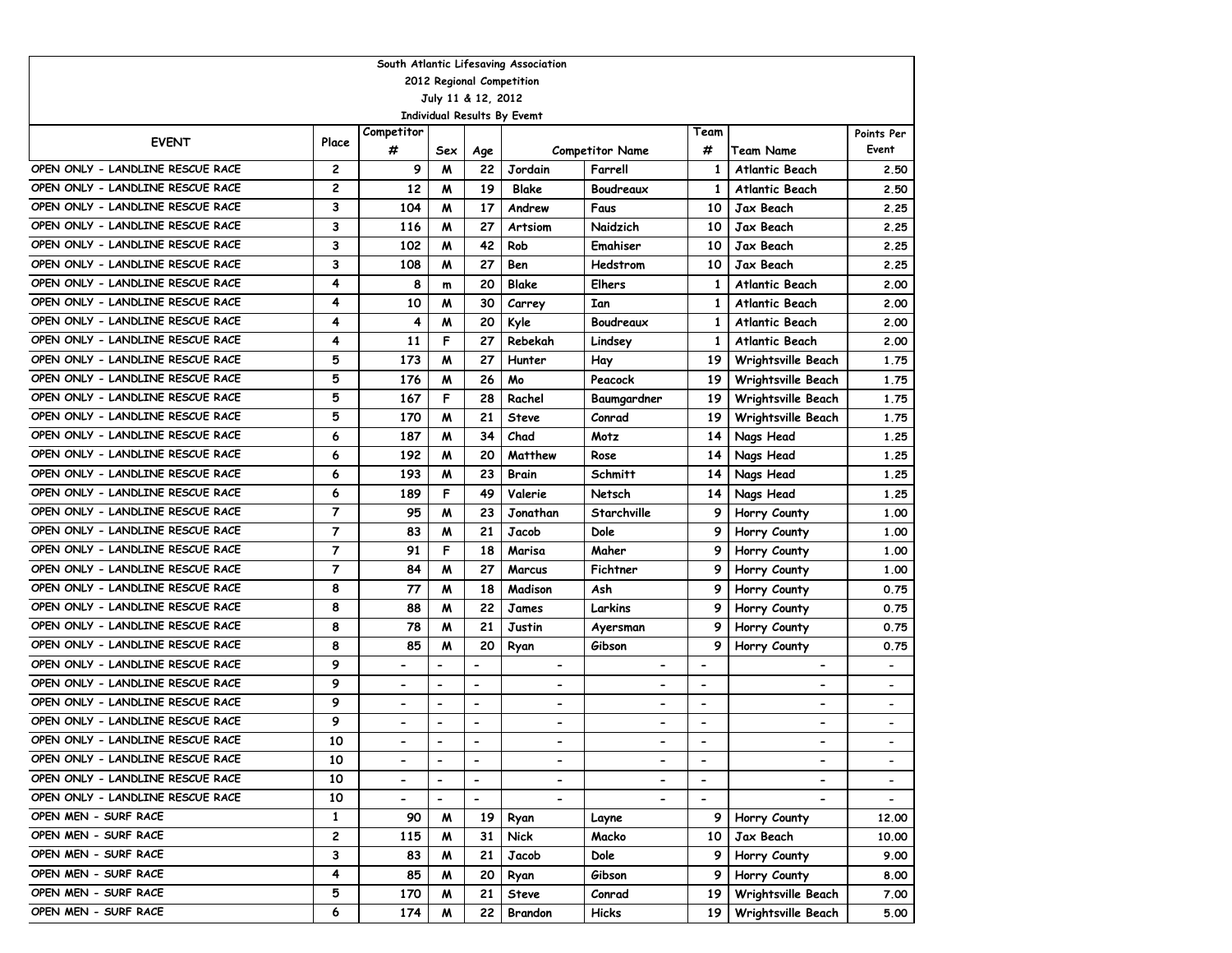| South Atlantic Lifesaving Association |                |                              |                          |                          |                          |                          |                          |                          |                          |  |  |  |  |
|---------------------------------------|----------------|------------------------------|--------------------------|--------------------------|--------------------------|--------------------------|--------------------------|--------------------------|--------------------------|--|--|--|--|
| 2012 Regional Competition             |                |                              |                          |                          |                          |                          |                          |                          |                          |  |  |  |  |
| July 11 & 12, 2012                    |                |                              |                          |                          |                          |                          |                          |                          |                          |  |  |  |  |
| Individual Results By Evemt<br>Team   |                |                              |                          |                          |                          |                          |                          |                          |                          |  |  |  |  |
| <b>EVENT</b>                          | Place          | Competitor                   |                          |                          |                          |                          |                          |                          | Points Per               |  |  |  |  |
|                                       |                | #                            | Sex                      | Age                      |                          | <b>Competitor Name</b>   | #                        | <b>Team Name</b>         | Event                    |  |  |  |  |
| OPEN MEN - SURF RACE                  | 7              | 162                          | M                        | 18                       | Zac                      | Paryzek                  | 18                       | Virginia Beach           | 4.00                     |  |  |  |  |
| OPEN MEN - SURF RACE                  | 8              | 169                          | M                        | 21                       | Carl                     | Brubach                  | 19                       | Wrightsville Beach       | 3.00                     |  |  |  |  |
| OPEN MEN - SURF RACE                  | 9              | 56                           | M                        | 23                       | Travis                   | Martinez                 | 5                        | Corolla                  | 2.00                     |  |  |  |  |
| OPEN MEN - SURF RACE                  | 10             | 143                          | M                        | 18                       | Bryan                    | Veals                    | 13                       | Kure Beach               | 1.00                     |  |  |  |  |
| OPEN WOMEN - SURF RACE                | $\mathbf{1}$   | 111                          | F                        | 25                       | Lindsey                  | Kenny                    | 10                       | Jax Beach                | 12.00                    |  |  |  |  |
| OPEN WOMEN - SURF RACE                | 2              | 65                           | F                        | 20                       | Maura                    | Donahue                  | 8                        | <b>Hilton Head</b>       | 10.00                    |  |  |  |  |
| OPEN WOMEN - SURF RACE                | 3              | 164                          | F                        | 18                       | Jessica                  | Rocheleau                | 18                       | Virginia Beach           | 9.00                     |  |  |  |  |
| OPEN WOMEN - SURF RACE                | 4              | 150                          | F                        | 18                       | Madison                  | Hahn                     | 18                       | Virginia Beach           | 8.00                     |  |  |  |  |
| OPEN WOMEN - SURF RACE                | 5              | 57                           | F                        | 22                       | Amanda                   | Skonezney                | 5                        | Corolla                  | 7.00                     |  |  |  |  |
| OPEN WOMEN - SURF RACE                | 6              | 180                          | F                        | 21                       | Kathy                    | Yarborough               | 19                       | Wrightsville Beach       | 5.00                     |  |  |  |  |
| OPEN WOMEN - SURF RACE                | $\overline{7}$ | 156                          | F                        | 20                       | Ashley                   | Luchsinger               | 18                       | Virginia Beach           | 4.00                     |  |  |  |  |
| OPEN WOMEN - SURF RACE                | 8              | 184                          | F                        | 21                       | Erika                    | Audfroid                 | 14                       | Nags Head                | 3.00                     |  |  |  |  |
| OPEN WOMEN - SURF RACE                | 9              | 167                          | F                        | 28                       | Rachel                   | Baumgardner              | 19                       | Wrightsville Beach       | 2.00                     |  |  |  |  |
| OPEN WOMEN - SURF RACE                | 10             | 73                           | F                        | 20                       | Molly                    | Ruth                     | 8                        | <b>Hilton Head</b>       | 1.00                     |  |  |  |  |
| 30-34 MEN - SURF RACE                 | 1              | 115                          | м                        | 31                       | <b>Nick</b>              | Macko                    | 10                       | Jax Beach                | 5.00                     |  |  |  |  |
| 30-34 MEN - SURF RACE                 | 2              | 113                          | м                        | 32                       | Geoff                    | Lutz                     | 10                       | Jax Beach                | 3.00                     |  |  |  |  |
| 30-34 MEN - SURF RACE                 | 3              | 127                          | м                        | 32                       | Corey                    | Wright                   | 10                       | Jax Beach                | 1.00                     |  |  |  |  |
| 30-34 WOMEN - SURF RACE               | 1              | 186                          | F                        | 31                       | Bethany                  | <b>McCullough</b>        | 14                       | Nags Head                | 5.00                     |  |  |  |  |
| 30-34 WOMEN - SURF RACE               | 2              | 199                          | F                        | 33                       | Erin                     | Gunia                    | 16                       | St Johns County          | 3.00                     |  |  |  |  |
| 30-34 WOMEN - SURF RACE               | 3              |                              | $\overline{\phantom{a}}$ | $\overline{\phantom{a}}$ | $\hbox{\small -}$        |                          | $\overline{\phantom{a}}$ |                          |                          |  |  |  |  |
| 35-39 MEN - SURF RACE                 | 1              | 41                           | M                        | 36                       | Stephen                  | Fernandez                | 3                        | Charleston County        | 5.00                     |  |  |  |  |
| 35-39 MEN - SURF RACE                 | 2              | 63                           | м                        | 36                       | Daniel                   | Condell                  | 8                        | <b>Hilton Head</b>       | 3.00                     |  |  |  |  |
| 35-39 MEN - SURF RACE                 | 3              | 14                           | W                        | 39                       | James                    | McDaniel                 | 1                        | Atlantic Beach           | 1.00                     |  |  |  |  |
| 35-39 WOMEN - SURF RACE               | $\mathbf{1}$   | $\qquad \qquad \blacksquare$ | $\overline{\phantom{a}}$ | $\blacksquare$           | $\hbox{\small -}$        | $\overline{\phantom{a}}$ | $\overline{\phantom{a}}$ | $\overline{\phantom{a}}$ | $\overline{\phantom{a}}$ |  |  |  |  |
| 35-39 WOMEN - SURF RACE               | 2              | $\overline{\phantom{0}}$     | $\blacksquare$           | $\blacksquare$           | $\overline{\phantom{a}}$ | $\blacksquare$           | $\blacksquare$           | $\blacksquare$           | $\overline{\phantom{a}}$ |  |  |  |  |
| 35-39 WOMEN - SURF RACE               | 3              | $\overline{\phantom{0}}$     | $\blacksquare$           | $\blacksquare$           | $\overline{\phantom{a}}$ | $\blacksquare$           | $\blacksquare$           | $\blacksquare$           |                          |  |  |  |  |
| 40-44 MEN - SURF RACE                 | $\mathbf{1}$   | 109                          | M                        | 40                       | Bill                     | Horn                     | 10                       | Jax Beach                | 5.00                     |  |  |  |  |
| 40-44 MEN - SURF RACE                 | 2              | 128                          | M                        | 43                       | Thomas                   | Wright                   | 10                       | Jax Beach                | 3.00                     |  |  |  |  |
| 40-44 MEN - SURF RACE                 | 3              | 17                           | M                        | 43                       | John                     | <b>Phillips</b>          | $\mathbf{1}$             | <b>Atlantic Beach</b>    | 1.00                     |  |  |  |  |
| 40-44 WOMEN - SURF RACE               | $\mathbf{1}$   | 207                          | F                        | 42                       | Angela                   | Ray                      | 1                        | Atlantic Beach           | 5.00                     |  |  |  |  |
| 40-44 WOMEN - SURF RACE               | 2              |                              |                          | $\overline{\phantom{a}}$ | $\overline{\phantom{a}}$ |                          |                          |                          |                          |  |  |  |  |
| 40-44 WOMEN - SURF RACE               | з              | $\overline{\phantom{0}}$     | $\blacksquare$           | $\blacksquare$           |                          | $\overline{\phantom{a}}$ | $\overline{\phantom{a}}$ |                          |                          |  |  |  |  |
| 44-49 MEN - SURF RACE                 | 1              | 181                          | M                        | 47                       | David                    | Heglar                   | 13                       | Kure Beach               | 5.00                     |  |  |  |  |
| 44-49 MEN - SURF RACE                 | 2              | $\overline{\phantom{0}}$     | $\overline{\phantom{a}}$ | $\overline{\phantom{a}}$ |                          |                          | $\overline{\phantom{0}}$ |                          |                          |  |  |  |  |
| 44-49 MEN - SURF RACE                 | 3              | $\overline{\phantom{0}}$     | $\overline{\phantom{a}}$ | $\overline{\phantom{a}}$ | $\overline{\phantom{0}}$ | $\overline{\phantom{a}}$ | $\overline{\phantom{a}}$ |                          |                          |  |  |  |  |
| 44-49 WOMEN - SURF RACE               | $\mathbf{1}$   | 189                          | F                        | 49                       | Valerie                  | Netsch                   | 14                       | Nags Head                | 5.00                     |  |  |  |  |
| 44-49 WOMEN - SURF RACE               | 2              | $\overline{\phantom{a}}$     | $\overline{\phantom{a}}$ | $\overline{\phantom{a}}$ |                          |                          | $\overline{\phantom{a}}$ | $\overline{\phantom{a}}$ | $\overline{\phantom{0}}$ |  |  |  |  |
| 44-49 WOMEN - SURF RACE               | 3              | $\overline{\phantom{0}}$     | $\overline{\phantom{a}}$ | $\blacksquare$           | $\hbox{\small -}$        | $\blacksquare$           | $\overline{\phantom{a}}$ | $\hbox{\small -}$        |                          |  |  |  |  |
| 50-54 MEN - SURF RACE                 | $\mathbf{1}$   | 96                           | M                        | 54                       | Jay                      | Woodward                 | 9                        | Horry County             | 5.00                     |  |  |  |  |
| 50-54 MEN - SURF RACE                 | 2              | 185                          | M                        | 54                       | John                     | Kenny                    | 14                       | Nags Head                | 3.00                     |  |  |  |  |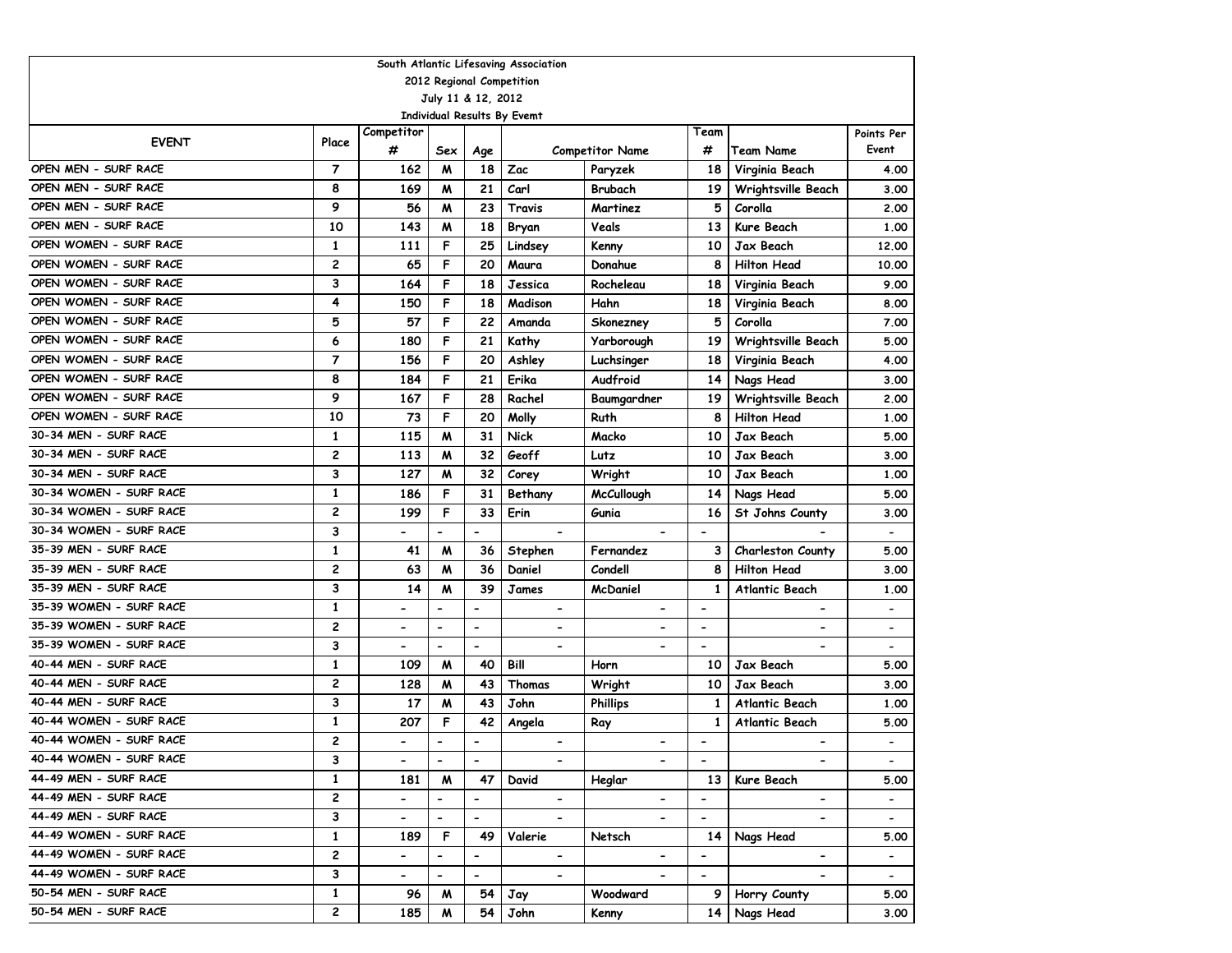| South Atlantic Lifesaving Association              |                   |                              |                              |                          |                |                              |                        |                          |                          |                          |                              |  |  |
|----------------------------------------------------|-------------------|------------------------------|------------------------------|--------------------------|----------------|------------------------------|------------------------|--------------------------|--------------------------|--------------------------|------------------------------|--|--|
| 2012 Regional Competition                          |                   |                              |                              |                          |                |                              |                        |                          |                          |                          |                              |  |  |
| July 11 & 12, 2012<br>Individual Results By Evemt  |                   |                              |                              |                          |                |                              |                        |                          |                          |                          |                              |  |  |
|                                                    |                   |                              |                              |                          |                |                              |                        |                          |                          |                          |                              |  |  |
| <b>EVENT</b>                                       | Place             | Competitor<br>#              |                              |                          |                |                              |                        |                          | Team<br>#                |                          | Points Per<br>Event          |  |  |
|                                                    |                   |                              | Sex                          | Age                      |                |                              | <b>Competitor Name</b> |                          |                          | <b>Team Name</b>         |                              |  |  |
| 50-54 MEN - SURF RACE                              | 3                 | 208                          | M                            | 50                       | Roger          |                              | Wilson                 |                          | 1                        | Atlantic Beach           | 1.00                         |  |  |
| 50-54 WOMEN - SURF RACE                            | $\mathbf{1}$      | $\overline{\phantom{0}}$     | $\blacksquare$               | $\blacksquare$           |                | $\overline{\phantom{a}}$     |                        | $\blacksquare$           | $\overline{\phantom{a}}$ | $\overline{\phantom{0}}$ | $\overline{\phantom{a}}$     |  |  |
| 50-54 WOMEN - SURF RACE                            | $\overline{c}$    | $\blacksquare$               | $\blacksquare$               | $\overline{\phantom{a}}$ |                | $\qquad \qquad \blacksquare$ |                        | $\blacksquare$           | $\overline{\phantom{a}}$ |                          | $\overline{\phantom{a}}$     |  |  |
| 50-54 WOMEN - SURF RACE                            | 3                 | $\overline{\phantom{a}}$     | $\blacksquare$               | $\blacksquare$           |                | $\blacksquare$               |                        |                          | $\overline{\phantom{a}}$ |                          | $\overline{\phantom{a}}$     |  |  |
| 55-59 MEN - SURF RACE                              | $\mathbf{1}$      | 21                           | M                            | 59                       | Daniel         |                              | Anderson               |                          | 2                        | Carolina Beach           | 5.00                         |  |  |
| 55-59 MEN - SURF RACE                              | $\overline{c}$    | $\overline{\phantom{a}}$     | $\overline{\phantom{a}}$     | $\overline{\phantom{a}}$ |                | $\blacksquare$               |                        | $\hbox{\small -}$        | $\overline{\phantom{a}}$ |                          | $\blacksquare$               |  |  |
| 55-59 MEN - SURF RACE                              | 3                 | $\hbox{\small -}$            | $\qquad \qquad \blacksquare$ | $\overline{\phantom{a}}$ |                |                              |                        |                          | $\overline{\phantom{a}}$ |                          | $\overline{\phantom{a}}$     |  |  |
| 55-59 WOMEN - SURF RACE                            | 1                 | 125                          | F                            | 59                       | Susan          |                              | Wallis                 |                          | 10                       | Jax Beach                | 5.00                         |  |  |
| 55-59 WOMEN - SURF RACE                            | $\overline{c}$    | 151                          | F                            | 55                       | Nancy          |                              | Hodges                 |                          | 18                       | Virginia Beach           | 3.00                         |  |  |
| 55-59 WOMEN - SURF RACE                            | 3                 | $\overline{\phantom{0}}$     | $\blacksquare$               | $\blacksquare$           |                | $\overline{\phantom{a}}$     |                        | $\blacksquare$           | $\blacksquare$           | $\blacksquare$           | $\overline{\phantom{a}}$     |  |  |
| 60-64 MEN - SURF RACE                              | $\mathbf{1}$      | $\blacksquare$               | $\overline{\phantom{a}}$     | $\overline{\phantom{a}}$ |                | $\overline{\phantom{0}}$     |                        |                          | $\overline{\phantom{a}}$ | $\overline{\phantom{0}}$ | $\qquad \qquad \blacksquare$ |  |  |
| 60-64 MEN - SURF RACE                              | $\overline{c}$    |                              | $\overline{a}$               | $\overline{\phantom{0}}$ |                | -                            |                        |                          | $\overline{\phantom{a}}$ | $\blacksquare$           | $\overline{a}$               |  |  |
| 60-64 MEN - SURF RACE                              | 3                 | $\overline{\phantom{0}}$     | $\overline{a}$               | $\overline{\phantom{0}}$ |                | $\qquad \qquad \blacksquare$ |                        |                          | $\overline{\phantom{a}}$ |                          | $\overline{a}$               |  |  |
| 60-64 WOMEN - SURF RACE                            | $\mathbf{1}$      |                              | $\blacksquare$               | $\blacksquare$           |                | $\blacksquare$               |                        |                          | $\blacksquare$           | $\blacksquare$           |                              |  |  |
| 60-64 WOMEN - SURF RACE                            | $\overline{c}$    |                              | $\blacksquare$               | $\blacksquare$           |                | $\qquad \qquad \blacksquare$ |                        |                          | $\overline{\phantom{a}}$ |                          | $\overline{\phantom{a}}$     |  |  |
| 60-64 WOMEN - SURF RACE                            | 3                 | $\hbox{\small -}$            | $\blacksquare$               | $\blacksquare$           |                | $\overline{\phantom{a}}$     |                        |                          | $\overline{\phantom{a}}$ |                          | $\blacksquare$               |  |  |
| 65-69 MEN - SURF RACE                              | 1                 | 3                            | M                            | 67                       | David          |                              | Bew                    |                          | 1                        | <b>Atlantic Beach</b>    | 5.00                         |  |  |
| 65-69 MEN - SURF RACE                              | $\overline{c}$    | $\qquad \qquad \blacksquare$ | $\overline{\phantom{0}}$     | $\blacksquare$           |                | $\overline{\phantom{a}}$     |                        | $\overline{\phantom{a}}$ | $\overline{\phantom{a}}$ | $\overline{\phantom{0}}$ | $\overline{\phantom{a}}$     |  |  |
| 65-69 MEN - SURF RACE                              | 3                 | $\hbox{\small -}$            | $\qquad \qquad \blacksquare$ | $\overline{\phantom{0}}$ |                | $\overline{\phantom{a}}$     |                        | $\overline{\phantom{a}}$ | $\hbox{\small -}$        | $\overline{\phantom{0}}$ | $\overline{\phantom{a}}$     |  |  |
| 65-69 WOMEN - SURF RACE                            | 1                 | $\hbox{\small -}$            | $\qquad \qquad \blacksquare$ | $\overline{\phantom{0}}$ |                | $\overline{\phantom{a}}$     |                        | $\overline{\phantom{a}}$ | $\overline{\phantom{a}}$ | $\overline{\phantom{0}}$ | $\overline{\phantom{a}}$     |  |  |
| 65-69 WOMEN - SURF RACE<br>65-69 WOMEN - SURF RACE | $\overline{c}$    | $\hbox{\small -}$            | $\hbox{\small -}$            | $\overline{\phantom{0}}$ |                | $\overline{\phantom{a}}$     |                        | $\hbox{\small -}$        | $\overline{\phantom{a}}$ | $\overline{\phantom{a}}$ | $\qquad \qquad \blacksquare$ |  |  |
| 70+ MEN - SURF RACE                                | 3                 | $\blacksquare$               | $\blacksquare$               | $\blacksquare$           |                | $\blacksquare$               |                        | $\overline{\phantom{a}}$ | $\blacksquare$           | $\overline{\phantom{a}}$ | $\overline{\phantom{a}}$     |  |  |
| 70+ MEN - SURF RACE                                | $\mathbf{1}$      | $\overline{\phantom{0}}$     | $\blacksquare$               | $\overline{\phantom{a}}$ |                | $\qquad \qquad \blacksquare$ |                        | $\overline{\phantom{a}}$ | $\blacksquare$           | $\blacksquare$           | $\qquad \qquad \blacksquare$ |  |  |
| 70+ MEN - SURF RACE                                | $\overline{c}$    | $\overline{\phantom{0}}$     | $\blacksquare$               | $\overline{\phantom{a}}$ |                | $\qquad \qquad \blacksquare$ |                        | $\overline{\phantom{a}}$ | $\overline{\phantom{a}}$ | $\overline{\phantom{a}}$ | $\qquad \qquad \blacksquare$ |  |  |
| 70+ WOMEN - SURF RACE                              | 3<br>$\mathbf{1}$ | $\qquad \qquad \blacksquare$ | $\overline{\phantom{a}}$     | $\overline{\phantom{0}}$ |                | $\overline{\phantom{a}}$     |                        | $\overline{\phantom{a}}$ | $\overline{\phantom{a}}$ | $\overline{\phantom{0}}$ | $\qquad \qquad \blacksquare$ |  |  |
| 70+ WOMEN - SURF RACE                              | $\overline{c}$    | $\overline{\phantom{0}}$     | $\blacksquare$               | $\blacksquare$           |                | $\qquad \qquad \blacksquare$ |                        | $\overline{\phantom{a}}$ | $\overline{\phantom{a}}$ | $\blacksquare$           | $\overline{\phantom{a}}$     |  |  |
| 70+ WOMEN - SURF RACE                              | 3                 | $\blacksquare$               | $\blacksquare$               | $\blacksquare$           |                | $\overline{\phantom{a}}$     |                        | $\overline{\phantom{a}}$ | $\overline{\phantom{a}}$ | $\blacksquare$           | $\overline{\phantom{a}}$     |  |  |
| OPEN MEN - BOARD RACE                              | 1                 | $\overline{\phantom{a}}$     | $\blacksquare$               | $\overline{\phantom{a}}$ |                | $\overline{\phantom{a}}$     |                        |                          | $\overline{\phantom{a}}$ |                          | $\blacksquare$               |  |  |
| OPEN MEN - BOARD RACE                              | $\overline{c}$    | 115<br>107                   | M<br>M                       | 31<br>27                 | Nick<br>Ross   |                              | Macko<br>Ghiotto       |                          | 10<br>10                 | Jax Beach<br>Jax Beach   | 12,00<br>10.00               |  |  |
| OPEN MEN - BOARD RACE                              | 3                 | 71                           | M                            | 26                       | Jack           |                              |                        |                          | 8                        | <b>Hilton Head</b>       | 9.00                         |  |  |
| OPEN MEN - BOARD RACE                              |                   |                              |                              |                          |                |                              | Lipkin                 |                          |                          |                          |                              |  |  |
| OPEN MEN - BOARD RACE                              | 4<br>5            | 100                          | M                            | 23                       | Coby<br>Eli    |                              | Davis<br>Phillips      |                          | 10                       | Jax Beach                | 8.00                         |  |  |
| OPEN MEN - BOARD RACE                              | 6                 | 117                          | M                            | 20                       |                |                              |                        |                          | 10                       | Jax Beach                | 7.00                         |  |  |
| OPEN MEN - BOARD RACE                              | $\overline{7}$    | 128                          | M                            | 43                       | Thomas         |                              | Wright                 |                          | 10 <sup>1</sup>          | Jax Beach                | 5.00                         |  |  |
| OPEN MEN - BOARD RACE                              |                   | 123                          | W                            | 17                       | Ryan           |                              | Tocco                  |                          | 10                       | Jax Beach                | 4.00                         |  |  |
| OPEN MEN - BOARD RACE                              | 8<br>9            | 194                          | W                            | 24                       | Christian      |                              | Archer                 |                          | 16                       | St Johns County          | 3.00                         |  |  |
| OPEN MEN - BOARD RACE                              |                   | 191                          | M                            | 23                       | Jeffrey        |                              | Robinson               |                          | 14                       | Nags Head                | 2.00                         |  |  |
| OPEN WOMEN - BOARD RACE                            | 10                | 122                          | M                            | 21                       | Thomas         |                              | Stowe                  |                          | 10                       | Jax Beach                | 1.00                         |  |  |
| OPEN WOMEN - BOARD RACE                            | 1<br>2            | 111<br>118                   | F<br>F                       | 25<br>17                 | Lindsey<br>Eva |                              | Kenny<br>Porter        |                          | 10<br>10                 | Jax Beach<br>Jax Beach   | 12.00<br>10.00               |  |  |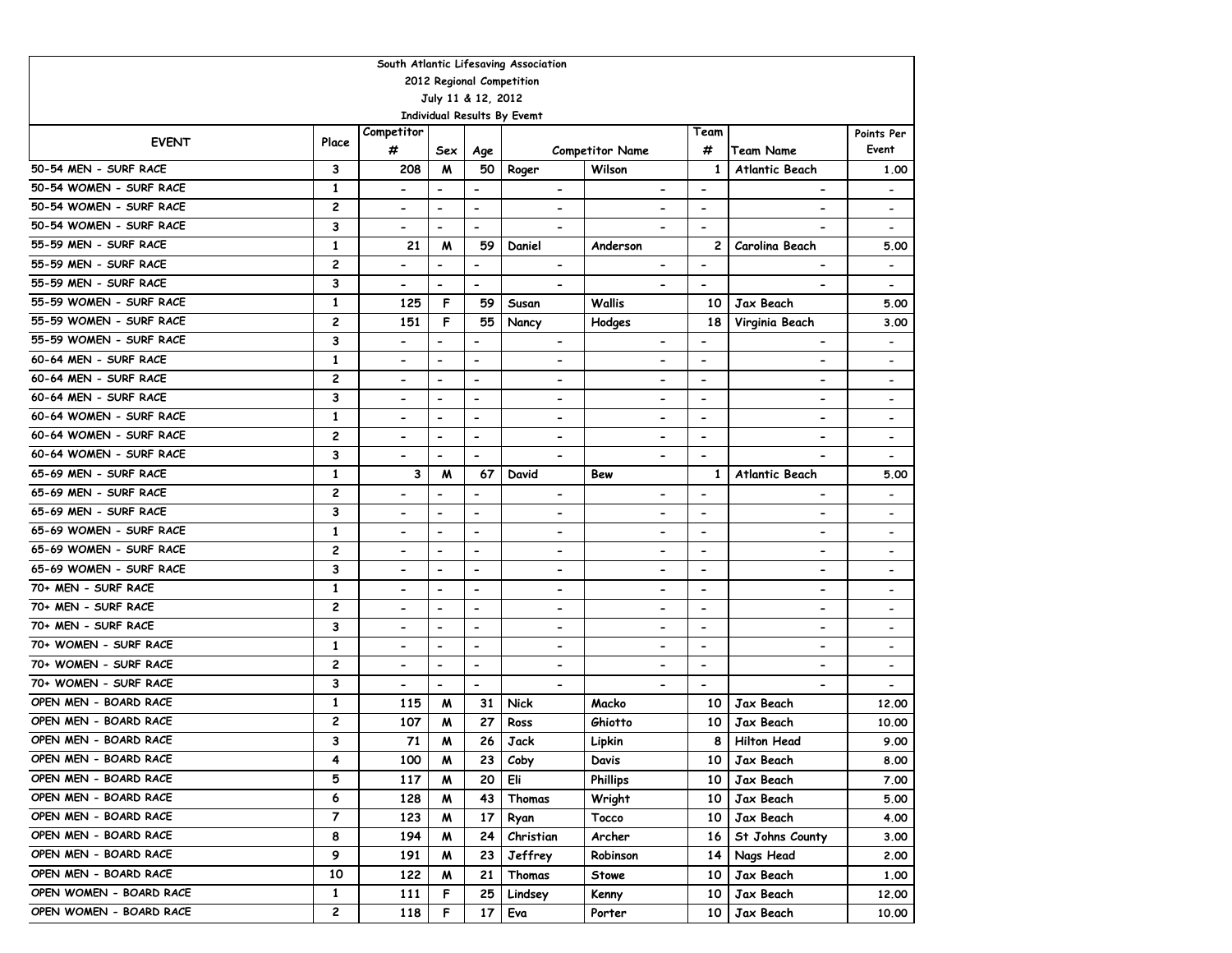| South Atlantic Lifesaving Association             |                |                              |                              |                          |                              |                              |                          |                              |                          |  |  |  |  |
|---------------------------------------------------|----------------|------------------------------|------------------------------|--------------------------|------------------------------|------------------------------|--------------------------|------------------------------|--------------------------|--|--|--|--|
| 2012 Regional Competition                         |                |                              |                              |                          |                              |                              |                          |                              |                          |  |  |  |  |
| July 11 & 12, 2012                                |                |                              |                              |                          |                              |                              |                          |                              |                          |  |  |  |  |
| Individual Results By Evemt<br>Competitor<br>Team |                |                              |                              |                          |                              |                              |                          |                              |                          |  |  |  |  |
| <b>EVENT</b>                                      | Place          |                              |                              |                          |                              |                              |                          |                              | Points Per               |  |  |  |  |
|                                                   |                | #                            | Sex                          | Age                      |                              | <b>Competitor Name</b>       | #                        | Team Name                    | Event                    |  |  |  |  |
| OPEN WOMEN - BOARD RACE                           | 3              | 121                          | F                            | 21                       | Kaitlyn                      | Shemenski                    | 10                       | Jax Beach                    | 9.00                     |  |  |  |  |
| OPEN WOMEN - BOARD RACE                           | 4              | 103                          | F                            | 16                       | Nicole                       | Emerson                      | 10                       | Jax Beach                    | 8.00                     |  |  |  |  |
| OPEN WOMEN - BOARD RACE                           | 5              | 120                          | F                            | 20                       | Allison                      | Shemenski                    | 10                       | Jax Beach                    | 7.00                     |  |  |  |  |
| OPEN WOMEN - BOARD RACE                           | 6              | 53                           | F                            | 24                       | Robin                        | Lang                         | 5                        | Corolla                      | 5.00                     |  |  |  |  |
| OPEN WOMEN - BOARD RACE                           | $\overline{7}$ | 86                           | F                            | 23                       | Cassidy                      | Hannigan                     | 9                        | Horry County                 | 4.00                     |  |  |  |  |
| OPEN WOMEN - BOARD RACE                           | 8              | 163                          | F                            | 26                       | Lauren                       | Pfeifer                      | 18                       | Virginia Beach               | 3.00                     |  |  |  |  |
| OPEN WOMEN - BOARD RACE                           | 9              | 57                           | F                            | 22                       | Amanda                       | Skonezney                    | 5                        | Corolla                      | 2.00                     |  |  |  |  |
| OPEN WOMEN - BOARD RACE                           | 10             | 98                           | F                            | 17                       | Lauren                       | Badenhoop                    | 10                       | <b>Jax Beach</b>             | 1.00                     |  |  |  |  |
| 30-34 MEN - BOARD RACE                            | $\mathbf{1}$   | 115                          | M                            | 31                       | <b>Nick</b>                  | Macko                        | 10                       | Jax Beach                    | 5.00                     |  |  |  |  |
| 30-34 MEN - BOARD RACE                            | 2              | 187                          | M                            | 34                       | Chad                         | Motz                         | 14                       | Nags Head                    | 3.00                     |  |  |  |  |
| 30-34 MEN - BOARD RACE                            | 3              | 127                          | M                            | 32                       | Corey                        | Wright                       | 10                       | <b>Jax Beach</b>             | 1.00                     |  |  |  |  |
| 30-34 WOMEN - BOARD RACE                          | $\mathbf{1}$   | 186                          | F                            | 31                       | Bethany                      | <b>McCullough</b>            | 14                       | Nags Head                    | 5.00                     |  |  |  |  |
| 30-34 WOMEN - BOARD RACE                          | $\overline{c}$ | 188                          | F                            | 30                       | Stephanie                    | Motz                         | 14                       | Nags Head                    | 3.00                     |  |  |  |  |
| 30-34 WOMEN - BOARD RACE                          | 3              |                              | $\overline{\phantom{0}}$     | $\overline{\phantom{a}}$ |                              |                              | $\overline{\phantom{a}}$ |                              |                          |  |  |  |  |
| 35-39 MEN - BOARD RACE                            | $\mathbf{1}$   | 41                           | M                            | 36                       | Stephen                      | Fernandez                    | 3                        | Charleston County            | 5.00                     |  |  |  |  |
| 35-39 MEN - BOARD RACE                            | 2              | 110                          | M                            | 38                       | Bryon                        | <b>Iveson</b>                | 10                       | <b>Jax Beach</b>             | 3.00                     |  |  |  |  |
| 35-39 MEN - BOARD RACE                            | 3              | 15                           | M                            | 37                       | Jamie                        | Mclaughlin                   | $\mathbf{1}$             | <b>Atlantic Beach</b>        | 1.00                     |  |  |  |  |
| 35-39 WOMEN - BOARD RACE                          | $\mathbf{1}$   |                              | $\qquad \qquad \blacksquare$ | $\overline{\phantom{a}}$ | $\blacksquare$               | $\qquad \qquad \blacksquare$ | $\overline{\phantom{a}}$ | $\overline{\phantom{a}}$     | $\overline{\phantom{a}}$ |  |  |  |  |
| 35-39 WOMEN - BOARD RACE                          | 2              | $\blacksquare$               | $\overline{\phantom{0}}$     | $\overline{\phantom{a}}$ | $\hbox{\small -}$            | $\overline{\phantom{0}}$     | $\blacksquare$           | $\qquad \qquad \blacksquare$ | $\overline{\phantom{a}}$ |  |  |  |  |
| 35-39 WOMEN - BOARD RACE                          | 3              | $\blacksquare$               | $\overline{\phantom{0}}$     | $\blacksquare$           | $\blacksquare$               | $\overline{a}$               | $\blacksquare$           | $\qquad \qquad \blacksquare$ | $\overline{\phantom{a}}$ |  |  |  |  |
| 40-44 MEN - BOARD RACE                            | $\mathbf{1}$   | 128                          | M                            | 43                       | Thomas                       | Wright                       | 10                       | Jax Beach                    | 5.00                     |  |  |  |  |
| 40-44 MEN - BOARD RACE                            | 2              | 109                          | M                            | 40                       | Bill                         | Horn                         | 10                       | <b>Jax Beach</b>             | 3.00                     |  |  |  |  |
| 40-44 MEN - BOARD RACE                            | 3              | 17                           | M                            | 43                       | John                         | <b>Phillips</b>              | $\mathbf{1}$             | <b>Atlantic Beach</b>        | 1.00                     |  |  |  |  |
| 40-44 WOMEN - BOARD RACE                          | $\mathbf{1}$   | 207                          | F                            | 42                       | Angela                       | Ray                          | $\mathbf{1}$             | Atlantic Beach               | 5.00                     |  |  |  |  |
| 40-44 WOMEN - BOARD RACE                          | $\overline{c}$ | $\qquad \qquad \blacksquare$ | $\overline{\phantom{0}}$     | $\overline{\phantom{a}}$ | $\qquad \qquad \blacksquare$ | $\overline{\phantom{0}}$     | $\overline{\phantom{a}}$ | $\overline{\phantom{0}}$     |                          |  |  |  |  |
| 40-44 WOMEN - BOARD RACE                          | 3              | $\blacksquare$               | $\qquad \qquad \blacksquare$ | $\overline{\phantom{a}}$ |                              | $\overline{\phantom{0}}$     | $\overline{\phantom{a}}$ | $\qquad \qquad \blacksquare$ |                          |  |  |  |  |
| 45-49 MEN - BOARD RACE                            | $\mathbf{1}$   | 181                          | M                            | 47                       | David                        | Heglar                       | 13                       | Kure Beach                   | 5.00                     |  |  |  |  |
| 45-49 MEN - BOARD RACE                            | 2              | $\blacksquare$               | $\overline{a}$               | $\overline{\phantom{m}}$ | $\hbox{\small -}$            |                              | $\overline{\phantom{a}}$ | -                            | $\overline{\phantom{a}}$ |  |  |  |  |
| 45-49 MEN - BOARD RACE                            | 3              | $\overline{\phantom{a}}$     | $\qquad \qquad \blacksquare$ | $\overline{\phantom{a}}$ |                              | $\overline{\phantom{0}}$     | $\overline{\phantom{a}}$ |                              |                          |  |  |  |  |
| 45-49 WOMEN - BOARD RACE                          | 1              | 189                          | F                            | 49                       | Valerie                      | Netsch                       | 14                       | Nags Head                    | 5.00                     |  |  |  |  |
| 45-49 WOMEN - BOARD RACE                          | $\overline{c}$ |                              | $\overline{\phantom{0}}$     | $\overline{\phantom{a}}$ | $\blacksquare$               | $\overline{\phantom{0}}$     | $\blacksquare$           | $\qquad \qquad \blacksquare$ |                          |  |  |  |  |
| 45-49 WOMEN - BOARD RACE                          | 3              | $\blacksquare$               | $\overline{\phantom{a}}$     | $\blacksquare$           |                              | $\qquad \qquad \blacksquare$ | $\overline{\phantom{a}}$ | $\qquad \qquad \blacksquare$ |                          |  |  |  |  |
| 50-54 MEN - BOARD RACE                            | $\mathbf{1}$   | 185                          | M                            | 54                       | John                         | Kenny                        | 14                       | Nags Head                    | 5.00                     |  |  |  |  |
| 50-54 MEN - BOARD RACE                            | 2              | 96                           | M                            | 54                       | Jay                          | Woodward                     | 9                        | Horry County                 | 3.00                     |  |  |  |  |
| 50-54 MEN - BOARD RACE                            | 3              | 208                          | M                            | 50                       | Roger                        | Wilson                       | $\mathbf{1}$             | Atlantic Beach               | 1.00                     |  |  |  |  |
| 50-54 WOMEN - BOARD RACE                          | $\mathbf{1}$   | $\qquad \qquad \blacksquare$ | $\qquad \qquad \blacksquare$ | $\overline{\phantom{a}}$ | $\blacksquare$               | $\qquad \qquad \blacksquare$ | $\overline{\phantom{a}}$ | $\blacksquare$               |                          |  |  |  |  |
| 50-54 WOMEN - BOARD RACE                          | 2              | $\overline{\phantom{0}}$     | $\qquad \qquad \blacksquare$ | $\overline{\phantom{a}}$ | $\overline{\phantom{a}}$     | $\qquad \qquad \blacksquare$ | $\overline{\phantom{a}}$ | $\overline{\phantom{a}}$     | $\overline{\phantom{a}}$ |  |  |  |  |
| 50-54 WOMEN - BOARD RACE                          | 3              | $\blacksquare$               | $\overline{\phantom{0}}$     | $\blacksquare$           | $\blacksquare$               |                              | $\overline{\phantom{a}}$ | $\overline{\phantom{0}}$     | $\blacksquare$           |  |  |  |  |
| 55-59 MEN - BOARD RACE                            | 1              | 21                           | M                            | 59                       | Daniel                       | Anderson                     | 2                        | Carolina Beach               | 5.00                     |  |  |  |  |
| 55-59 MEN - BOARD RACE                            | 2              | 80                           | M                            | 58                       | Duke                         | Brown                        | 9                        | Horry County                 | 3.00                     |  |  |  |  |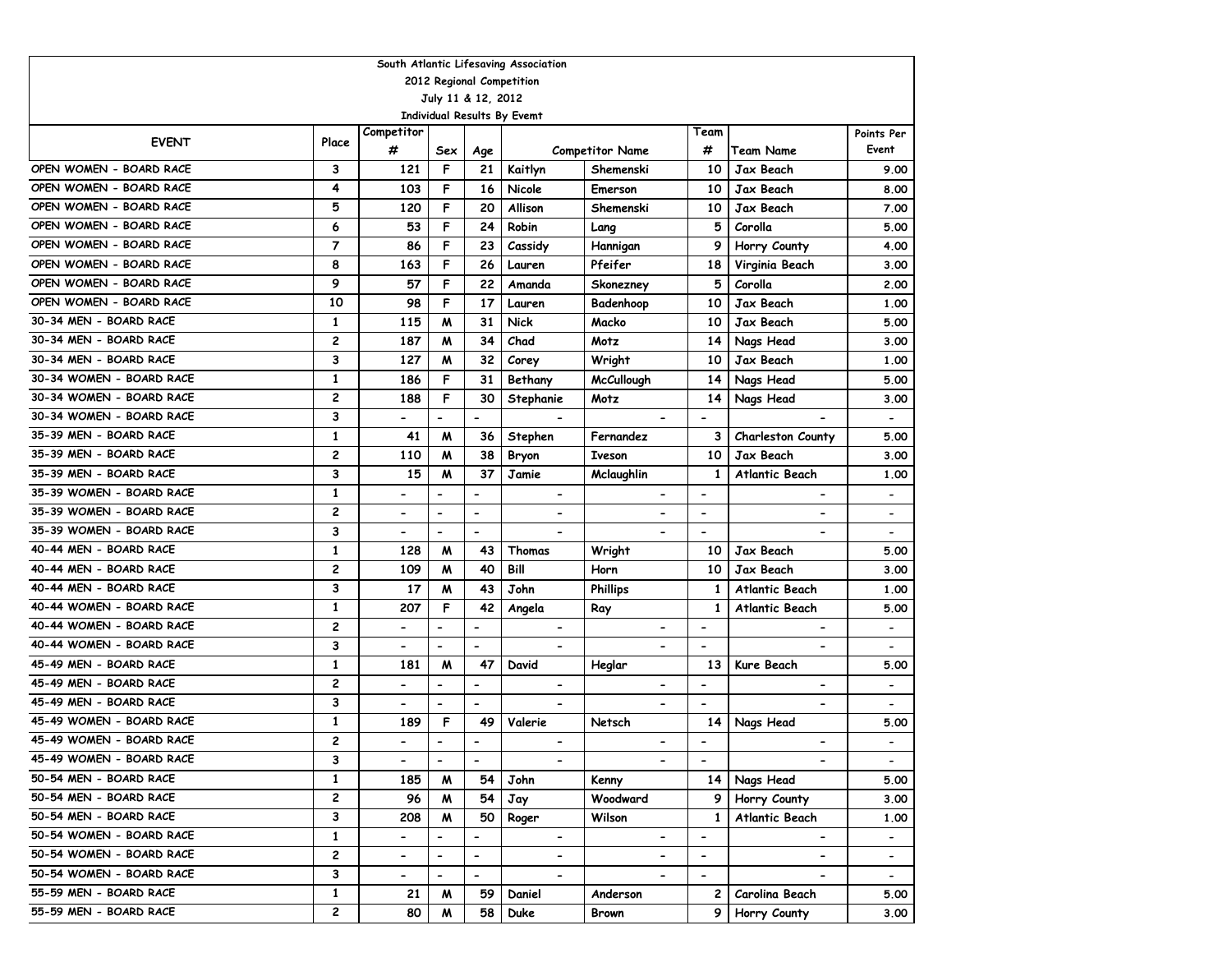| South Atlantic Lifesaving Association |                         |                              |                              |                          |                             |                              |                          |                              |                              |  |  |  |  |
|---------------------------------------|-------------------------|------------------------------|------------------------------|--------------------------|-----------------------------|------------------------------|--------------------------|------------------------------|------------------------------|--|--|--|--|
| 2012 Regional Competition             |                         |                              |                              |                          |                             |                              |                          |                              |                              |  |  |  |  |
|                                       |                         |                              | July 11 & 12, 2012           |                          |                             |                              |                          |                              |                              |  |  |  |  |
|                                       |                         |                              |                              |                          | Individual Results By Evemt |                              |                          |                              |                              |  |  |  |  |
| <b>EVENT</b>                          | Place                   | Competitor<br>#              |                              |                          |                             |                              | Team                     |                              | Points Per<br>Event          |  |  |  |  |
|                                       |                         |                              | Sex                          | Age                      |                             | <b>Competitor Name</b>       | #                        | <b>Team Name</b>             |                              |  |  |  |  |
| 55-59 MEN - BOARD RACE                | 3                       | $\overline{\phantom{a}}$     | $\overline{\phantom{a}}$     | $\overline{\phantom{a}}$ |                             | $\blacksquare$               | $\overline{\phantom{a}}$ | $\blacksquare$               |                              |  |  |  |  |
| 55-59 WOMEN - BOARD RACE              | 1                       | 125                          | F                            | 59                       | Susan                       | Wallis                       | 10                       | Jax Beach                    | 5.00                         |  |  |  |  |
| 55-59 WOMEN - BOARD RACE              | $\overline{\mathbf{c}}$ | 151                          | F                            | 55                       | Nancy                       | Hodges                       | 18                       | Virginia Beach               | 3.00                         |  |  |  |  |
| 55-59 WOMEN - BOARD RACE              | 3                       | $\overline{\phantom{0}}$     | $\overline{\phantom{0}}$     | $\blacksquare$           | $\blacksquare$              | $\overline{\phantom{a}}$     | $\overline{\phantom{a}}$ | $\blacksquare$               | $\blacksquare$               |  |  |  |  |
| 60-64 MEN - BOARD RACE                | 1                       | 182                          | M                            | 64                       | Harold                      | Heglar                       | 13                       | <b>Kure Beach</b>            | 5.00                         |  |  |  |  |
| 60-64 MEN - BOARD RACE                | $\overline{c}$          | $\overline{\phantom{0}}$     | $\hbox{\small -}$            | $\overline{\phantom{a}}$ |                             | $\qquad \qquad \blacksquare$ | $\overline{\phantom{a}}$ |                              | $\overline{\phantom{a}}$     |  |  |  |  |
| 60-64 MEN - BOARD RACE                | 3                       | $\blacksquare$               | -                            | $\overline{\phantom{a}}$ | $\overline{\phantom{a}}$    | $\qquad \qquad \blacksquare$ | $\overline{\phantom{a}}$ |                              | $\overline{\phantom{a}}$     |  |  |  |  |
| 60-64 WOMEN - BOARD RACE              | 1                       | $\overline{\phantom{0}}$     | $\overline{\phantom{0}}$     | $\blacksquare$           | -                           | $\overline{\phantom{a}}$     | $\overline{\phantom{a}}$ | $\overline{\phantom{0}}$     | $\overline{\phantom{0}}$     |  |  |  |  |
| 60-64 WOMEN - BOARD RACE              | $\overline{\mathbf{c}}$ | $\blacksquare$               | $\blacksquare$               | $\blacksquare$           | $\blacksquare$              | $\overline{\phantom{a}}$     | $\overline{\phantom{a}}$ | $\blacksquare$               | $\overline{\phantom{0}}$     |  |  |  |  |
| 60-64 WOMEN - BOARD RACE              | 3                       | $\overline{\phantom{a}}$     | $\blacksquare$               | $\blacksquare$           | $\blacksquare$              | $\overline{\phantom{0}}$     | $\overline{\phantom{a}}$ |                              | $\overline{\phantom{0}}$     |  |  |  |  |
| 65-69 MEN - BOARD RACE                | $\mathbf{1}$            | 3                            | M                            | 67                       | David                       | Bew                          | 1                        | <b>Atlantic Beach</b>        | 5.00                         |  |  |  |  |
| 65-69 MEN - BOARD RACE                | $\overline{c}$          |                              | $\overline{\phantom{0}}$     | $\overline{\phantom{a}}$ | $\overline{\phantom{a}}$    |                              | $\overline{\phantom{a}}$ |                              |                              |  |  |  |  |
| 65-69 MEN - BOARD RACE                | 3                       |                              | $\overline{\phantom{0}}$     | $\overline{\phantom{a}}$ | -                           |                              | $\overline{\phantom{a}}$ |                              |                              |  |  |  |  |
| 65-69 WOMEN - BOARD RACE              | $\mathbf{1}$            |                              |                              | $\blacksquare$           | $\overline{\phantom{0}}$    |                              | $\blacksquare$           |                              |                              |  |  |  |  |
| 65-69 WOMEN - BOARD RACE              | $\overline{c}$          |                              | $\blacksquare$               | $\overline{\phantom{a}}$ | $\overline{\phantom{a}}$    |                              | $\overline{\phantom{a}}$ |                              | $\qquad \qquad \blacksquare$ |  |  |  |  |
| 65-69 WOMEN - BOARD RACE              | 3                       | $\hbox{\small -}$            | $\blacksquare$               | $\overline{\phantom{a}}$ | $\blacksquare$              |                              | $\overline{\phantom{a}}$ |                              | $\qquad \qquad \blacksquare$ |  |  |  |  |
| 70+ MEN - BOARD RACE                  | 1                       | $\qquad \qquad \blacksquare$ | $\overline{\phantom{0}}$     | $\overline{\phantom{a}}$ | -                           | $\qquad \qquad \blacksquare$ | $\overline{\phantom{a}}$ | $\overline{\phantom{a}}$     |                              |  |  |  |  |
| 70+ MEN - BOARD RACE                  | $\overline{c}$          | $\overline{\phantom{a}}$     | $\qquad \qquad \blacksquare$ | $\overline{\phantom{a}}$ | $\blacksquare$              | $\qquad \qquad \blacksquare$ | $\blacksquare$           | $\overline{\phantom{a}}$     | $\qquad \qquad \blacksquare$ |  |  |  |  |
| 70+ MEN - BOARD RACE                  | 3                       | $\qquad \qquad \blacksquare$ | $\hbox{\small -}$            | $\overline{\phantom{a}}$ | $\overline{\phantom{a}}$    | $\qquad \qquad \blacksquare$ | $\overline{\phantom{a}}$ | $\qquad \qquad \blacksquare$ | $\overline{\phantom{a}}$     |  |  |  |  |
| 70+ WOMEN - BOARD RACE                | 1                       | $\qquad \qquad \blacksquare$ | -                            | $\overline{\phantom{a}}$ | $\hbox{\small -}$           | $\overline{\phantom{a}}$     | $\overline{\phantom{a}}$ | $\qquad \qquad \blacksquare$ | $\overline{\phantom{0}}$     |  |  |  |  |
| 70+ WOMEN - BOARD RACE                | $\overline{\mathbf{c}}$ | $\overline{\phantom{a}}$     | $\hbox{\small -}$            | $\overline{\phantom{a}}$ | $\hbox{\small -}$           | $\hbox{\small -}$            | $\overline{\phantom{a}}$ | $\overline{\phantom{a}}$     | $\overline{\phantom{0}}$     |  |  |  |  |
| 70+ WOMEN - BOARD RACE                | 3                       | $\blacksquare$               | $\blacksquare$               | $\overline{\phantom{0}}$ | $\blacksquare$              | $\blacksquare$               | $\blacksquare$           |                              | $\overline{\phantom{a}}$     |  |  |  |  |
| OPEN MEN - RUN-SWIM-RUN               | $\mathbf{1}$            | 90                           | M                            | 19                       | Ryan                        | Layne                        | 9                        | Horry County                 | 12,00                        |  |  |  |  |
| OPEN MEN - RUN-SWIM-RUN               | $\overline{c}$          | 143                          | M                            | 18                       | Bryan                       | Veals                        | 13                       | <b>Kure Beach</b>            | 10.00                        |  |  |  |  |
| OPEN MEN - RUN-SWIM-RUN               | 3                       | 56                           | M                            | 23                       | Travis                      | Martinez                     | 5                        | Corolla                      | 9.00                         |  |  |  |  |
| OPEN MEN - RUN-SWIM-RUN               | 4                       | 170                          | M                            | 21                       | <b>Steve</b>                | Conrad                       | 19                       | Wrightsville Beach           | 8.00                         |  |  |  |  |
| OPEN MEN - RUN-SWIM-RUN               | 5                       | 169                          | M                            | 21                       | Carl                        | Brubach                      | 19                       | Wrightsville Beach           | 7.00                         |  |  |  |  |
| OPEN MEN - RUN-SWIM-RUN               | 6                       | 83                           | M                            | 21                       | Jacob                       | Dole                         | 9                        | Horry County                 | 5.00                         |  |  |  |  |
| OPEN MEN - RUN-SWIM-RUN               | $\overline{7}$          | 8                            | m                            | 20                       | Blake                       | <b>Elhers</b>                | 1                        | Atlantic Beach               | 4.00                         |  |  |  |  |
| OPEN MEN - RUN-SWIM-RUN               | 8                       | 85                           | M                            | 20                       | Ryan                        | Gibson                       | 9                        | Horry County                 | 3.00                         |  |  |  |  |
| OPEN MEN - RUN-SWIM-RUN               | 9                       | 193                          | M                            | 23                       | Brain                       | Schmitt                      | 14                       | Nags Head                    | 2.00                         |  |  |  |  |
| OPEN MEN - RUN-SWIM-RUN               | 10                      | 60                           | M                            | 20                       | Jordan                      | Bantista                     | 8                        | <b>Hilton Head</b>           | 1.00                         |  |  |  |  |
| OPEN WOMEN - RUN-SWIM-RUN             | 1                       | 65                           | F                            | 20                       | Maura                       | Donahue                      | 8                        | <b>Hilton Head</b>           | 12.00                        |  |  |  |  |
| OPEN WOMEN - RUN-SWIM-RUN             | 2                       | 164                          | F                            | 18                       | Jessica                     | Rocheleau                    | 18                       | Virginia Beach               | 10.00                        |  |  |  |  |
| OPEN WOMEN - RUN-SWIM-RUN             | 3                       | 111                          | F                            | 25                       | Lindsey                     | Kenny                        | 10                       | Jax Beach                    | 9.00                         |  |  |  |  |
| OPEN WOMEN - RUN-SWIM-RUN             | 4                       | 150                          | F                            | 18                       | Madison                     | Hahn                         | 18                       | Virginia Beach               | 8.00                         |  |  |  |  |
| OPEN WOMEN - RUN-SWIM-RUN             | 5                       | 180                          | F                            | 21                       | Kathy                       | Yarborough                   | 19                       | Wrightsville Beach           | 7.00                         |  |  |  |  |
| OPEN WOMEN - RUN-SWIM-RUN             | 6                       | 167                          | F                            | 28                       | Rachel                      | Baumgardner                  | 19                       | Wrightsville Beach           | 5.00                         |  |  |  |  |
| OPEN WOMEN - RUN-SWIM-RUN             | $\overline{7}$          | 153                          | F                            | 18                       | Ella Lee                    | Kloster                      | 18                       | Virginia Beach               | 4.00                         |  |  |  |  |
| OPEN WOMEN - RUN-SWIM-RUN             | 8                       | 29                           | F                            | 20                       | Joanna                      | Lewis                        | 2                        | Carolina Beach               | 3.00                         |  |  |  |  |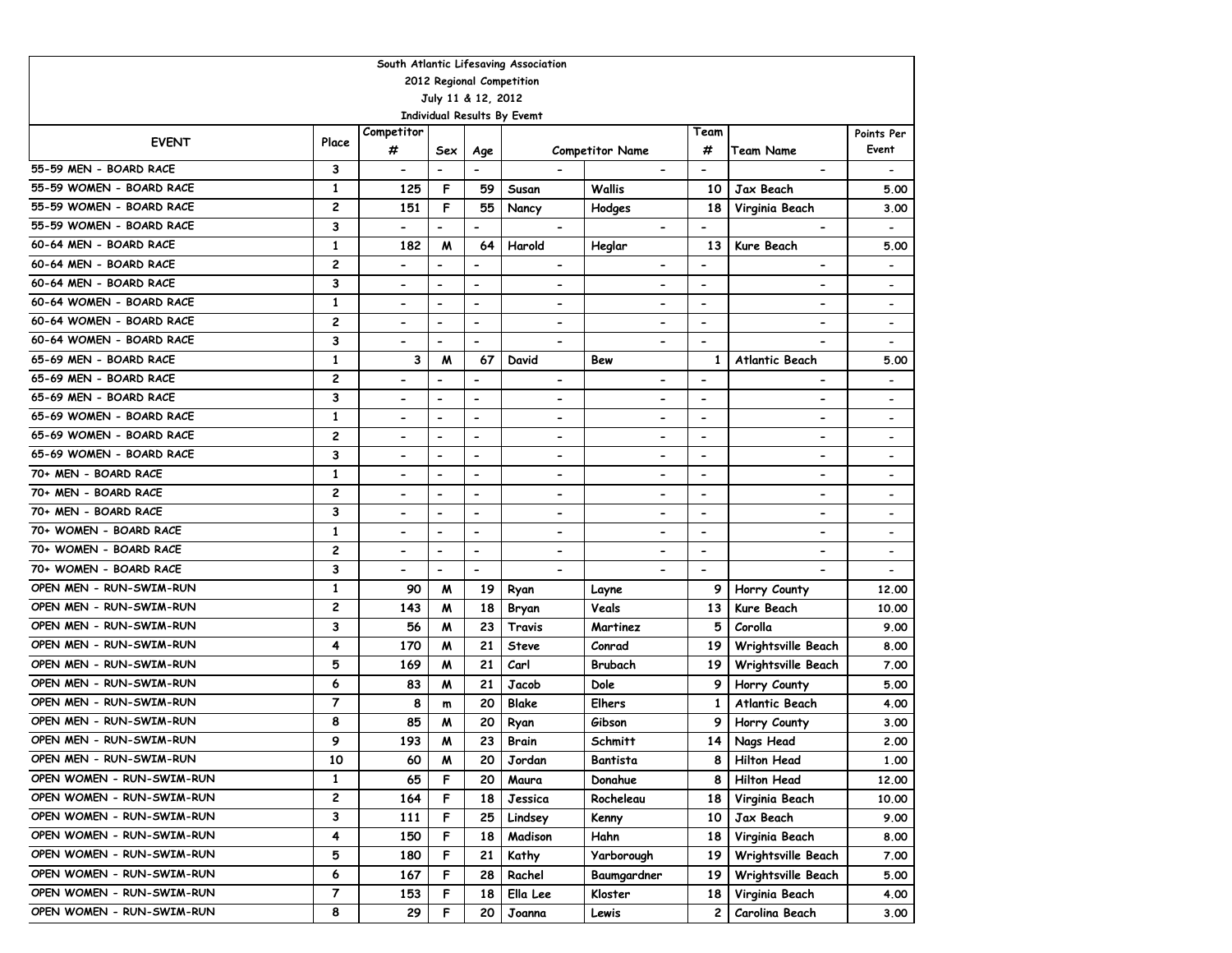| South Atlantic Lifesaving Association                                                                                                                                                                                    |              |                          |                              |                          |                              |                          |                          |                              |                          |  |  |  |  |
|--------------------------------------------------------------------------------------------------------------------------------------------------------------------------------------------------------------------------|--------------|--------------------------|------------------------------|--------------------------|------------------------------|--------------------------|--------------------------|------------------------------|--------------------------|--|--|--|--|
| 2012 Regional Competition                                                                                                                                                                                                |              |                          |                              |                          |                              |                          |                          |                              |                          |  |  |  |  |
| July 11 & 12, 2012                                                                                                                                                                                                       |              |                          |                              |                          |                              |                          |                          |                              |                          |  |  |  |  |
| <b>Individual Results By Evemt</b>                                                                                                                                                                                       |              |                          |                              |                          |                              |                          |                          |                              |                          |  |  |  |  |
| <b>EVENT</b>                                                                                                                                                                                                             | Place        | Competitor               |                              |                          |                              |                          | Team                     |                              | Points Per               |  |  |  |  |
|                                                                                                                                                                                                                          |              | #                        | Sex                          | Age                      |                              | <b>Competitor Name</b>   | #                        | Team Name                    | Event                    |  |  |  |  |
| OPEN WOMEN - RUN-SWIM-RUN                                                                                                                                                                                                | 9            | 73                       | F                            | 20                       | Molly                        | Ruth                     | 8                        | <b>Hilton Head</b>           | 2.00                     |  |  |  |  |
| OPEN WOMEN - RUN-SWIM-RUN                                                                                                                                                                                                | 10           | 57                       | F                            | 22                       | Amanda                       | Skonezney                | 5                        | Corolla                      | 1.00                     |  |  |  |  |
| 30-34 MEN-RUN - SWIM-RUN                                                                                                                                                                                                 | $\mathbf{1}$ | 113                      | M                            | 32                       | Geoff<br>Lutz                |                          |                          | Jax Beach                    | 5.00                     |  |  |  |  |
| 30-34 MEN-RUN - SWIM-RUN                                                                                                                                                                                                 | 2            | 127                      | M                            | 32                       | Corey                        | Wright                   | 10                       | Jax Beach                    | 3.00                     |  |  |  |  |
| 30-34 MEN-RUN - SWIM-RUN                                                                                                                                                                                                 | 3            | $\overline{\phantom{0}}$ | $\overline{\phantom{0}}$     | $\overline{a}$           |                              |                          | $\blacksquare$           |                              | $\overline{\phantom{a}}$ |  |  |  |  |
| 30-34 WOMEN - RUN-SWIM-RUN                                                                                                                                                                                               | $\mathbf{1}$ | 186                      | F                            | 31                       | Bethany                      | <b>McCullough</b>        | 14                       | Nags Head                    | 5.00                     |  |  |  |  |
| 30-34 WOMEN - RUN-SWIM-RUN                                                                                                                                                                                               | 2            | 199                      | F                            | 33                       | Erin                         | Gunia                    | 16                       | St Johns County              | 3.00                     |  |  |  |  |
| 30-34 WOMEN - RUN-SWIM-RUN                                                                                                                                                                                               | 3            | $\overline{\phantom{a}}$ | $\qquad \qquad \blacksquare$ | $\overline{\phantom{a}}$ |                              |                          | $\overline{\phantom{a}}$ |                              | $\overline{\phantom{a}}$ |  |  |  |  |
| 35-39 MEN - RUN-SWIM-RUN                                                                                                                                                                                                 | $\mathbf{1}$ | 41                       | M                            | 36                       | Stephen                      | Fernandez                | 3                        | Charleston County            | 5.00                     |  |  |  |  |
| 35-39 MEN - RUN-SWIM-RUN                                                                                                                                                                                                 | 2            | 63                       | M                            | 36                       | Daniel                       | Condell                  | 8                        | <b>Hilton Head</b>           | 3.00                     |  |  |  |  |
| 35-39 MEN - RUN-SWIM-RUN                                                                                                                                                                                                 | 3            | 14                       | M                            | 39                       | James                        | <b>McDaniel</b>          | $\mathbf{1}$             | Atlantic Beach               | 1.00                     |  |  |  |  |
| 35-39 WOMEN - RUN-SWIM-RUN                                                                                                                                                                                               | $\mathbf{1}$ | $\overline{\phantom{0}}$ | $\blacksquare$               | $\overline{\phantom{a}}$ | $\hbox{\small -}$            | $\blacksquare$           | $\overline{\phantom{a}}$ | $\overline{\phantom{a}}$     |                          |  |  |  |  |
| 35-39 WOMEN - RUN-SWIM-RUN                                                                                                                                                                                               | 2            |                          | $\blacksquare$               | $\overline{\phantom{a}}$ | $\qquad \qquad \blacksquare$ |                          | $\overline{\phantom{a}}$ | -                            | $\overline{\phantom{a}}$ |  |  |  |  |
| 35-39 WOMEN - RUN-SWIM-RUN                                                                                                                                                                                               | 3            |                          | $\blacksquare$               | $\overline{\phantom{a}}$ |                              |                          | $\blacksquare$           |                              | $\overline{\phantom{a}}$ |  |  |  |  |
| 40-44 MEN - RUN-SWIM-RUN                                                                                                                                                                                                 | $\mathbf{1}$ | 109                      | M                            | 40                       | Bill                         | Horn                     | 10                       | Jax Beach                    | 5.00                     |  |  |  |  |
| 40-44 MEN - RUN-SWIM-RUN                                                                                                                                                                                                 | 2            | 128                      | M                            | 43                       | Thomas                       | Wright                   | 10                       | <b>Jax Beach</b>             | 3.00                     |  |  |  |  |
| 40-44 MEN - RUN-SWIM-RUN                                                                                                                                                                                                 | 3            | 17                       | M                            | 43                       | John                         | <b>Phillips</b>          | 1                        | <b>Atlantic Beach</b>        | 1.00                     |  |  |  |  |
| 40-44 WOMEN - RUN-SWIM-RUN                                                                                                                                                                                               | $\mathbf{1}$ | 207                      | F                            | 42                       | Angela                       | Ray                      | 1                        | Atlantic Beach               | 5.00                     |  |  |  |  |
| 40-44 WOMEN - RUN-SWIM-RUN                                                                                                                                                                                               | 2            |                          | $\overline{a}$               |                          | $\blacksquare$               | -                        | $\blacksquare$           | $\overline{\phantom{a}}$     | $\overline{\phantom{a}}$ |  |  |  |  |
| 40-44 WOMEN - RUN-SWIM-RUN                                                                                                                                                                                               | 3            | $\overline{\phantom{0}}$ | $\blacksquare$               | $\overline{\phantom{0}}$ | $\overline{\phantom{a}}$     | $\blacksquare$           | $\overline{\phantom{a}}$ | $\overline{\phantom{a}}$     | $\overline{\phantom{a}}$ |  |  |  |  |
| 45-49 MEN - RUN-SWIM-RUN                                                                                                                                                                                                 | $\mathbf{1}$ | $\overline{\phantom{0}}$ | $\overline{\phantom{0}}$     | $\blacksquare$           | $\overline{\phantom{a}}$     | $\overline{a}$           | $\overline{\phantom{a}}$ | $\overline{\phantom{a}}$     | $\overline{\phantom{a}}$ |  |  |  |  |
| 45-49 MEN - RUN-SWIM-RUN                                                                                                                                                                                                 | 2            | $\blacksquare$           | $\blacksquare$               | $\overline{\phantom{a}}$ | $\overline{\phantom{a}}$     | $\blacksquare$           | $\blacksquare$           | $\qquad \qquad \blacksquare$ | $\overline{\phantom{a}}$ |  |  |  |  |
| 45-49 MEN - RUN-SWIM-RUN                                                                                                                                                                                                 | 3            | $\blacksquare$           | $\overline{a}$               | $\blacksquare$           | $\overline{\phantom{a}}$     | $\overline{\phantom{a}}$ | $\blacksquare$           | $\qquad \qquad \blacksquare$ | $\overline{\phantom{a}}$ |  |  |  |  |
| 45-49 WOMEN - RUN-SWIM-RUN                                                                                                                                                                                               | $\mathbf{1}$ | 189                      | F                            | 49                       | Valerie                      | Netsch                   | 14                       | Nags Head                    | 5.00                     |  |  |  |  |
| 45-49 WOMEN - RUN-SWIM-RUN                                                                                                                                                                                               | 2            | $\overline{\phantom{0}}$ | $\qquad \qquad \blacksquare$ | $\overline{\phantom{a}}$ | $\blacksquare$               | $\blacksquare$           | $\overline{\phantom{a}}$ | -                            |                          |  |  |  |  |
| 45-49 WOMEN - RUN-SWIM-RUN                                                                                                                                                                                               | 3            |                          | $\overline{a}$               | $\overline{\phantom{a}}$ |                              | $\overline{\phantom{a}}$ | $\blacksquare$           |                              |                          |  |  |  |  |
| 50-54 MEN - RUN-SWIM-RUN                                                                                                                                                                                                 | $\mathbf{1}$ | 185                      | M                            | 54                       | John                         | Kenny                    | 14                       | Nags Head                    | 5.00                     |  |  |  |  |
| 50-54 MEN - RUN-SWIM-RUN                                                                                                                                                                                                 | 2            | 96                       | M                            | 54                       | Jay                          | Woodward                 | 9                        | Horry County                 | 3.00                     |  |  |  |  |
| 50-54 MEN - RUN-SWIM-RUN                                                                                                                                                                                                 | 3            | 208                      | M                            | 50                       | Roger                        | Wilson                   | $\mathbf{1}$             | <b>Atlantic Beach</b>        | 1.00                     |  |  |  |  |
| 50-54 WOMEN - RUN-SWIM-RUN                                                                                                                                                                                               | $\mathbf{1}$ | $\blacksquare$           | $\overline{\phantom{0}}$     | $\overline{\phantom{a}}$ | $\overline{\phantom{0}}$     | $\blacksquare$           | $\overline{\phantom{a}}$ | $\overline{\phantom{0}}$     | $\overline{\phantom{a}}$ |  |  |  |  |
| 50-54 WOMEN - RUN-SWIM-RUN                                                                                                                                                                                               | 2            |                          | $\overline{\phantom{a}}$     | $\overline{\phantom{a}}$ |                              | $\overline{a}$           | $\overline{\phantom{a}}$ | -                            |                          |  |  |  |  |
| 50-54 WOMEN - RUN-SWIM-RUN                                                                                                                                                                                               | 3            | $\overline{\phantom{a}}$ | $\overline{\phantom{0}}$     | $\overline{\phantom{a}}$ | $\hbox{\small -}$            | $\overline{\phantom{0}}$ | $\overline{\phantom{a}}$ | $\overline{\phantom{a}}$     | $\overline{\phantom{a}}$ |  |  |  |  |
| 55-59 MEN - RUN-SWIM-RUN                                                                                                                                                                                                 | $\mathbf{1}$ | 21                       | M                            | 59                       | Daniel                       | Anderson                 | $\overline{c}$           | Carolina Beach               | 5.00                     |  |  |  |  |
| 55-59 MEN - RUN-SWIM-RUN                                                                                                                                                                                                 | 2            | $\overline{\phantom{0}}$ | $\qquad \qquad \blacksquare$ | $\overline{\phantom{a}}$ | $\blacksquare$               |                          | $\blacksquare$           |                              |                          |  |  |  |  |
| 3<br>55-59 MEN - RUN-SWIM-RUN<br>$\blacksquare$<br>$\overline{\phantom{0}}$<br>$\overline{\phantom{a}}$<br>$\overline{\phantom{0}}$<br>$\hbox{\small -}$<br>$\overline{\phantom{0}}$<br>$\blacksquare$<br>$\blacksquare$ |              |                          |                              |                          |                              |                          |                          |                              |                          |  |  |  |  |
| 55-59 WOMEN - RUN-SWIM-RUN                                                                                                                                                                                               | $\mathbf{1}$ | 125                      | F                            | 59                       | Susan                        | Wallis                   | 10                       | Jax Beach                    | 5.00                     |  |  |  |  |
| 55-59 WOMEN - RUN-SWIM-RUN                                                                                                                                                                                               | 2            | 151                      | F.                           | 55                       | Nancy                        | Hodges                   | 18                       | Virginia Beach               | 3.00                     |  |  |  |  |
| 55-59 WOMEN - RUN-SWIM-RUN                                                                                                                                                                                               | 3            | $\overline{\phantom{a}}$ | $\qquad \qquad \blacksquare$ | $\overline{\phantom{a}}$ | $\hbox{\small -}$            | $\blacksquare$           | $\overline{\phantom{a}}$ | $\overline{\phantom{a}}$     | $\overline{\phantom{a}}$ |  |  |  |  |
| 60-64 MEN - RUN-SWIM-RUN                                                                                                                                                                                                 | $\mathbf{1}$ | $\overline{\phantom{a}}$ |                              | $\overline{\phantom{a}}$ | $\overline{\phantom{a}}$     |                          | $\overline{\phantom{a}}$ | $\overline{\phantom{a}}$     | $\overline{\phantom{a}}$ |  |  |  |  |
| 60-64 MEN - RUN-SWIM-RUN                                                                                                                                                                                                 | 2            | $\overline{\phantom{0}}$ | $\overline{a}$               | $\overline{\phantom{a}}$ | $\blacksquare$               | -                        | $\blacksquare$           | $\overline{\phantom{0}}$     | $\overline{\phantom{a}}$ |  |  |  |  |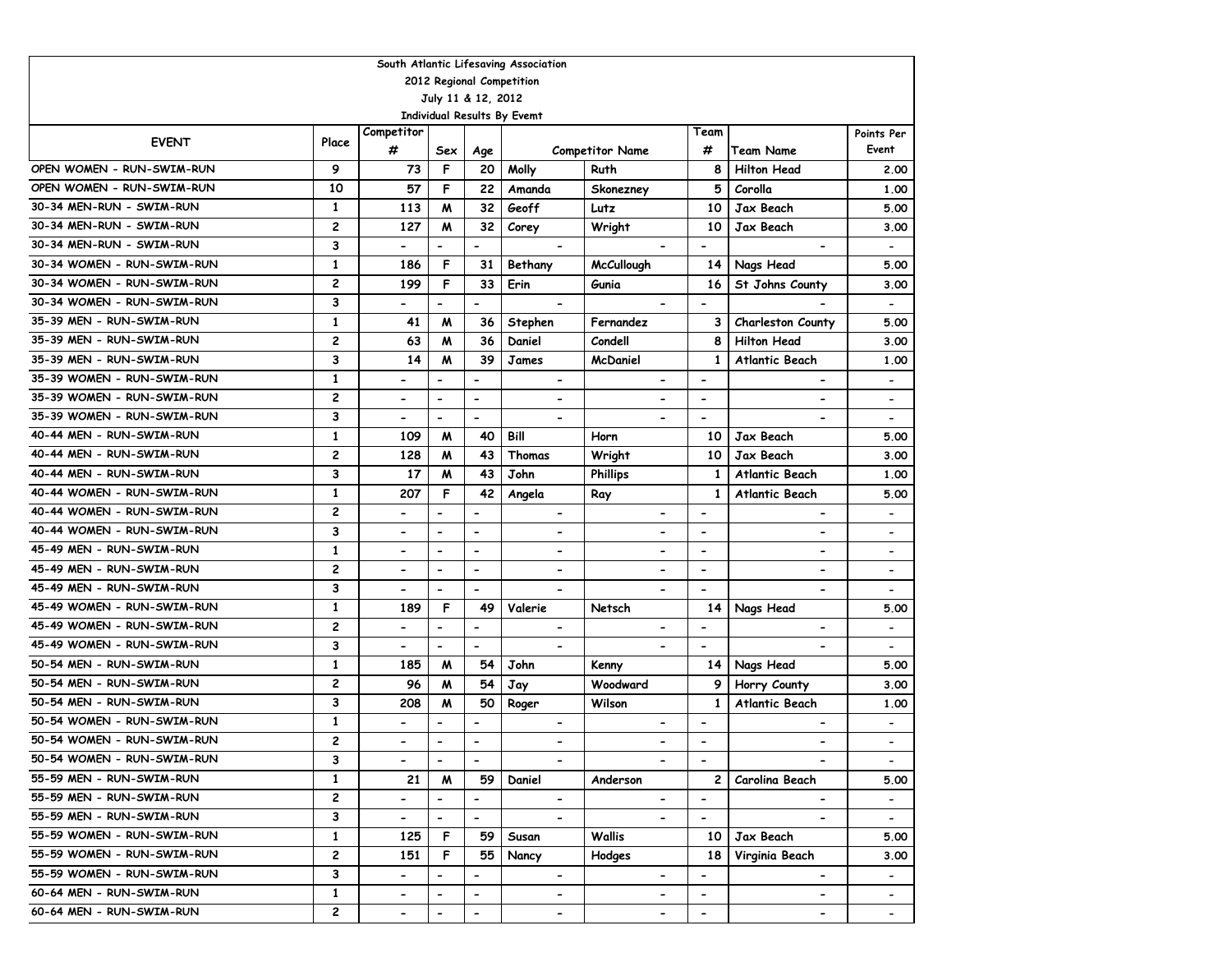| South Atlantic Lifesaving Association                    |                |                                                   |                                                      |                                                      |                                               |                          |                                            |                              |                                                      |  |  |  |
|----------------------------------------------------------|----------------|---------------------------------------------------|------------------------------------------------------|------------------------------------------------------|-----------------------------------------------|--------------------------|--------------------------------------------|------------------------------|------------------------------------------------------|--|--|--|
| 2012 Regional Competition                                |                |                                                   |                                                      |                                                      |                                               |                          |                                            |                              |                                                      |  |  |  |
| July 11 & 12, 2012<br><b>Individual Results By Evemt</b> |                |                                                   |                                                      |                                                      |                                               |                          |                                            |                              |                                                      |  |  |  |
|                                                          |                |                                                   |                                                      |                                                      |                                               |                          |                                            |                              |                                                      |  |  |  |
| <b>EVENT</b>                                             | Place          | Competitor<br>#                                   |                                                      |                                                      |                                               |                          | Team<br>#                                  |                              | Points Per<br>Event                                  |  |  |  |
| 60-64 MEN - RUN-SWIM-RUN                                 | 3              |                                                   | Sex                                                  | Age<br>$\blacksquare$                                |                                               | <b>Competitor Name</b>   |                                            | Team Name                    |                                                      |  |  |  |
| 60-64 WOMEN - RUN-SWIM-RUN                               | $\mathbf{1}$   | $\hbox{\small -}$                                 | $\blacksquare$                                       |                                                      | $\hbox{\small -}$                             | $\overline{\phantom{0}}$ | $\overline{\phantom{a}}$                   | $\hbox{\small -}$            | $\overline{\phantom{a}}$                             |  |  |  |
| 60-64 WOMEN - RUN-SWIM-RUN                               | 2              | $\overline{\phantom{0}}$                          | $\overline{\phantom{a}}$                             | $\blacksquare$                                       | $\qquad \qquad \blacksquare$                  |                          | $\overline{\phantom{a}}$                   |                              |                                                      |  |  |  |
| 60-64 WOMEN - RUN-SWIM-RUN                               | 3              | $\overline{\phantom{0}}$                          | $\blacksquare$<br>$\blacksquare$                     | $\blacksquare$<br>$\blacksquare$                     | $\blacksquare$                                | $\blacksquare$           | $\overline{\phantom{a}}$<br>$\blacksquare$ | $\overline{\phantom{a}}$     |                                                      |  |  |  |
| 64-69 MEN - RUN-SWIM-RUN                                 | $\mathbf{1}$   | $\blacksquare$<br>3                               |                                                      | 67                                                   | $\blacksquare$                                | $\overline{\phantom{a}}$ |                                            |                              |                                                      |  |  |  |
| 64-69 MEN - RUN-SWIM-RUN                                 | 2              |                                                   | M                                                    |                                                      | David                                         | Bew                      | 1<br>$\overline{a}$                        | <b>Atlantic Beach</b>        | 5.00                                                 |  |  |  |
| 64-69 MEN - RUN-SWIM-RUN                                 | 3              | $\qquad \qquad \blacksquare$<br>$\hbox{\small -}$ | $\overline{\phantom{a}}$<br>$\overline{\phantom{a}}$ | $\overline{\phantom{a}}$<br>$\overline{\phantom{a}}$ | $\hbox{\small -}$<br>$\overline{\phantom{a}}$ | $\overline{\phantom{0}}$ | $\overline{\phantom{a}}$                   | $\qquad \qquad \blacksquare$ |                                                      |  |  |  |
| 64-69 WOMEN - RUN-SWIM-RUN                               | 1              | $\overline{\phantom{0}}$                          | $\blacksquare$                                       | $\blacksquare$                                       | $\blacksquare$                                | $\blacksquare$           | $\blacksquare$                             | $\blacksquare$               | $\overline{\phantom{a}}$<br>$\overline{\phantom{0}}$ |  |  |  |
| 64-69 WOMEN - RUN-SWIM-RUN                               | 2              | $\blacksquare$                                    | $\overline{\phantom{a}}$                             | $\blacksquare$                                       | $\blacksquare$                                | $\blacksquare$           | $\overline{\phantom{a}}$                   | $\overline{\phantom{a}}$     | $\blacksquare$                                       |  |  |  |
| 64-69 WOMEN - RUN-SWIM-RUN                               | 3              | $\blacksquare$                                    | $\overline{\phantom{a}}$                             | $\blacksquare$                                       | $\blacksquare$                                | $\blacksquare$           | $\overline{\phantom{a}}$                   | $\blacksquare$               | $\overline{\phantom{0}}$                             |  |  |  |
| 70+ MEN - RUN-SWIM-RUN                                   | $\mathbf{1}$   |                                                   | $\overline{\phantom{a}}$                             | $\overline{\phantom{a}}$                             | $\overline{\phantom{0}}$                      | $\blacksquare$           | $\blacksquare$                             | $\overline{\phantom{a}}$     |                                                      |  |  |  |
| 70+ MEN - RUN-SWIM-RUN                                   | 2              |                                                   | $\overline{\phantom{a}}$                             | $\blacksquare$                                       | $\blacksquare$                                | $\blacksquare$           | $\overline{\phantom{a}}$                   | $\overline{\phantom{0}}$     |                                                      |  |  |  |
| 70+ MEN - RUN-SWIM-RUN                                   | 3              |                                                   | $\blacksquare$                                       | $\blacksquare$                                       | $\blacksquare$                                |                          | $\overline{\phantom{a}}$                   | $\overline{\phantom{0}}$     |                                                      |  |  |  |
| 70+ WOMEN - RUN-SWIM-RUN                                 | $\mathbf{1}$   |                                                   |                                                      | $\overline{\phantom{a}}$                             | $\blacksquare$                                |                          | $\overline{\phantom{0}}$                   | $\blacksquare$               |                                                      |  |  |  |
| 70+ WOMEN - RUN-SWIM-RUN                                 | 2              |                                                   | $\blacksquare$                                       | $\blacksquare$                                       | $\blacksquare$                                |                          | $\overline{\phantom{a}}$                   | $\overline{\phantom{a}}$     |                                                      |  |  |  |
| 70+ WOMEN - RUN-SWIM-RUN                                 | 3              |                                                   | $\overline{a}$                                       | $\overline{\phantom{a}}$                             |                                               |                          | $\qquad \qquad \blacksquare$               |                              |                                                      |  |  |  |
| OPEN MEN - RESCUE RACE                                   | $\mathbf{1}$   | 173                                               | M                                                    | 27                                                   | Hunter                                        | Hay                      | 19                                         | Wrightsville Beach           | 3.00                                                 |  |  |  |
| OPEN MEN - RESCUE RACE                                   | $\mathbf{1}$   | 179                                               | M                                                    | 22                                                   | David                                         | Thayer                   | 19                                         | Wrightsville Beach           | 3.00                                                 |  |  |  |
| OPEN MEN - RESCUE RACE                                   | $\mathbf{1}$   | 176                                               | м                                                    | 26                                                   | Mo                                            | Peacock                  | 19                                         | Wrightsville Beach           | 3.00                                                 |  |  |  |
| OPEN MEN - RESCUE RACE                                   | 1              | 170                                               | м                                                    | 21                                                   | <b>Steve</b>                                  | Conrad                   | 19                                         | Wrightsville Beach           | 3.00                                                 |  |  |  |
| OPEN MEN - RESCUE RACE                                   | 2              | 95                                                | M                                                    | 23                                                   | Jonathan                                      | Starchville              | 9                                          | Horry County                 | 2.50                                                 |  |  |  |
| OPEN MEN - RESCUE RACE                                   | 2              | 83                                                | м                                                    | 21                                                   | Jacob                                         | Dole                     | 9                                          | Horry County                 | 2.50                                                 |  |  |  |
| OPEN MEN - RESCUE RACE                                   | 2              | 90                                                | M                                                    | 19                                                   | Ryan                                          | Layne                    | 9                                          | Horry County                 | 2.50                                                 |  |  |  |
| OPEN MEN - RESCUE RACE                                   | $\overline{c}$ | 84                                                | M                                                    | 27                                                   | <b>Marcus</b>                                 | Fichtner                 | 9                                          | Horry County                 | 2.50                                                 |  |  |  |
| OPEN MEN - RESCUE RACE                                   | 3              | 58                                                | м                                                    | 24                                                   | Sean                                          | Sonnenberg               | 5                                          | Corolla                      | 2.25                                                 |  |  |  |
| OPEN MEN - RESCUE RACE                                   | 3              | 54                                                | M                                                    | 35                                                   | Pete                                          | Luke                     | 5                                          | Corolla                      | 2.25                                                 |  |  |  |
| OPEN MEN - RESCUE RACE                                   | 3              | 52                                                | M                                                    | 32                                                   | Mike                                          | Hudson                   | 5                                          | Corolla                      | 2.25                                                 |  |  |  |
| OPEN MEN - RESCUE RACE                                   | 3              | 56                                                | M                                                    | 23                                                   | Travis                                        | Martinez                 | 5                                          | Corolla                      | 2.25                                                 |  |  |  |
| OPEN MEN - RESCUE RACE                                   | 4              | 174                                               | M                                                    | 22                                                   | <b>Brandon</b>                                | Hicks                    | 19                                         | Wrightsville Beach           | 2.00                                                 |  |  |  |
| OPEN MEN - RESCUE RACE                                   | 4              | 172                                               | M                                                    | 25                                                   | <b>Bobby</b>                                  | Guntoro                  | 19                                         | Wrightsville Beach           | 2.00                                                 |  |  |  |
| OPEN MEN - RESCUE RACE                                   | 4              | 177                                               | W                                                    | 24                                                   | Harrison                                      | Purcell                  | 19                                         | Wrightsville Beach           | 2.00                                                 |  |  |  |
| OPEN MEN - RESCUE RACE                                   | 4              | 178                                               | M                                                    | 30                                                   | John                                          | Scull                    | 19                                         | <b>Wrightsville Beach</b>    | 2.00                                                 |  |  |  |
| OPEN MEN - RESCUE RACE                                   | 5              | 10                                                | M                                                    | 30                                                   | Carrey                                        | Ian                      | $\mathbf{1}$                               | Atlantic Beach               | 1.75                                                 |  |  |  |
| OPEN MEN - RESCUE RACE                                   | 5              | 2                                                 | M                                                    | 26                                                   | Josh                                          | Ashley                   | $\mathbf{1}$                               | Atlantic Beach               | 1.75                                                 |  |  |  |
| OPEN MEN - RESCUE RACE                                   | 5              | 8                                                 | m                                                    | 20                                                   | <b>Blake</b>                                  | <b>Elhers</b>            | $\mathbf{1}$                               | Atlantic Beach               | 1.75                                                 |  |  |  |
| OPEN MEN - RESCUE RACE                                   | 5              | 4                                                 | M                                                    | 20                                                   | Kyle                                          | Boudreaux                | 1                                          | Atlantic Beach               | 1.75                                                 |  |  |  |
| OPEN MEN - RESCUE RACE                                   | 6              | 112                                               | M                                                    | 22                                                   | Tim                                           | Kiline                   | 10                                         | Jax Beach                    | 1.25                                                 |  |  |  |
| OPEN MEN - RESCUE RACE                                   | 6              | 101                                               | M                                                    | 22                                                   | Charles                                       | Duron                    | 10                                         | Jax Beach                    | 1.25                                                 |  |  |  |
| OPEN MEN - RESCUE RACE                                   | 6              | 122                                               | M                                                    | 21                                                   | Thomas                                        | Stowe                    | 10                                         | Jax Beach                    | 1.25                                                 |  |  |  |
| OPEN MEN - RESCUE RACE                                   | 6              | 117                                               | M                                                    | 20                                                   | Eli                                           | <b>Phillips</b>          | 10                                         | Jax Beach                    | 1.25                                                 |  |  |  |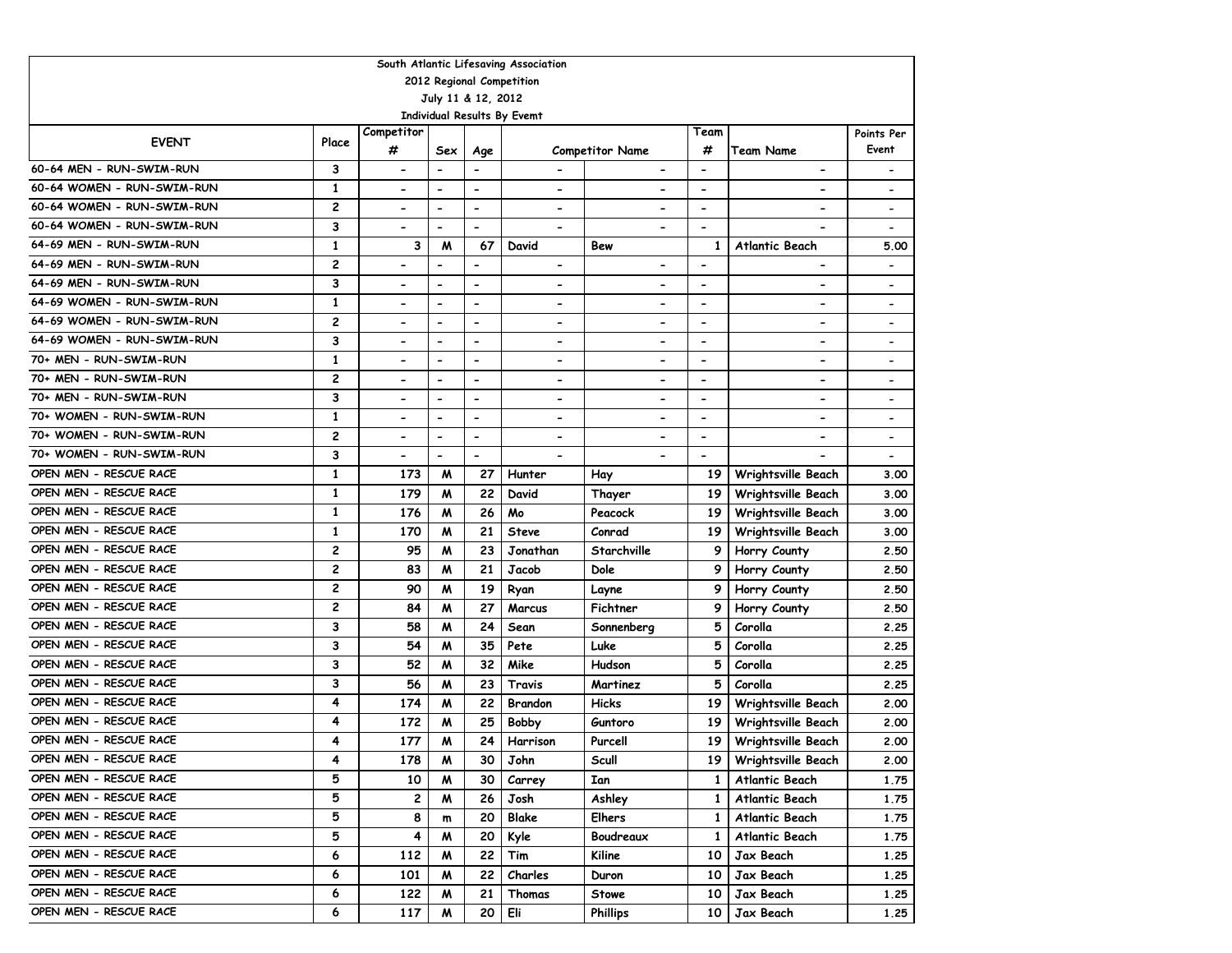| South Atlantic Lifesaving Association             |                |            |     |     |              |                        |      |                          |                     |  |  |  |  |
|---------------------------------------------------|----------------|------------|-----|-----|--------------|------------------------|------|--------------------------|---------------------|--|--|--|--|
| 2012 Regional Competition                         |                |            |     |     |              |                        |      |                          |                     |  |  |  |  |
| July 11 & 12, 2012<br>Individual Results By Evemt |                |            |     |     |              |                        |      |                          |                     |  |  |  |  |
|                                                   |                | Competitor |     |     |              |                        | Team |                          |                     |  |  |  |  |
| <b>EVENT</b>                                      | Place          | #          | Sex | Age |              | <b>Competitor Name</b> | #    | <b>Team Name</b>         | Points Per<br>Event |  |  |  |  |
| OPEN MEN - RESCUE RACE                            | $\overline{7}$ | 88         | M   | 22  | James        | Larkins                | 9    | Horry County             | 1.00                |  |  |  |  |
| OPEN MEN - RESCUE RACE                            | $\overline{7}$ | 85         | M   | 20  | Ryan         | Gibson                 | 9    | Horry County             | 1.00                |  |  |  |  |
| OPEN MEN - RESCUE RACE                            | $\overline{7}$ | 94         | M   | 25  | <b>Scott</b> | St. Clair              | 9    | Horry County             | 1.00                |  |  |  |  |
| OPEN MEN - RESCUE RACE                            | $\overline{7}$ | 82         | M   | 38  | Donnie       | Constronstich          | 9    | Horry County             | 1.00                |  |  |  |  |
| OPEN MEN - RESCUE RACE                            | 8              | 115        | M   | 31  | Nick         | Macko                  | 10   | Jax Beach                | 0.75                |  |  |  |  |
| OPEN MEN - RESCUE RACE                            | 8              | 116        | M   | 27  | Artsiom      | Naidzich               | 10   | Jax Beach                | 0.75                |  |  |  |  |
| OPEN MEN - RESCUE RACE                            | 8              | 106        | M   | 22  | Richard      | Ghiotto                | 10   | Jax Beach                | 0.75                |  |  |  |  |
| OPEN MEN - RESCUE RACE                            | 8              | 108        | W   | 27  | Ben          | Hedstrom               | 10   | Jax Beach                | 0.75                |  |  |  |  |
| OPEN MEN - RESCUE RACE                            | 9              | 128        | M   | 43  | Thomas       | Wright                 | 10   | Jax Beach                | 0.50                |  |  |  |  |
| OPEN MEN - RESCUE RACE                            | 9              | 123        | M   | 17  | Ryan         | Tocco                  | 10   | Jax Beach                | 0.50                |  |  |  |  |
| OPEN MEN - RESCUE RACE                            | 9              | 113        | M   | 32  | Geoff        | Lutz                   | 10   | Jax Beach                | 0.50                |  |  |  |  |
| OPEN MEN - RESCUE RACE                            | 9              | 124        | M   | 21  | Joseph       | Walcutt                | 10   | Jax Beach                | 0.50                |  |  |  |  |
| OPEN MEN - RESCUE RACE                            | 10             | 165        | M   | 19  | Chadwick     | Smith                  | 18   | Virginia Beach           | 0.25                |  |  |  |  |
| OPEN MEN - RESCUE RACE                            | 10             | 154        | M   | 39  | Marc         | Levine                 | 18   | Virginia Beach           | 0.25                |  |  |  |  |
| OPEN MEN - RESCUE RACE                            | 10             | 162        | M   | 18  | Zac          | Paryzek                | 18   | Virginia Beach           | 0.25                |  |  |  |  |
| OPEN MEN - RESCUE RACE                            | 10             | 147        | M   | 22  | Zachary      | Fitzpatrick            | 18   | Virginia Beach           | 0.25                |  |  |  |  |
| OPEN WOMEN - RESCUE RACE                          | 1              | 164        | F   | 18  | Jessica      | Rocheleau              | 18   | Virginia Beach           | 3.00                |  |  |  |  |
| OPEN WOMEN - RESCUE RACE                          | 1              | 156        | F   | 20  | Ashley       | Luchsinger             | 18   | Virginia Beach           | 3.00                |  |  |  |  |
| OPEN WOMEN - RESCUE RACE                          | 1              | 158        | F   | 20  | Katelyn      | McKenna                | 18   | Virginia Beach           | 3.00                |  |  |  |  |
| OPEN WOMEN - RESCUE RACE                          | 1              | 163        | F   | 26  | Lauren       | Pfeifer                | 18   | Virginia Beach           | 3.00                |  |  |  |  |
| OPEN WOMEN - RESCUE RACE                          | 2              | 167        | F   | 28  | Rachel       | Baumgardner            | 19   | Wrightsville Beach       | 2.50                |  |  |  |  |
| OPEN WOMEN - RESCUE RACE                          | $\mathbf{2}$   | 171        | F   | 24  | Sidney       | Corn                   | 19   | Wrightsville Beach       | 2.50                |  |  |  |  |
| OPEN WOMEN - RESCUE RACE                          | $\overline{c}$ | 168        | F   | 24  | Mary         | Bojarski               | 19   | Wrightsville Beach       | 2.50                |  |  |  |  |
| OPEN WOMEN - RESCUE RACE                          | $\overline{c}$ | 180        | F   | 21  | Kathy        | Yarborough             | 19   | Wrightsville Beach       | 2.50                |  |  |  |  |
| OPEN WOMEN - RESCUE RACE                          | 3              | 73         | F   | 20  | Molly        | Ruth                   | 8    | <b>Hilton Head</b>       | 2.25                |  |  |  |  |
| OPEN WOMEN - RESCUE RACE                          | 3              | 66         | F   | 21  | Rebecca      | Forler                 | 8    | <b>Hilton Head</b>       | 2.25                |  |  |  |  |
| OPEN WOMEN - RESCUE RACE                          | 3              | 76         | F   | 20  | Kristina     | Weisnar                | 8    | <b>Hilton Head</b>       | 2.25                |  |  |  |  |
| OPEN WOMEN - RESCUE RACE                          | 3              | 64         | F   | 21  | Kelsea       | Cross                  | 8    | <b>Hilton Head</b>       | 2.25                |  |  |  |  |
| OPEN WOMEN - RESCUE RACE                          | 4              | 166        | F   | 18  | Katie        | Thomas                 | 18   | Virginia Beach           | 2.00                |  |  |  |  |
| OPEN WOMEN - RESCUE RACE                          | 4              | 144        | F   | 24  | Marty        | Antony                 | 18   | Virginia Beach           | 2.00                |  |  |  |  |
| OPEN WOMEN - RESCUE RACE                          | 4              | 159        | F   | 21  | Sara         | McLaren                | 18   | Virginia Beach           | 2.00                |  |  |  |  |
| OPEN WOMEN - RESCUE RACE                          | 4              | 153        | F   | 18  | Ella Lee     | Kloster                | 18   | Virginia Beach           | 2.00                |  |  |  |  |
| OPEN WOMEN - RESCUE RACE                          | 5              | 184        | F   | 21  | Erika        | Audfroid               | 14   | Nags Head                | 1.75                |  |  |  |  |
| OPEN WOMEN - RESCUE RACE                          | 5              | 189        | F   | 49  | Valerie      | Netsch                 | 14   | Nags Head                | 1.75                |  |  |  |  |
| OPEN WOMEN - RESCUE RACE                          | 5              | 186        | F   | 31  | Bethany      | <b>McCullough</b>      | 14   | Nags Head                | 1.75                |  |  |  |  |
| OPEN WOMEN - RESCUE RACE                          | 5              | 190        | F   | 18  | Léa          | Raiche-Marsden         | 14   | Nags Head                | 1.75                |  |  |  |  |
| OPEN WOMEN - RESCUE RACE                          | 6              | 39         | F   | 20  | Leanne       | Egan                   | 3    | Charleston County        | 1.25                |  |  |  |  |
| OPEN WOMEN - RESCUE RACE                          | 6              | 46         | F   | 17  | Summer       | Santos                 | 3    | Charleston County        | 1.25                |  |  |  |  |
| OPEN WOMEN - RESCUE RACE                          | 6              | 48         | F   | 20  | Erin         | Steffan                | 3    | Charleston County        | 1.25                |  |  |  |  |
| OPEN WOMEN - RESCUE RACE                          | 6              | 49         | F   | 20  | Sarah        | Thibaudeau             | 3    | <b>Charleston County</b> | 1.25                |  |  |  |  |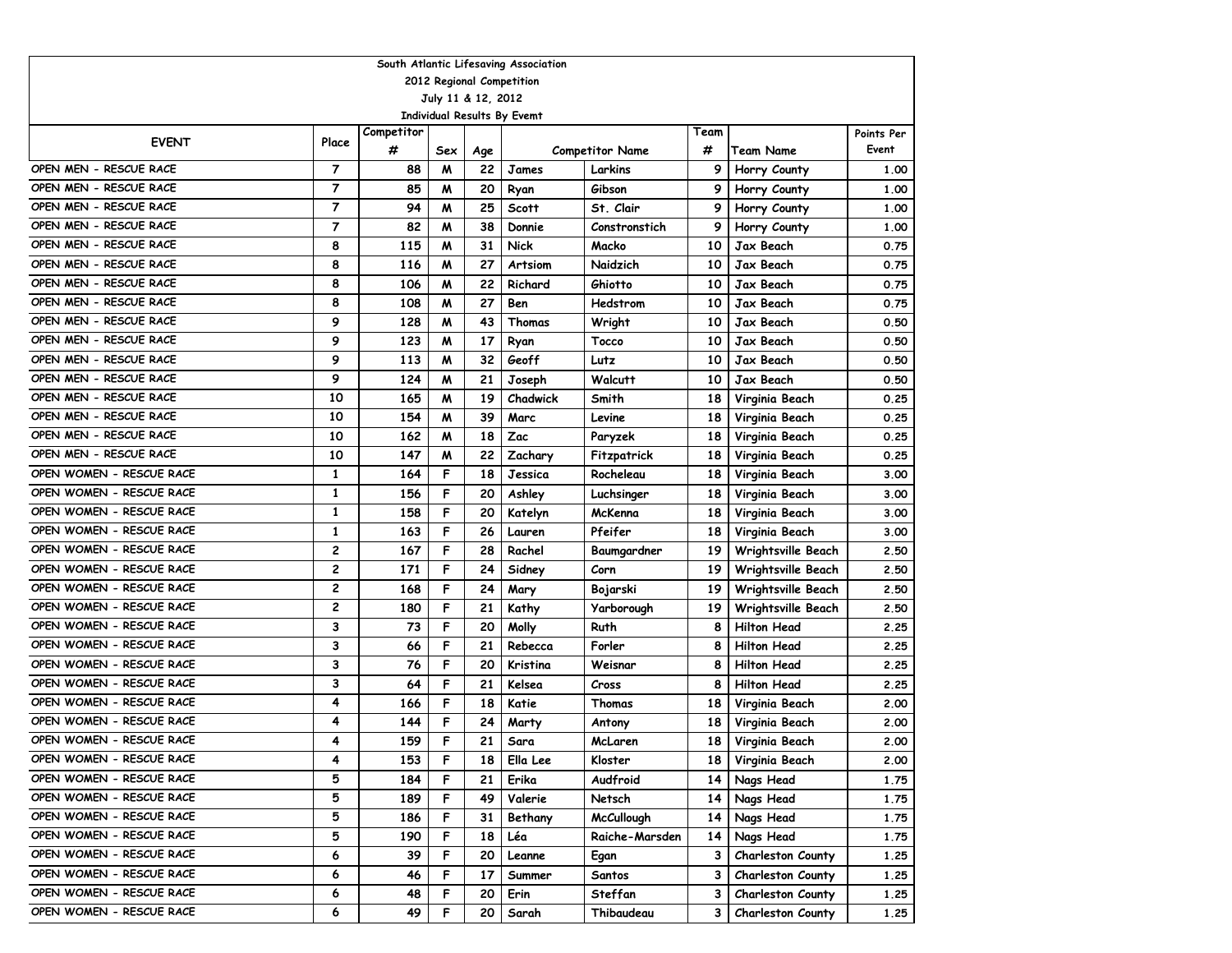| South Atlantic Lifesaving Association |                |                 |                    |           |                             |                        |              |                        |                     |  |  |  |  |
|---------------------------------------|----------------|-----------------|--------------------|-----------|-----------------------------|------------------------|--------------|------------------------|---------------------|--|--|--|--|
| 2012 Regional Competition             |                |                 |                    |           |                             |                        |              |                        |                     |  |  |  |  |
|                                       |                |                 | July 11 & 12, 2012 |           |                             |                        |              |                        |                     |  |  |  |  |
|                                       |                |                 |                    |           | Individual Results By Evemt |                        | Team         |                        |                     |  |  |  |  |
| <b>EVENT</b>                          | Place          | Competitor<br># | Sex                |           |                             |                        | #            | Team Name              | Points Per<br>Event |  |  |  |  |
| OPEN WOMEN - RESCUE RACE              | $\overline{7}$ | 111             | F                  | Age<br>25 |                             | <b>Competitor Name</b> | 10           | Jax Beach              | 1.00                |  |  |  |  |
| OPEN WOMEN - RESCUE RACE              | $\overline{7}$ | 118             | F                  | 17        | Lindsey<br>Eva              | Kenny<br>Porter        | 10           | Jax Beach              | 1.00                |  |  |  |  |
| OPEN WOMEN - RESCUE RACE              | 7              | 120             | F                  | 20        | Allison                     |                        | 10           |                        |                     |  |  |  |  |
| OPEN WOMEN - RESCUE RACE              | $\overline{7}$ | 121             | F                  | 21        | Kaitlyn                     | Shemenski<br>Shemenski | 10           | Jax Beach<br>Jax Beach | 1.00<br>1.00        |  |  |  |  |
| OPEN WOMEN - RESCUE RACE              | 8              | 23              | F                  | 24        | Victoria                    | Baker                  | 2            | Carolina Beach         | 0.75                |  |  |  |  |
| OPEN WOMEN - RESCUE RACE              | 8              | 31              | F                  | 21        | Erin                        | <b>McDaniel</b>        | 2            | Carolina Beach         | 0.75                |  |  |  |  |
| OPEN WOMEN - RESCUE RACE              | 8              | 34              | F                  | 24        | Jessica                     | Patrick                | 2            | Carolina Beach         | 0.75                |  |  |  |  |
| OPEN WOMEN - RESCUE RACE              | 8              | 29              | F                  | 20        | Joanna                      | Lewis                  | 2            | Carolina Beach         | 0.75                |  |  |  |  |
| OPEN WOMEN - RESCUE RACE              | 9              | 75              | F                  | 21        | Taylor                      | Smith                  | 8            | <b>Hilton Head</b>     | 0.50                |  |  |  |  |
| OPEN WOMEN - RESCUE RACE              | 9              | 74              | F                  | 18        | Jenna                       | Sheeran                | 8            | <b>Hilton Head</b>     | 0.50                |  |  |  |  |
| OPEN WOMEN - RESCUE RACE              | 9              | 65              | F                  | 20        | Maura                       | Donahue                | 8            | <b>Hilton Head</b>     | 0.50                |  |  |  |  |
| OPEN WOMEN - RESCUE RACE              | 9              | 61              | F                  | 23        | Sara                        | <b>Bloom</b>           | 8            | <b>Hilton Head</b>     | 0.50                |  |  |  |  |
| OPEN WOMEN - RESCUE RACE              | 10             | 24              | F                  | 21        | Alyssa                      | <b>Bennett</b>         | 2            | Carolina Beach         | 0.25                |  |  |  |  |
| OPEN WOMEN - RESCUE RACE              | 10             | 51              | F                  | 25        | Jordan                      | Hill                   | 5            | Corolla                | 0.25                |  |  |  |  |
| OPEN WOMEN - RESCUE RACE              | 10             | 57              | F                  | 22        | Amanda                      | Skonezney              | 5            | Corolla                | 0.25                |  |  |  |  |
| OPEN WOMEN - RESCUE RACE              | 10             | 53              | F                  | 24        | Robin                       | Lang                   | 5            | Corolla                | 0.25                |  |  |  |  |
| OPEN MEN - BEACH RELAY                | 1              | 165             | M                  | 19        | Chadwick                    | Smith                  | 18           | Virginia Beach         | 3.00                |  |  |  |  |
| OPEN MEN - BEACH RELAY                | 1              | 160             | M                  | 26        | Michael                     | Miller                 | 18           | Virginia Beach         | 3.00                |  |  |  |  |
| OPEN MEN - BEACH RELAY                | 1              | 147             | м                  | 22        | Zachary                     | Fitzpatrick            | 18           | Virginia Beach         | 3.00                |  |  |  |  |
| OPEN MEN - BEACH RELAY                | 1              | 155             | M                  | 20        | Sean                        | Liles                  | 18           | Virginia Beach         | 3.00                |  |  |  |  |
| OPEN MEN - BEACH RELAY                | $\overline{c}$ | 173             | M                  | 27        | Hunter                      | Hay                    | 19           | Wrightsville Beach     | 2.50                |  |  |  |  |
| OPEN MEN - BEACH RELAY                | $\overline{c}$ | 175             | M                  | 24        | Jordy                       | Peacock                | 19           | Wrightsville Beach     | 2.50                |  |  |  |  |
| OPEN MEN - BEACH RELAY                | $\overline{c}$ | 176             | M                  | 26        | Mo                          | Peacock                | 19           | Wrightsville Beach     | 2.50                |  |  |  |  |
| OPEN MEN - BEACH RELAY                | $\overline{c}$ | 177             | M                  | 24        | Harrison                    | Purcell                | 19           | Wrightsville Beach     | 2.50                |  |  |  |  |
| OPEN MEN - BEACH RELAY                | 3              | 106             | M                  | 22        | Richard                     | Ghiotto                | 10           | Jax Beach              | 2.25                |  |  |  |  |
| OPEN MEN - BEACH RELAY                | 3              | 107             | M                  | 27        | Ross                        | Ghiotto                | 10           | Jax Beach              | 2.25                |  |  |  |  |
| OPEN MEN - BEACH RELAY                | 3              | 110             | M                  | 38        | Bryon                       | Iveson                 | 10           | Jax Beach              | 2.25                |  |  |  |  |
| OPEN MEN - BEACH RELAY                | 3              | 116             | M                  | 27        | Artsiom                     | Naidzich               | 10           | Jax Beach              | 2.25                |  |  |  |  |
| OPEN MEN - BEACH RELAY                | 4              | 35              | M                  | 21        | Michael                     | Recchia                | 2            | Carolina Beach         | 2.00                |  |  |  |  |
| OPEN MEN - BEACH RELAY                | 4              | 33              | M                  | 20        | Logan                       | Pate                   | 2            | Carolina Beach         | 2.00                |  |  |  |  |
| OPEN MEN - BEACH RELAY                | 4              | 36              | W                  | 23        | Zachariah                   | Reynolds               | 2            | Carolina Beach         | 2.00                |  |  |  |  |
| OPEN MEN - BEACH RELAY                | 4              | 27              | M                  | 20        | Brian                       | Keehn                  | 2            | Carolina Beach         | 2.00                |  |  |  |  |
| OPEN MEN - BEACH RELAY                | 5              | 1               | M                  | 26        | Garrett                     | Adamson                | 1            | Atlantic Beach         | 1.75                |  |  |  |  |
| OPEN MEN - BEACH RELAY                | 5              | 10              | M                  | 30        | Carrey                      | Ian                    | $\mathbf{1}$ | Atlantic Beach         | 1.75                |  |  |  |  |
| OPEN MEN - BEACH RELAY                | 5              | 13              | W                  | 19        | Trevor                      | Lynch                  | 1            | Atlantic Beach         | 1.75                |  |  |  |  |
| OPEN MEN - BEACH RELAY                | 5              | 4               | W                  | 20        | Kyle                        | Boudreaux              | 1            | Atlantic Beach         | 1.75                |  |  |  |  |
| OPEN MEN - BEACH RELAY                | 6              | 78              | M                  | 21        | Justin                      | Ayersman               | 9            | Horry County           | 1.25                |  |  |  |  |
| OPEN MEN - BEACH RELAY                | 6              | 87              | M                  | 22        | Gage                        | Hicks                  | 9            | Horry County           | 1.25                |  |  |  |  |
| OPEN MEN - BEACH RELAY                | 6              | 84              | M                  | 27        | Marcus                      | Fichtner               | 9            | Horry County           | 1.25                |  |  |  |  |
| OPEN MEN - BEACH RELAY                | 6              | 95              | M                  | 23        | Jonathan                    | Starchville            | 9            | Horry County           | 1.25                |  |  |  |  |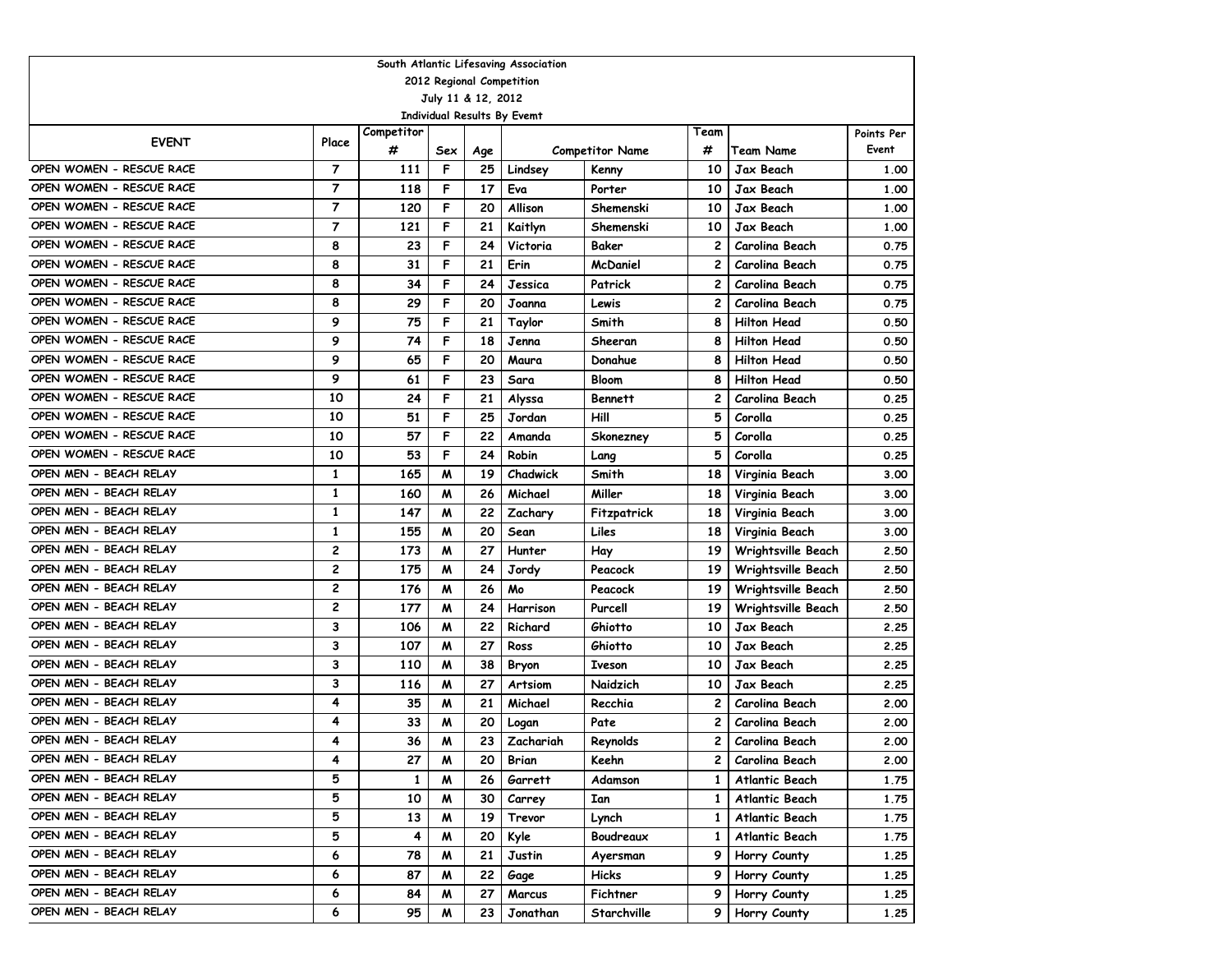| South Atlantic Lifesaving Association                                                           |                |            |     |     |                                    |                        |              |                          |            |  |  |  |  |
|-------------------------------------------------------------------------------------------------|----------------|------------|-----|-----|------------------------------------|------------------------|--------------|--------------------------|------------|--|--|--|--|
| 2012 Regional Competition                                                                       |                |            |     |     |                                    |                        |              |                          |            |  |  |  |  |
| July 11 & 12, 2012                                                                              |                |            |     |     |                                    |                        |              |                          |            |  |  |  |  |
|                                                                                                 |                |            |     |     | <b>Individual Results By Evemt</b> |                        |              |                          |            |  |  |  |  |
| <b>EVENT</b>                                                                                    | Place          | Competitor |     |     |                                    |                        | Team         |                          | Points Per |  |  |  |  |
|                                                                                                 |                | #          | Sex | Age |                                    | <b>Competitor Name</b> | #            | <b>Team Name</b>         | Event      |  |  |  |  |
| OPEN MEN - BEACH RELAY                                                                          | $\overline{7}$ | 128        | M   | 43  | Thomas                             | Wright                 | 10           | Jax Beach                | 1.00       |  |  |  |  |
| OPEN MEN - BEACH RELAY                                                                          | 7              | 108        | M   | 27  | Ben                                | Hedstrom               | 10           | Jax Beach                | 1.00       |  |  |  |  |
| OPEN MEN - BEACH RELAY                                                                          | $\overline{7}$ | 119        | M   | 22  | Andrew                             | <b>Scott</b>           | 10           | Jax Beach                | 1.00       |  |  |  |  |
| OPEN MEN - BEACH RELAY                                                                          | $\overline{7}$ | 112        | M   | 22  | Tim                                | Kiline                 | 10           | Jax Beach                | 1.00       |  |  |  |  |
| OPEN MEN - BEACH RELAY                                                                          | 8              | 138        | M   | 24  | Edmund                             | Kennedy                | 13           | Kure Beach               | 0.75       |  |  |  |  |
| OPEN MEN - BEACH RELAY                                                                          | 8              | 140        | M   | 25  | Daniel                             | Russell                | 13           | Kure Beach               | 0.75       |  |  |  |  |
| OPEN MEN - BEACH RELAY                                                                          | 8              | 129        | M   | 21  | Connor                             | <b>Black</b>           | 13           | Kure Beach               | 0.75       |  |  |  |  |
| OPEN MEN - BEACH RELAY                                                                          | 8              | 137        | M   | 21  | Eric                               | Johnston               | 13           | Kure Beach               | 0.75       |  |  |  |  |
| OPEN MEN - BEACH RELAY                                                                          | 9              | 152        | M   | 21  | Jonathan                           | <b>Ilao</b>            | 18           | Virginia Beach           | 0.50       |  |  |  |  |
| OPEN MEN - BEACH RELAY                                                                          | 9              | 148        | W   | 21  | Sean                               | Frye                   | 18           | Virginia Beach           | 0.50       |  |  |  |  |
| OPEN MEN - BEACH RELAY<br>9<br>161<br>27<br>Jon<br>O'Neill<br>W<br>18<br>Virginia Beach<br>0.50 |                |            |     |     |                                    |                        |              |                          |            |  |  |  |  |
| OPEN MEN - BEACH RELAY                                                                          | 9              | 157        | M   | 22  | Jon                                | Martin                 | 18           | Virginia Beach           | 0.50       |  |  |  |  |
| OPEN MEN - BEACH RELAY                                                                          | 10             | 43         | M   | 19  | Dylan                              | James                  | 3            | <b>Charleston County</b> | 0.25       |  |  |  |  |
| OPEN MEN - BEACH RELAY                                                                          | 10             | 47         | M   | 22  | Ed                                 | <b>Simmons</b>         | 3            | Charleston County        | 0.25       |  |  |  |  |
| OPEN MEN - BEACH RELAY                                                                          | 10             | 45         | м   | 24  | Tim                                | Mack                   | 3            | <b>Charleston County</b> | 0.25       |  |  |  |  |
| OPEN MEN - BEACH RELAY                                                                          | 10             | 38         | M   | 21  | Allan                              | DaPore                 | 3            | <b>Charleston County</b> | 0.25       |  |  |  |  |
| OPEN WOMEN - BEACH RELAY                                                                        | 1              | 91         | F   | 18  | Marisa                             | Maher                  | 9            | Horry County             | 3.00       |  |  |  |  |
| OPEN WOMEN - BEACH RELAY                                                                        | 1              | 97         | F   | 25  | Eva                                | Zahradnikova           | 9            | Horry County             | 3.00       |  |  |  |  |
| OPEN WOMEN - BEACH RELAY                                                                        | 1              | 93         | F   | 31  | Amanda                             | Mcgraw                 | 9            | Horry County             | 3.00       |  |  |  |  |
| OPEN WOMEN - BEACH RELAY                                                                        | 1              | 92         | F   | 23  | Jeanne                             | Mcdonald               | 9            | Horry County             | 3.00       |  |  |  |  |
| OPEN WOMEN - BEACH RELAY                                                                        | 2              | 61         | F   | 23  | Sara                               | <b>Bloom</b>           | 8            | <b>Hilton Head</b>       | 2.50       |  |  |  |  |
| OPEN WOMEN - BEACH RELAY                                                                        | 2              | 76         | F   | 20  | Kristina                           | Weisnar                | 8            | <b>Hilton Head</b>       | 2.50       |  |  |  |  |
| OPEN WOMEN - BEACH RELAY                                                                        | 2              | 65         | F   | 20  | Maura                              | Donahue                | 8            | <b>Hilton Head</b>       | 2.50       |  |  |  |  |
| OPEN WOMEN - BEACH RELAY                                                                        | $\overline{c}$ | 75         | F   | 21  | Taylor                             | Smith                  | 8            | <b>Hilton Head</b>       | 2.50       |  |  |  |  |
| OPEN WOMEN - BEACH RELAY                                                                        | 3              | 57         | F   | 22  | Amanda                             | Skonezney              | 5            | Corolla                  | 2.25       |  |  |  |  |
| OPEN WOMEN - BEACH RELAY                                                                        | 3              | 53         | F   | 24  | Robin                              | Lang                   | 5            | Corolla                  | 2.25       |  |  |  |  |
| OPEN WOMEN - BEACH RELAY                                                                        | 3              | 51         | F   | 25  | Jordan                             | Hill                   | 5            | Corolla                  | 2.25       |  |  |  |  |
| OPEN WOMEN - BEACH RELAY                                                                        | 3              | 23         | F   | 24  | Victoria                           | Baker                  | $\mathbf{2}$ | Carolina Beach           | 2.25       |  |  |  |  |
| OPEN WOMEN - BEACH RELAY                                                                        | 4              | 120        | F   | 20  | Allison                            | Shemenski              | 10           | Jax Beach                | 2.00       |  |  |  |  |
| OPEN WOMEN - BEACH RELAY                                                                        | 4              | 121        | F   | 21  | Kaitlyn                            | Shemenski              | 10           | Jax Beach                | 2.00       |  |  |  |  |
| OPEN WOMEN - BEACH RELAY                                                                        | 4              | 103        | F   | 16  | Nicole                             | Emerson                | 10           | Jax Beach                | 2.00       |  |  |  |  |
| OPEN WOMEN - BEACH RELAY                                                                        | 4              | 111        | F   | 25  | Lindsey                            | Kenny                  | 10           | Jax Beach                | 2.00       |  |  |  |  |
| OPEN WOMEN - BEACH RELAY                                                                        | 5              | 24         | F   | 21  | Alyssa                             | Bennett                | 2            | Carolina Beach           | 1.75       |  |  |  |  |
| OPEN WOMEN - BEACH RELAY                                                                        | 5              | 31         | F   | 21  | Erin                               | McDaniel               | 2            | Carolina Beach           | 1.75       |  |  |  |  |
| OPEN WOMEN - BEACH RELAY                                                                        | 5              | 34         | F   | 24  | Jessica                            | Patrick                | $\mathbf{2}$ | Carolina Beach           | 1.75       |  |  |  |  |
| OPEN WOMEN - BEACH RELAY                                                                        | 5              | 30         | F   | 25  | Mallory                            | Albritton              | 2            | Carolina Beach           | 1.75       |  |  |  |  |
| OPEN WOMEN - BEACH RELAY                                                                        | 6              | 130        | F   | 21  | Madeline                           | <b>Bostic</b>          | 13           | Kure Beach               | 1.25       |  |  |  |  |
| OPEN WOMEN - BEACH RELAY                                                                        | 6              | 139        | F   | 19  | Tiffany                            | Klos                   | 13           | Kure Beach               | 1.25       |  |  |  |  |
| OPEN WOMEN - BEACH RELAY                                                                        | 6              | 133        | F   | 18  | Colleen                            | <b>Esposito</b>        | 13           | Kure Beach               | 1.25       |  |  |  |  |
| OPEN WOMEN - BEACH RELAY                                                                        | 6              | 132        | F   | 18  | Kira                               | Cunningham             | 13           | Kure Beach               | 1.25       |  |  |  |  |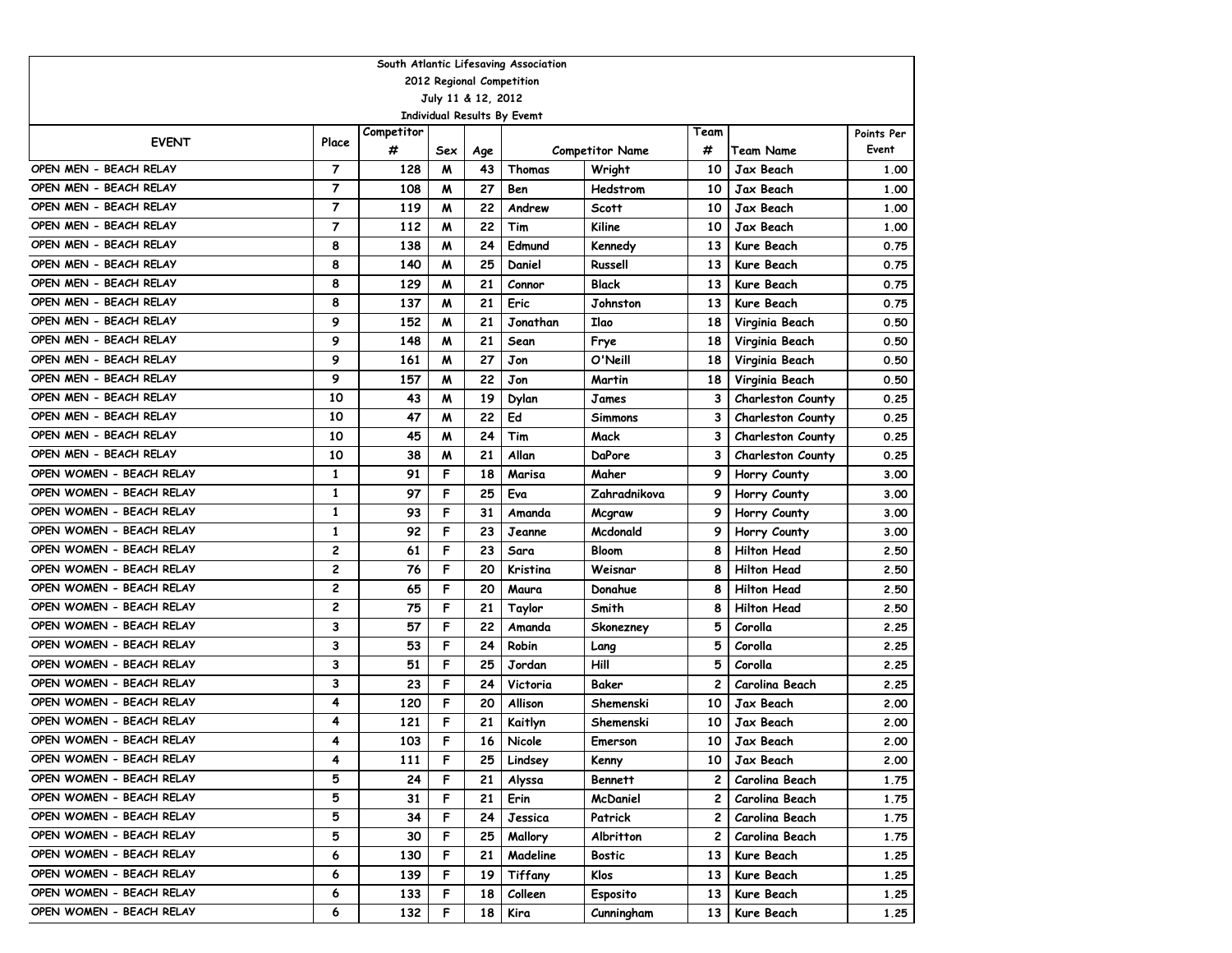|                            |                |            |     |                    | South Atlantic Lifesaving Association |                   |                |                          |            |  |  |  |  |
|----------------------------|----------------|------------|-----|--------------------|---------------------------------------|-------------------|----------------|--------------------------|------------|--|--|--|--|
| 2012 Regional Competition  |                |            |     |                    |                                       |                   |                |                          |            |  |  |  |  |
|                            |                |            |     | July 11 & 12, 2012 |                                       |                   |                |                          |            |  |  |  |  |
|                            |                |            |     |                    | Individual Results By Evemt           |                   |                |                          |            |  |  |  |  |
| <b>EVENT</b>               | Place          | Competitor |     |                    |                                       |                   | Team           |                          | Points Per |  |  |  |  |
|                            |                | #          | Sex | Age                | <b>Competitor Name</b>                |                   | #              | <b>Team Name</b>         | Event      |  |  |  |  |
| OPEN WOMEN - BEACH RELAY   | $\overline{7}$ | 9          | M   | 22                 | Jordain                               | Farrell           | $\mathbf{1}$   | <b>Atlantic Beach</b>    | 1.00       |  |  |  |  |
| OPEN WOMEN - BEACH RELAY   | $\overline{7}$ | 11         | F   | 27                 | Rebekah                               | Lindsey           | 1              | <b>Atlantic Beach</b>    | 1.00       |  |  |  |  |
| OPEN WOMEN - BEACH RELAY   | 7              | 19         | F   | 27                 | Amber                                 | Smith             | 1              | Atlantic Beach           | 1.00       |  |  |  |  |
| OPEN WOMEN - BEACH RELAY   | $\overline{7}$ | 207        | F   | 42                 | Angela                                | Ray               | $\mathbf{1}$   | <b>Atlantic Beach</b>    | 1.00       |  |  |  |  |
| OPEN WOMEN - BEACH RELAY   | 8              | 146        | F   | 18                 | Emily                                 | Clary             | 18             | Virginia Beach           | 0.75       |  |  |  |  |
| OPEN WOMEN - BEACH RELAY   | 8              | 153        | F   | 18                 | Ella Lee                              | Kloster           | 18             | Virginia Beach           | 0.75       |  |  |  |  |
| OPEN WOMEN - BEACH RELAY   | 8              | 158        | F   | 20                 | Katelyn                               | McKenna           | 18             | Virginia Beach           | 0.75       |  |  |  |  |
| OPEN WOMEN - BEACH RELAY   | 8              | 163        | F   | 26                 | Lauren                                | Pfeifer           | 18             | Virginia Beach           | 0.75       |  |  |  |  |
| OPEN WOMEN - BEACH RELAY   | 9              | 171        | F   | 24                 | Sidney                                | Corn              | 19             | Wrightsville Beach       | 0.50       |  |  |  |  |
| OPEN WOMEN - BEACH RELAY   | 9              | 168        | F   | 24                 | Mary                                  | Bojarski          | 19             | Wrightsville Beach       | 0.50       |  |  |  |  |
| OPEN WOMEN - BEACH RELAY   | 9              | 180        | F   | 21                 | Kathy                                 | Yarborough        | 19             | Wrightsville Beach       | 0.50       |  |  |  |  |
| OPEN WOMEN - BEACH RELAY   | 9              | 167        | F   | 28                 | Rachel                                | Baumgardner       | 19             | Wrightsville Beach       | 0.50       |  |  |  |  |
| OPEN WOMEN - BEACH RELAY   | 10             | 118        | F   | 17                 | Eva                                   | Porter            | 10             | Jax Beach                | 0.25       |  |  |  |  |
| OPEN WOMEN - BEACH RELAY   | 10             | 98         | F   | 17                 | Lauren                                | Badenhoop         | 10             | Jax Beach                | 0.25       |  |  |  |  |
| OPEN WOMEN - BEACH RELAY   | 10             | 105        | F   | 16                 | Annie                                 | Garner            | 10             | Jax Beach                | 0.25       |  |  |  |  |
| OPEN WOMEN - BEACH RELAY   | 10             | 96         | M   | 54                 | Jay                                   | Woodward          | 9              | Horry County             | 0.25       |  |  |  |  |
| OPEN MEN - SURFSKI RACE    | 1              | 107        | м   | 27                 | Ross                                  | Ghiotto           | 10             | Jax Beach                | 12,00      |  |  |  |  |
| OPEN MEN - SURFSKI RACE    | 2              | 122        | м   | 21                 | Thomas                                | <b>Stowe</b>      | 10             | Jax Beach                | 10.00      |  |  |  |  |
| OPEN MEN - SURFSKI RACE    | 3              | 100        | м   | 23                 | Coby                                  | Davis             | 10             | Jax Beach                | 9.00       |  |  |  |  |
| OPEN MEN - SURFSKI RACE    | 4              | 2          | M   | 26                 | Josh                                  | Ashley            | 1              | Atlantic Beach           | 8.00       |  |  |  |  |
| OPEN MEN - SURFSKI RACE    | 5              | 109        | M   | 40                 | Bill                                  | Horn              | 10             | Jax Beach                | 7.00       |  |  |  |  |
| OPEN MEN - SURFSKI RACE    | 6              | 128        | M   | 43                 | Thomas                                | Wright            | 10             | Jax Beach                | 5.00       |  |  |  |  |
| OPEN MEN - SURFSKI RACE    | 7              | 123        | M   | 17                 | Ryan                                  | Tocco             | 10             | Jax Beach                | 4.00       |  |  |  |  |
| OPEN MEN - SURFSKI RACE    | 8              | 173        | M   | 27                 | Hunter                                | Hay               | 19             | Wrightsville Beach       | 3.00       |  |  |  |  |
| OPEN MEN - SURFSKI RACE    | 9              | 22         | м   | 22                 | Evan                                  | Anderson          | $\overline{c}$ | Carolina Beach           | 2.00       |  |  |  |  |
| OPEN MEN - SURFSKI RACE    | 10             | 115        | M   | 31                 | <b>Nick</b>                           | Macko             | 10             | Jax Beach                | 1.00       |  |  |  |  |
| OPEN WOMEN - SURFSKI RACE  | $\mathbf{1}$   | 121        | F   | 21                 | Kaitlyn                               | Shemenski         | 10             | Jax Beach                | 12.00      |  |  |  |  |
| OPEN WOMEN - SURFSKI RACE  | 2              | 120        | F   | 20                 | Allison                               | Shemenski         | 10             | Jax Beach                | 10.00      |  |  |  |  |
| OPEN WOMEN - SURFSKI RACE  | 3              | 171        | F   | 24                 | Sidney                                | Corn              | 19             | Wrightsville Beach       | 9.00       |  |  |  |  |
| OPEN WOMEN - SURFSKI RACE  | 4              | 118        | F   | 17                 | Eva                                   | Porter            | 10             | Jax Beach                | 8.00       |  |  |  |  |
| OPEN WOMEN - SURFSKI RACE  | 5              | 186        | F   | 31                 | Bethany                               | <b>McCullough</b> | 14             | Nags Head                | 7.00       |  |  |  |  |
| OPEN WOMEN - SURFSKI RACE  | 6              | 53         | F   | 24                 | Robin                                 | Lang              | 5              | Corolla                  | 5.00       |  |  |  |  |
| OPEN WOMEN - SURFSKI RACE  | 7              | 49         | F   | 20                 | Sarah                                 | Thibaudeau        | З              | <b>Charleston County</b> | 4.00       |  |  |  |  |
| OPEN WOMEN - SURFSKI RACE  | 8              | 103        | F   | 16                 | Nicole                                | Emerson           | 10             | Jax Beach                | 3.00       |  |  |  |  |
| OPEN WOMEN - SURFSKI RACE  | 9              | 57         | F   | 22                 | Amanda                                | Skonezney         | 5              | Corolla                  | 2.00       |  |  |  |  |
| OPEN WOMEN - SURFSKI RACE  | 10             | 205        | F   | 29                 | Tiffany                               | <b>Stephens</b>   | 16             | St Johns County          | 1.00       |  |  |  |  |
| 30-34 MEN - SURFSKI RACE   | 1              | 127        | M   | 32                 | Corey                                 | Wright            | 10             | Jax Beach                | 5.00       |  |  |  |  |
| 30-34 MEN - SURFSKI RACE   | 2              | 187        | M   | 34                 | Chad                                  | Motz              | 14             | Nags Head                | 3.00       |  |  |  |  |
| 30-34 MEN - SURFSKI RACE   | 3              | 115        | M   | 31                 | Nick                                  | Macko             | 10             | Jax Beach                | 1.00       |  |  |  |  |
| 30-34 WOMEN - SURFSKI RACE | 1              | 186        | F   | 31                 | Bethany                               | <b>McCullough</b> | 14             | Nags Head                | 5.00       |  |  |  |  |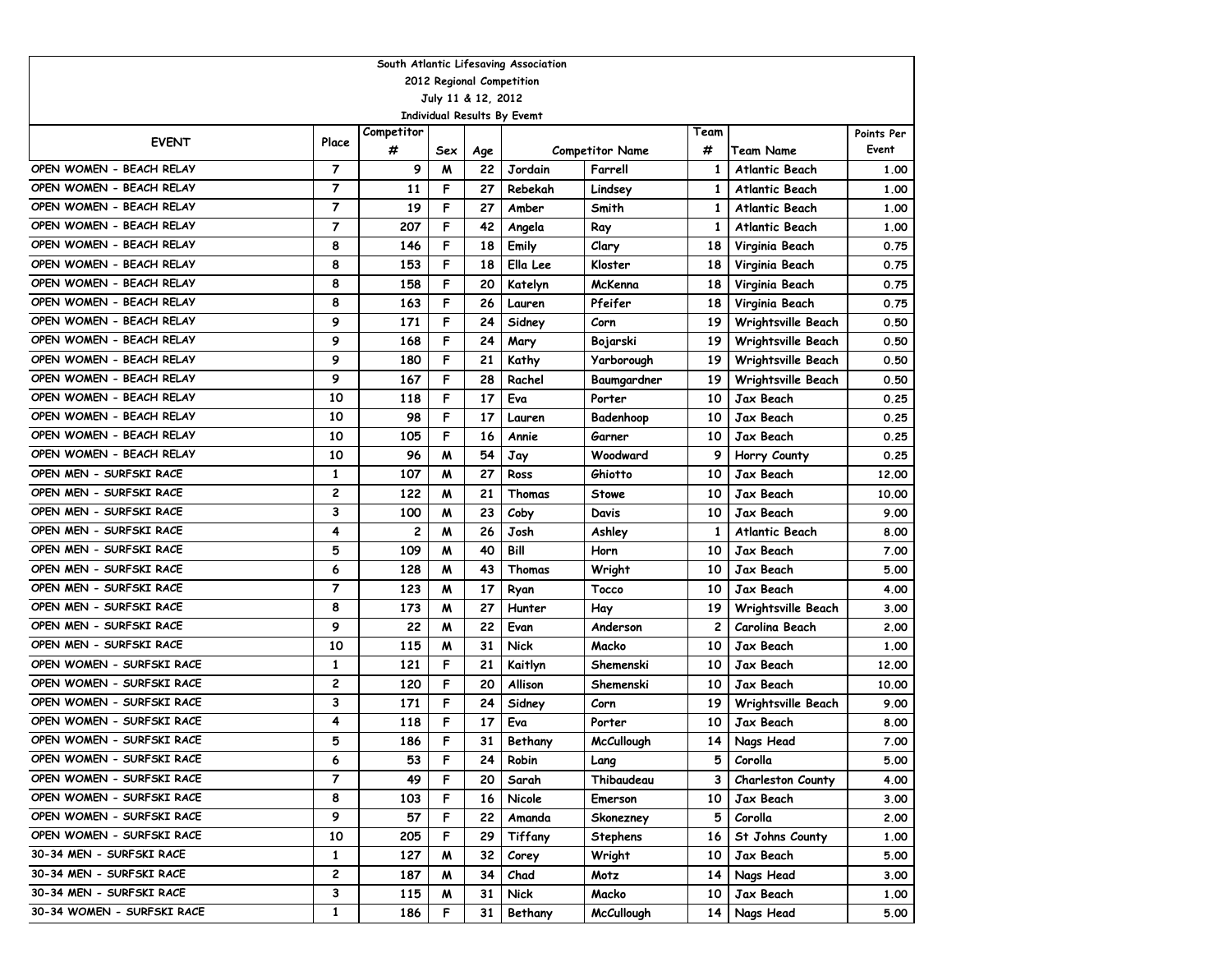| South Atlantic Lifesaving Association           |                |                              |                          |                          |                             |                              |                          |                              |                          |  |  |  |  |
|-------------------------------------------------|----------------|------------------------------|--------------------------|--------------------------|-----------------------------|------------------------------|--------------------------|------------------------------|--------------------------|--|--|--|--|
| 2012 Regional Competition<br>July 11 & 12, 2012 |                |                              |                          |                          |                             |                              |                          |                              |                          |  |  |  |  |
|                                                 |                |                              |                          |                          |                             |                              |                          |                              |                          |  |  |  |  |
|                                                 |                | Competitor                   |                          |                          | Individual Results By Evemt |                              | Team                     |                              |                          |  |  |  |  |
| <b>EVENT</b>                                    | Place          | #                            | Sex                      | Age                      |                             | <b>Competitor Name</b>       | #                        | <b>Team Name</b>             | Points Per<br>Event      |  |  |  |  |
| 30-34 WOMEN - SURFSKI RACE                      | 2              | $\overline{\phantom{0}}$     | $\blacksquare$           | $\blacksquare$           | $\blacksquare$              | $\qquad \qquad \blacksquare$ | $\blacksquare$           | $\overline{\phantom{0}}$     |                          |  |  |  |  |
| 30-34 WOMEN - SURFSKI RACE                      | 3              | $\overline{\phantom{0}}$     | $\blacksquare$           | $\blacksquare$           | $\blacksquare$              |                              | $\blacksquare$           |                              |                          |  |  |  |  |
| 35-39 MEN - SURFSKI RACE                        | $\mathbf{1}$   | 110                          | M                        | 38                       | Bryon                       | <b>Iveson</b>                | 10                       | Jax Beach                    | 5.00                     |  |  |  |  |
| 35-39 MEN - SURFSKI RACE                        | 2              | 54                           | M                        | 35                       | Pete                        | Luke                         | 5                        | Corolla                      | 3.00                     |  |  |  |  |
| 35-39 MEN - SURFSKI RACE                        | 3              | 41                           | M                        | 36                       | Stephen                     | Fernandez                    | 3                        | Charleston County            | 1.00                     |  |  |  |  |
| 35-39 WOMEN - SURFSKI RACE                      | 1              | $\overline{\phantom{0}}$     | $\blacksquare$           | $\overline{\phantom{a}}$ |                             |                              | $\blacksquare$           |                              | $\overline{\phantom{a}}$ |  |  |  |  |
| 35-39 WOMEN - SURFSKI RACE                      | $\overline{c}$ | $\overline{\phantom{0}}$     | $\overline{\phantom{a}}$ | $\blacksquare$           | $\blacksquare$              |                              | $\blacksquare$           | $\overline{\phantom{0}}$     | $\overline{\phantom{a}}$ |  |  |  |  |
| 35-39 WOMEN - SURFSKI RACE                      | 3              | $\overline{\phantom{0}}$     | $\blacksquare$           | $\blacksquare$           | $\overline{\phantom{a}}$    | $\overline{\phantom{a}}$     | $\blacksquare$           | $\qquad \qquad \blacksquare$ | $\overline{\phantom{a}}$ |  |  |  |  |
| 40-44 MEN - SURFSKI RACE                        | $\mathbf{1}$   | 128                          | M                        | 43                       | Thomas                      | Wright                       | 10                       | Jax Beach                    | 5.00                     |  |  |  |  |
| 40-44 MEN - SURFSKI RACE                        | $\overline{c}$ | 109                          | M                        | 40                       | Bill                        | Horn                         | 10                       | Jax Beach                    | 3.00                     |  |  |  |  |
| 40-44 MEN - SURFSKI RACE                        | 3              | 102                          | M                        | 42                       | Rob                         | Emahiser                     | 10                       | Jax Beach                    | 1.00                     |  |  |  |  |
| 40-44 WOMEN - SURFSKI RACE                      | $\mathbf{1}$   | 207                          | F                        | 42                       | Angela                      | Ray                          | 1                        | <b>Atlantic Beach</b>        | 5.00                     |  |  |  |  |
| 40-44 WOMEN - SURFSKI RACE                      | 2              |                              |                          | $\overline{\phantom{a}}$ | $\overline{\phantom{a}}$    |                              | $\overline{\phantom{a}}$ | $\overline{\phantom{a}}$     | $\overline{\phantom{0}}$ |  |  |  |  |
| 40-44 WOMEN - SURFSKI RACE                      | 3              |                              | $\blacksquare$           | $\blacksquare$           | $\overline{\phantom{a}}$    | $\overline{a}$               | $\overline{\phantom{a}}$ | $\overline{\phantom{a}}$     | $\overline{\phantom{a}}$ |  |  |  |  |
| 45-49 MEN - SURFSKI RACE                        | $\mathbf{1}$   |                              | $\overline{\phantom{a}}$ | $\overline{\phantom{a}}$ | $\overline{\phantom{a}}$    | $\overline{\phantom{0}}$     | $\overline{\phantom{a}}$ | $\qquad \qquad \blacksquare$ | $\overline{\phantom{a}}$ |  |  |  |  |
| 45-49 MEN - SURFSKI RACE                        | 2              |                              | $\overline{\phantom{a}}$ | $\overline{\phantom{a}}$ | $\overline{\phantom{a}}$    | $\overline{\phantom{0}}$     | $\overline{\phantom{a}}$ | -                            | $\overline{\phantom{a}}$ |  |  |  |  |
| 45-49 MEN - SURFSKI RACE                        | 3              | $\overline{\phantom{a}}$     | $\hbox{\small -}$        | $\overline{\phantom{a}}$ | $\hbox{\small -}$           |                              | $\overline{\phantom{a}}$ | $\qquad \qquad \blacksquare$ | $\overline{\phantom{a}}$ |  |  |  |  |
| 45-49 WOMEN - SURFSKI RACE                      | $\mathbf{1}$   | 189                          | F                        | 49                       | Valerie                     | Netsch                       | 14                       | Nags Head                    | 5.00                     |  |  |  |  |
| 45-49 WOMEN - SURFSKI RACE                      | 2              | $\qquad \qquad \blacksquare$ | $\hbox{\small -}$        | $\overline{\phantom{a}}$ | $\hbox{\small -}$           | $\overline{a}$               | $\hbox{\small -}$        | $\qquad \qquad \blacksquare$ | $\overline{\phantom{a}}$ |  |  |  |  |
| 45-49 WOMEN - SURFSKI RACE                      | 3              | $\overline{\phantom{0}}$     | $\blacksquare$           | $\blacksquare$           | $\overline{\phantom{a}}$    | $\blacksquare$               | $\blacksquare$           | $\overline{\phantom{0}}$     | $\overline{\phantom{a}}$ |  |  |  |  |
| 50-54 MEN - SURFSKI RACE                        | $\mathbf{1}$   | 185                          | M                        | 54                       | John                        | Kenny                        | 14                       | Nags Head                    | 5.00                     |  |  |  |  |
| 50-54 MEN - SURFSKI RACE                        | 2              | 96                           | M                        | 54                       | Jay                         | Woodward                     | 9                        | Horry County                 | 3.00                     |  |  |  |  |
| 50-54 MEN - SURFSKI RACE                        | 3              | 208                          | м                        | 50                       | Roger                       | Wilson                       | $\mathbf{1}$             | <b>Atlantic Beach</b>        | 1.00                     |  |  |  |  |
| 50-54 WOMEN - SURFSKI RACE                      | $\mathbf{1}$   | $\qquad \qquad \blacksquare$ | $\blacksquare$           | $\blacksquare$           | $\hbox{\small -}$           | $\blacksquare$               | $\overline{\phantom{a}}$ | $\overline{\phantom{a}}$     | $\overline{\phantom{a}}$ |  |  |  |  |
| 50-54 WOMEN - SURFSKI RACE                      | $\overline{c}$ | $\overline{\phantom{0}}$     | $\blacksquare$           | $\blacksquare$           | $\blacksquare$              | $\blacksquare$               | $\blacksquare$           | $\overline{\phantom{0}}$     | $\overline{\phantom{a}}$ |  |  |  |  |
| 50-54 WOMEN - SURFSKI RACE                      | 3              | $\overline{\phantom{0}}$     | $\blacksquare$           | $\blacksquare$           | $\blacksquare$              | $\blacksquare$               | $\blacksquare$           |                              | $\overline{\phantom{a}}$ |  |  |  |  |
| 55-59 MEN - SURFSKI RACE                        | $\mathbf{1}$   | 21                           | M                        | 59                       | Daniel                      | Anderson                     | $\mathbf{2}$             | Carolina Beach               | 5.00                     |  |  |  |  |
| 55-59 MEN - SURFSKI RACE                        | $\overline{c}$ | $\overline{a}$               | $\overline{\phantom{a}}$ | $\blacksquare$           | $\blacksquare$              | $\overline{\phantom{a}}$     | $\overline{\phantom{a}}$ | $\overline{\phantom{0}}$     | $\overline{\phantom{a}}$ |  |  |  |  |
| 55-59 MEN - SURFSKI RACE                        | 3              | $\qquad \qquad \blacksquare$ | $\overline{\phantom{a}}$ | $\overline{\phantom{a}}$ | $\hbox{\small -}$           | $\blacksquare$               | $\overline{\phantom{a}}$ | -                            |                          |  |  |  |  |
| 55-59 WOMEN - SURFSKI RACE                      | 1              | 125                          | F                        | 59                       | Susan                       | Wallis                       | 10                       | Jax Beach                    | 5.00                     |  |  |  |  |
| 55-59 WOMEN - SURFSKI RACE                      | 2              | 151                          | F                        | 55                       | Nancy                       | Hodges                       | 18                       | Virginia Beach               | 3.00                     |  |  |  |  |
| 55-59 WOMEN - SURFSKI RACE                      | 3              | -                            | $\blacksquare$           | $\blacksquare$           | $\overline{\phantom{a}}$    | ۰                            | $\overline{\phantom{a}}$ | $\qquad \qquad \blacksquare$ |                          |  |  |  |  |
| 60-64 MEN - SURFSKI RACE                        | $\mathbf{1}$   | $\overline{\phantom{0}}$     | $\overline{\phantom{a}}$ | $\blacksquare$           | $\overline{\phantom{a}}$    |                              | $\overline{\phantom{a}}$ | $\overline{\phantom{0}}$     |                          |  |  |  |  |
| 60-64 MEN - SURFSKI RACE                        | $\mathbf{2}$   | -                            | $\blacksquare$           | $\blacksquare$           | $\overline{\phantom{a}}$    | $\blacksquare$               | $\overline{\phantom{a}}$ | $\qquad \qquad \blacksquare$ |                          |  |  |  |  |
| 60-64 MEN - SURFSKI RACE                        | 3              |                              | $\hbox{\small -}$        | $\overline{\phantom{a}}$ | $\overline{\phantom{a}}$    |                              | $\overline{\phantom{a}}$ | $\qquad \qquad \blacksquare$ |                          |  |  |  |  |
| 60-64 WOMEN - SURFSKI RACE                      | $\mathbf{1}$   |                              |                          | $\overline{\phantom{a}}$ | $\overline{\phantom{a}}$    |                              | $\overline{\phantom{a}}$ | $\qquad \qquad \blacksquare$ |                          |  |  |  |  |
| 60-64 WOMEN - SURFSKI RACE                      | 2              |                              |                          | $\overline{\phantom{a}}$ | $\hbox{\small -}$           | $\overline{\phantom{0}}$     | $\overline{\phantom{a}}$ | $\qquad \qquad \blacksquare$ | $\overline{\phantom{a}}$ |  |  |  |  |
| 60-64 WOMEN - SURFSKI RACE                      | 3              | $\overline{\phantom{0}}$     | $\overline{\phantom{a}}$ | $\blacksquare$           | $\blacksquare$              | $\overline{\phantom{0}}$     | $\overline{\phantom{a}}$ | $\overline{\phantom{a}}$     | $\overline{\phantom{a}}$ |  |  |  |  |
| 65-69 MEN - SURFSKI RACE                        | $\mathbf{1}$   | 3                            | M                        | 67                       | David                       | Bew                          | 1                        | Atlantic Beach               | 5.00                     |  |  |  |  |
| 65-69 MEN - SURFSKI RACE                        | 2              |                              | $\overline{\phantom{a}}$ | $\overline{\phantom{a}}$ | $\blacksquare$              | -                            |                          | $\blacksquare$               |                          |  |  |  |  |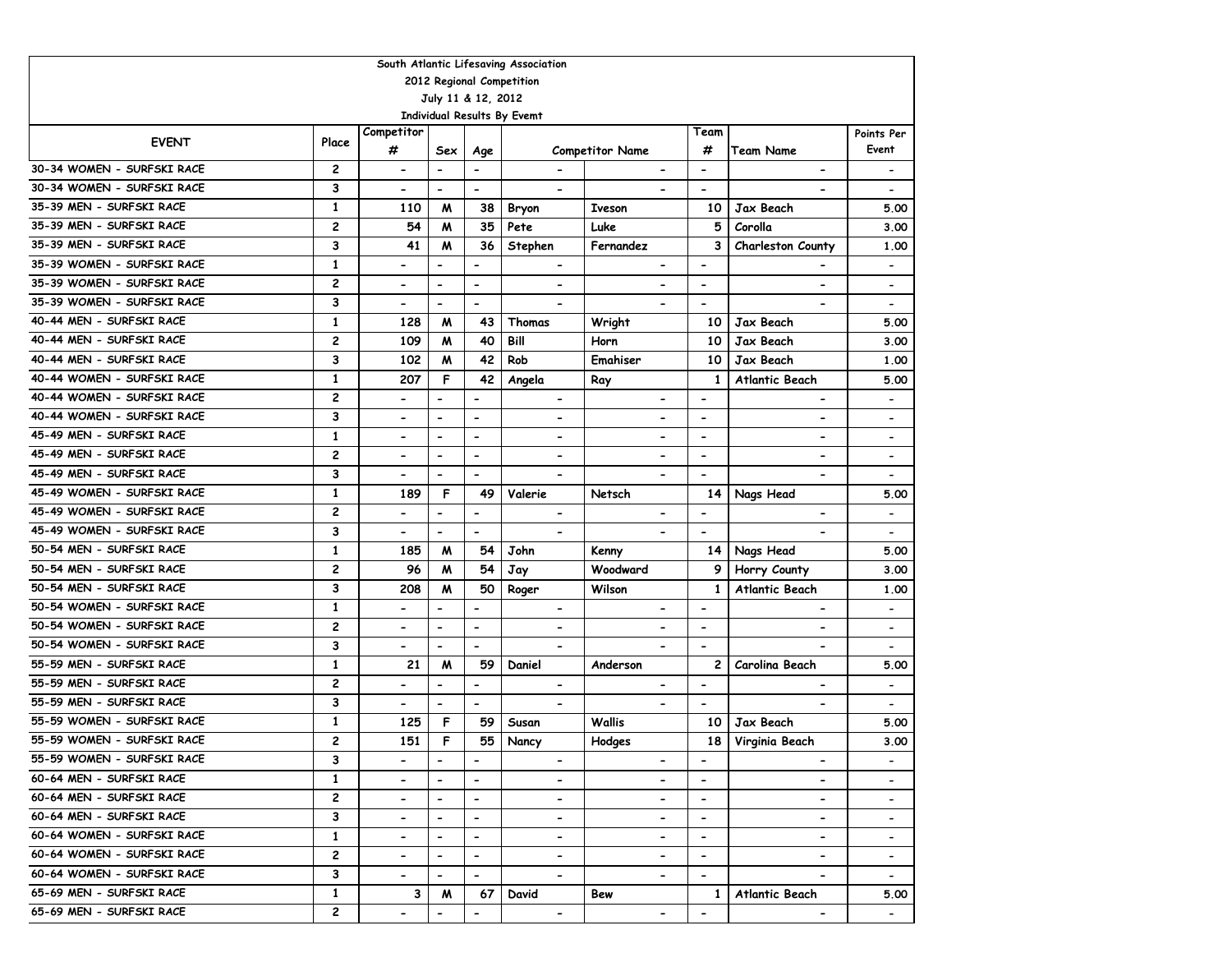| South Atlantic Lifesaving Association<br>2012 Regional Competition |                |                              |                              |                              |                              |                          |                          |                          |                              |  |  |  |  |
|--------------------------------------------------------------------|----------------|------------------------------|------------------------------|------------------------------|------------------------------|--------------------------|--------------------------|--------------------------|------------------------------|--|--|--|--|
|                                                                    |                |                              |                              |                              |                              |                          |                          |                          |                              |  |  |  |  |
|                                                                    |                |                              |                              | July 11 & 12, 2012           |                              |                          |                          |                          |                              |  |  |  |  |
|                                                                    |                |                              |                              |                              | Individual Results By Evemt  |                          |                          |                          |                              |  |  |  |  |
| <b>EVENT</b>                                                       | Place          | Competitor<br>#              |                              |                              |                              |                          | Team                     |                          | Points Per<br>Event          |  |  |  |  |
|                                                                    |                |                              | Sex                          | Age                          |                              | <b>Competitor Name</b>   | #                        | Team Name                |                              |  |  |  |  |
| 65-69 MEN - SURFSKI RACE                                           | 3              | $\qquad \qquad \blacksquare$ | $\overline{\phantom{a}}$     | $\overline{\phantom{a}}$     | $\overline{\phantom{a}}$     | $\hbox{\small -}$        | $\overline{\phantom{a}}$ | $\blacksquare$           |                              |  |  |  |  |
| 65-69 WOMEN - SURFSKI RACE                                         | 1              | $\overline{\phantom{0}}$     | $\blacksquare$               | $\blacksquare$               | $\qquad \qquad \blacksquare$ |                          | $\overline{\phantom{a}}$ |                          |                              |  |  |  |  |
| 65-69 WOMEN - SURFSKI RACE                                         | 2              | $\overline{\phantom{a}}$     | $\overline{\phantom{a}}$     | $\blacksquare$               | $\overline{\phantom{a}}$     | $\blacksquare$           | $\overline{\phantom{a}}$ |                          | $\overline{\phantom{a}}$     |  |  |  |  |
| 65-69 WOMEN - SURFSKI RACE<br>70+ MEN - SURFSKI RACE               | 3              | $\hbox{\small -}$            | $\overline{\phantom{a}}$     | $\overline{\phantom{a}}$     | $\overline{\phantom{a}}$     | $\hbox{\small -}$        | $\overline{\phantom{a}}$ | $\blacksquare$           | $\overline{\phantom{a}}$     |  |  |  |  |
|                                                                    | 1              | $\qquad \qquad \blacksquare$ | $\qquad \qquad \blacksquare$ | $\overline{\phantom{a}}$     | $\hbox{\small -}$            | $\overline{\phantom{a}}$ | $\overline{\phantom{a}}$ | $\overline{\phantom{a}}$ | $\overline{\phantom{a}}$     |  |  |  |  |
| 70+ MEN - SURFSKI RACE                                             | $\overline{c}$ | $\hbox{\small -}$            | $\qquad \qquad \blacksquare$ | $\overline{\phantom{0}}$     | $\overline{\phantom{a}}$     | $\blacksquare$           | $\overline{\phantom{a}}$ |                          | $\qquad \qquad \blacksquare$ |  |  |  |  |
| 70+ MEN - SURFSKI RACE                                             | 3              | $\overline{\phantom{a}}$     | $\overline{\phantom{a}}$     | $\qquad \qquad \blacksquare$ | $\overline{\phantom{a}}$     | $\overline{\phantom{a}}$ | $\overline{\phantom{a}}$ | $\blacksquare$           | $\overline{\phantom{a}}$     |  |  |  |  |
| 70+ WOMEN - SURFSKI RACE                                           | 1              | $\overline{\phantom{0}}$     | $\qquad \qquad \blacksquare$ | $\blacksquare$               | $\overline{\phantom{a}}$     | $\overline{\phantom{a}}$ | $\overline{\phantom{a}}$ | $\blacksquare$           | $\overline{\phantom{a}}$     |  |  |  |  |
| 70+ WOMEN - SURFSKI RACE                                           | 2              | $\blacksquare$               | $\blacksquare$               | $\blacksquare$               | $\qquad \qquad \blacksquare$ | $\overline{\phantom{a}}$ | $\blacksquare$           | $\blacksquare$           | $\overline{\phantom{a}}$     |  |  |  |  |
| 70+ WOMEN - SURFSKI RACE                                           | 3              | $\blacksquare$               | $\blacksquare$               | $\blacksquare$               | $\qquad \qquad \blacksquare$ |                          | $\blacksquare$           |                          | $\overline{\phantom{a}}$     |  |  |  |  |
| OPEN MEN - BOARD RESCUE RACE                                       | $\mathbf{1}$   | 122                          | M                            | 21                           | Thomas                       | Stowe                    | 10                       | Jax Beach                | 6.00                         |  |  |  |  |
| OPEN MEN - BOARD RESCUE RACE                                       | $\mathbf{1}$   | 117                          | M                            | 20                           | Eli                          | <b>Phillips</b>          | 10                       | Jax Beach                | 6.00                         |  |  |  |  |
| OPEN MEN - BOARD RESCUE RACE                                       | $\overline{c}$ | 37                           | W                            | 21                           | Eric                         | Craig                    | 3                        | <b>Charleston County</b> | 5.00                         |  |  |  |  |
| OPEN MEN - BOARD RESCUE RACE                                       | $\overline{c}$ | 47                           | M                            | 22                           | Ed                           | <b>Simmons</b>           | 3                        | <b>Charleston County</b> | 5.00                         |  |  |  |  |
| OPEN MEN - BOARD RESCUE RACE                                       | 3              | 193                          | M                            | 23                           | Brain                        | Schmitt                  | 14                       | Nags Head                | 4.50                         |  |  |  |  |
| OPEN MEN - BOARD RESCUE RACE                                       | 3              | 191                          | M                            | 23                           | Jeffrey                      | Robinson                 | 14                       | Nags Head                | 4.50                         |  |  |  |  |
| OPEN MEN - BOARD RESCUE RACE                                       | 4              | 169                          | M                            | 21                           | Carl                         | Brubach                  | 19                       | Wrightsville Beach       | 4.00                         |  |  |  |  |
| OPEN MEN - BOARD RESCUE RACE                                       | 4              | 173                          | M                            | 27                           | Hunter                       | Hay                      | 19                       | Wrightsville Beach       | 4.00                         |  |  |  |  |
| OPEN MEN - BOARD RESCUE RACE                                       | 5              | 116                          | M                            | 27                           | Artsiom                      | Naidzich                 | 10                       | Jax Beach                | 3.50                         |  |  |  |  |
| OPEN MEN - BOARD RESCUE RACE                                       | 5              | 107                          | M                            | 27                           | Ross                         | Ghiotto                  | 10                       | Jax Beach                | 3.50                         |  |  |  |  |
| OPEN MEN - BOARD RESCUE RACE                                       | 6              | 2                            | M                            | 26                           | Josh                         | Ashley                   | 1                        | Atlantic Beach           | 2.50                         |  |  |  |  |
| OPEN MEN - BOARD RESCUE RACE                                       | 6              | 6                            | M                            | 21                           | Tyler                        | Caltrider                | 1                        | Atlantic Beach           | 2.50                         |  |  |  |  |
| OPEN MEN - BOARD RESCUE RACE                                       | $\overline{7}$ | 58                           | M                            | 24                           | Sean                         | Sonnenberg               | 5                        | Corolla                  | 2.00                         |  |  |  |  |
| OPEN MEN - BOARD RESCUE RACE                                       | $\overline{7}$ | 55                           | M                            | 23                           | Mike                         | Marsico                  | 5                        | Corolla                  | 2.00                         |  |  |  |  |
| OPEN MEN - BOARD RESCUE RACE                                       | 8              | 115                          | M                            | 31                           | <b>Nick</b>                  | Macko                    | 10                       | Jax Beach                | 1.50                         |  |  |  |  |
| OPEN MEN - BOARD RESCUE RACE                                       | 8              | 128                          | M                            | 43                           | Thomas                       | Wright                   | 10                       | Jax Beach                | 1.50                         |  |  |  |  |
| OPEN MEN - BOARD RESCUE RACE                                       | 9              | 41                           | M                            | 36                           | Stephen                      | Fernandez                | 3                        | <b>Charleston County</b> | 1.00                         |  |  |  |  |
| OPEN MEN - BOARD RESCUE RACE                                       | 9              | 45                           | M                            | 24                           | Tim                          | Mack                     | 3                        | <b>Charleston County</b> | 1,00                         |  |  |  |  |
| OPEN MEN - BOARD RESCUE RACE                                       | 10             | 194                          | M                            | 24                           | Christian                    | Archer                   | 16                       | St Johns County          | 0.50                         |  |  |  |  |
| OPEN MEN - BOARD RESCUE RACE                                       | 10             | 206                          | M                            | 28                           | Jeremy                       | <b>Watkins</b>           | 16                       | St Johns County          | 0.50                         |  |  |  |  |
| OPEN WOMEN - BOARD RESCUE RACE                                     | 1              | 163                          | F                            | 26                           | Lauren                       | Pfeifer                  | 18                       | Virginia Beach           | 6.00                         |  |  |  |  |
| OPEN WOMEN - BOARD RESCUE RACE                                     | 1              | 164                          | F                            | 18                           | Jessica                      | Rocheleau                | 18                       | Virginia Beach           | 6.00                         |  |  |  |  |
| OPEN WOMEN - BOARD RESCUE RACE                                     | 2              | 91                           | F                            | 18                           | Marisa                       | Maher                    | 9                        | Horry County             | 5.00                         |  |  |  |  |
| OPEN WOMEN - BOARD RESCUE RACE                                     | 2              | 86                           | F                            | 23                           | Cassidy                      | Hannigan                 | 9                        | Horry County             | 5.00                         |  |  |  |  |
| OPEN WOMEN - BOARD RESCUE RACE                                     | 3              | 118                          | F                            | 17                           | Eva                          | Porter                   | 10                       | Jax Beach                | 4.50                         |  |  |  |  |
| OPEN WOMEN - BOARD RESCUE RACE                                     | 3              | 111                          | F                            | 25                           | Lindsey                      | Kenny                    | 10                       | Jax Beach                | 4.50                         |  |  |  |  |
| OPEN WOMEN - BOARD RESCUE RACE                                     | 4              | 120                          | F                            | 20                           | Allison                      | Shemenski                | 10                       | Jax Beach                | 4.00                         |  |  |  |  |
| OPEN WOMEN - BOARD RESCUE RACE                                     | 4              | 121                          | F                            | 21                           | Kaitlyn                      | Shemenski                | 10                       | Jax Beach                | 4.00                         |  |  |  |  |
| OPEN WOMEN - BOARD RESCUE RACE                                     | 5              | 168                          | F                            | 24                           | Mary                         | Bojarski                 | 19                       | Wrightsville Beach       | 3.50                         |  |  |  |  |
| OPEN WOMEN - BOARD RESCUE RACE                                     | 5              | 167                          | F                            | 28                           | Rachel                       | Baumgardner              | 19                       | Wrightsville Beach       | 3.50                         |  |  |  |  |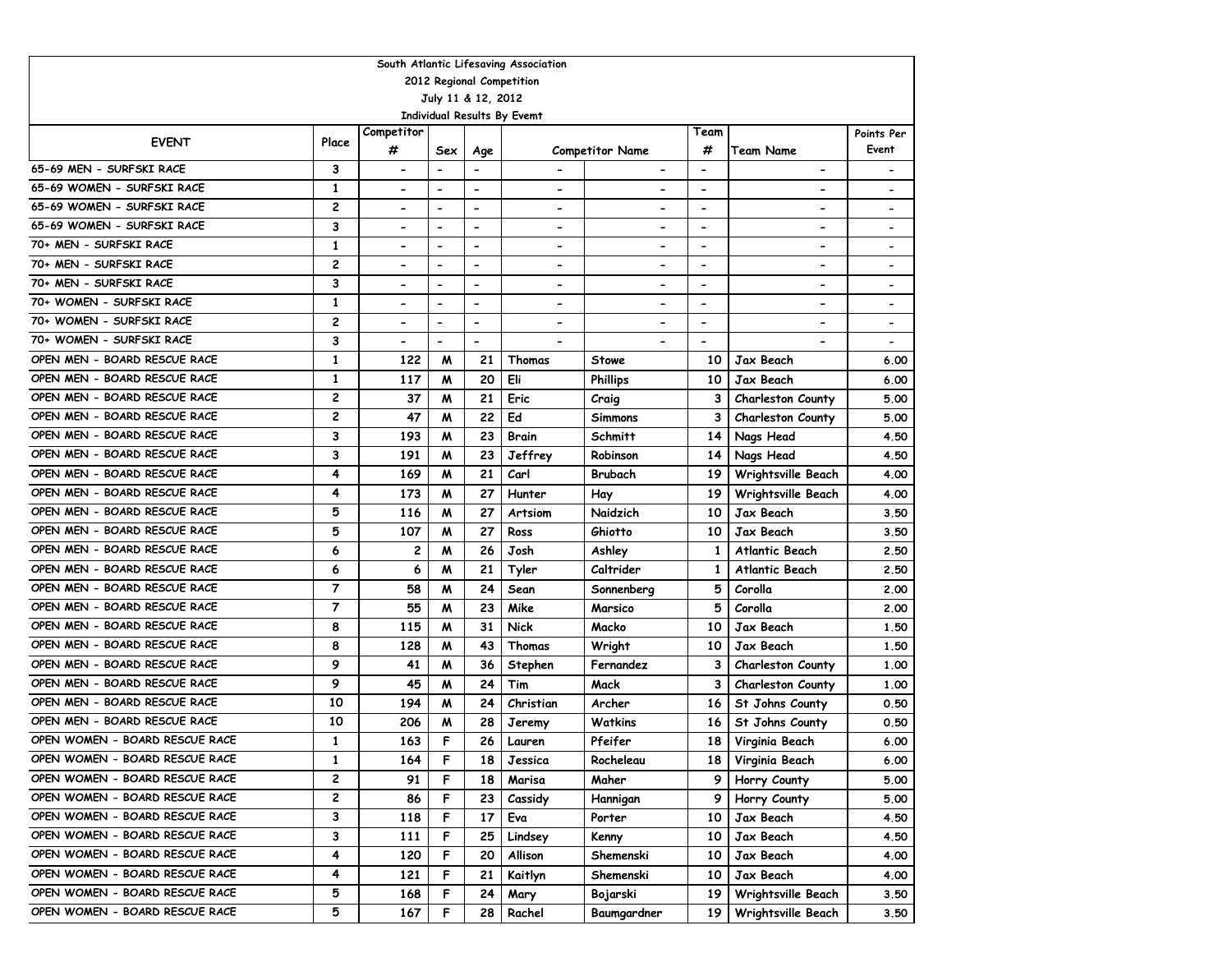| South Atlantic Lifesaving Association             |                |                              |                              |                          |                |                        |                              |                              |                          |  |  |  |  |
|---------------------------------------------------|----------------|------------------------------|------------------------------|--------------------------|----------------|------------------------|------------------------------|------------------------------|--------------------------|--|--|--|--|
| 2012 Regional Competition                         |                |                              |                              |                          |                |                        |                              |                              |                          |  |  |  |  |
| July 11 & 12, 2012<br>Individual Results By Evemt |                |                              |                              |                          |                |                        |                              |                              |                          |  |  |  |  |
|                                                   |                |                              |                              |                          |                |                        |                              |                              |                          |  |  |  |  |
| <b>EVENT</b>                                      | Place          | Competitor                   |                              |                          |                |                        | Team                         |                              | Points Per               |  |  |  |  |
|                                                   |                | #                            | Sex                          | Age                      |                | <b>Competitor Name</b> | #                            | Team Name                    | Event                    |  |  |  |  |
| OPEN WOMEN - BOARD RESCUE RACE                    | 6              | 53                           | F                            | 24                       | Robin          | Lang                   | 5                            | Corolla                      | 2.50                     |  |  |  |  |
| OPEN WOMEN - BOARD RESCUE RACE                    | 6              | 57                           | F                            | 22                       | Amanda         | Skonezney              | 5                            | Corolla                      | 2.50                     |  |  |  |  |
| OPEN WOMEN - BOARD RESCUE RACE                    | $\overline{7}$ | 150                          | F                            | 18                       | Madison        | Hahn                   | 18                           | Virginia Beach               | 2.00                     |  |  |  |  |
| OPEN WOMEN - BOARD RESCUE RACE                    | 7              | 159                          | F                            | 21                       | Sara           | McLaren                | 18                           | Virginia Beach               | 2.00                     |  |  |  |  |
| OPEN WOMEN - BOARD RESCUE RACE                    | 8              | 190                          | F                            | 18                       | Léa            | Raiche-Marsden         | 14                           | Nags Head                    | 1.50                     |  |  |  |  |
| OPEN WOMEN - BOARD RESCUE RACE                    | 8              | 189                          | F                            | 49                       | Valerie        | Netsch                 | 14                           | Nags Head                    | 1.50                     |  |  |  |  |
| OPEN WOMEN - BOARD RESCUE RACE                    | 9              | 184                          | F                            | 21                       | Erika          | Audfroid               | 14                           | Nags Head                    | 1.00                     |  |  |  |  |
| OPEN WOMEN - BOARD RESCUE RACE                    | 9              | 186                          | F                            | 31                       | Bethany        | <b>McCullough</b>      | 14                           | Nags Head                    | 1.00                     |  |  |  |  |
| OPEN WOMEN - BOARD RESCUE RACE                    | 10             | 11                           | F                            | 27                       | Rebekah        | Lindsey                | $\mathbf{1}$                 | <b>Atlantic Beach</b>        | 0.50                     |  |  |  |  |
| OPEN WOMEN - BOARD RESCUE RACE                    | 10             | 9                            | M                            | 22                       | Jordain        | Farrell                | $\mathbf{1}$                 | <b>Atlantic Beach</b>        | 0.50                     |  |  |  |  |
| OPEN - INTERNATIONAL IRONMAN                      | $\mathbf{1}$   | 115                          | M                            | 31                       | <b>Nick</b>    | Macko                  | 10                           | Jax Beach                    | 12,00                    |  |  |  |  |
| OPEN - INTERNATIONAL IRONMAN                      | 2              | 2                            | M                            | 26                       | Josh           | Ashley                 | 1                            | <b>Atlantic Beach</b>        | 10.00                    |  |  |  |  |
| OPEN - INTERNATIONAL IRONMAN                      | 3              | 123                          | M                            | 17                       | Ryan           | <b>Tocco</b>           | 10                           | Jax Beach                    | 9.00                     |  |  |  |  |
| OPEN - INTERNATIONAL IRONMAN                      | 4              | 117                          | M                            | 20                       | Eli            | <b>Phillips</b>        | 10                           | Jax Beach                    | 8.00                     |  |  |  |  |
| OPEN - INTERNATIONAL IRONMAN                      | 5              | 128                          | M                            | 43                       | Thomas         | Wright                 | 10                           | Jax Beach                    | 7.00                     |  |  |  |  |
| OPEN - INTERNATIONAL IRONMAN                      | 6              | 122                          | M                            | 21                       | Thomas         | Stowe                  | 10                           | Jax Beach                    | 5.00                     |  |  |  |  |
| OPEN - INTERNATIONAL IRONMAN                      | $\overline{7}$ | 194                          | M                            | 24                       | Christian      | Archer                 | 16                           | St Johns County              | 4.00                     |  |  |  |  |
| OPEN - INTERNATIONAL IRONMAN                      | 8              | 90                           | M                            | 19                       | Ryan           | Layne                  |                              | Horry County                 | 3.00                     |  |  |  |  |
| OPEN - INTERNATIONAL IRONMAN                      | 9              | 174                          | M                            | 22                       | <b>Brandon</b> | <b>Hicks</b>           | 19                           | Wrightsville Beach           | 2.00                     |  |  |  |  |
| OPEN - INTERNATIONAL IRONMAN                      | 10             | 22                           | M                            | 22                       | Evan           | Anderson               | $\mathbf{2}$                 | Carolina Beach               | 1.00                     |  |  |  |  |
| OPEN - INTERNATIONAL IRONWOMAN                    | 1              | 118                          | F                            | 17                       | Eva            | Porter                 | 10                           | Jax Beach                    | 12.00                    |  |  |  |  |
| OPEN - INTERNATIONAL IRONWOMAN                    | 2              | 121                          | F                            | 21                       | Kaitlyn        | Shemenski              | 10                           | Jax Beach                    | 10.00                    |  |  |  |  |
| OPEN - INTERNATIONAL IRONWOMAN                    | 3              | 57                           | F                            | 22                       | Amanda         | Skonezney              | 5                            | Corolla                      | 9.00                     |  |  |  |  |
| OPEN - INTERNATIONAL IRONWOMAN                    | 4              | 164                          | F                            | 18                       | Jessica        | Rocheleau              | 18                           | Virginia Beach               | 8.00                     |  |  |  |  |
| OPEN - INTERNATIONAL IRONWOMAN                    | 5              | 120                          | F                            | 20                       | Allison        | Shemenski              | 10                           | Jax Beach                    | 7.00                     |  |  |  |  |
| OPEN - INTERNATIONAL IRONWOMAN                    | 6              | 186                          | F                            | 31                       | Bethany        | <b>McCullough</b>      | 14                           | Nags Head                    | 5.00                     |  |  |  |  |
| OPEN - INTERNATIONAL IRONWOMAN                    | $\overline{7}$ | 46                           | F                            | 17                       | Summer         | Santos                 | 3                            | <b>Charleston County</b>     | 4.00                     |  |  |  |  |
| OPEN - INTERNATIONAL IRONWOMAN                    | 8              | 49                           | F                            | 20                       | Sarah          | Thibaudeau             | 3                            | <b>Charleston County</b>     | 3.00                     |  |  |  |  |
| OPEN - INTERNATIONAL IRONWOMAN                    | 9              | 11                           | F                            | 27                       | Rebekah        | Lindsey                | 1                            | <b>Atlantic Beach</b>        | 2.00                     |  |  |  |  |
| OPEN - INTERNATIONAL IRONWOMAN                    | 10             | $\overline{\phantom{a}}$     | $\blacksquare$               | $\blacksquare$           | $\blacksquare$ |                        | $\overline{\phantom{a}}$     |                              |                          |  |  |  |  |
| 30-34 - INTERANTIONAL IRONMAN                     | 1              | 187                          | M                            | 34                       | Chad           | Motz                   | 14                           | Nags Head                    | 5.00                     |  |  |  |  |
| 30-34 - INTERANTIONAL IRONMAN                     | 2              | 127                          | M                            | 32                       | Corey          | Wright                 | 10                           | Jax Beach                    | 3.00                     |  |  |  |  |
| 30-34 - INTERANTIONAL IRONMAN                     | 3              |                              |                              |                          |                |                        |                              |                              |                          |  |  |  |  |
| 30-34 - INTERNATIONAL IRONWOMAN                   | $\mathbf 1$    | 186                          | F                            | 31                       | Bethany        | <b>McCullough</b>      | 14                           | Nags Head                    | 5.00                     |  |  |  |  |
| 30-34 - INTERNATIONAL IRONWOMAN                   | 2              |                              | $\overline{\phantom{0}}$     | $\overline{\phantom{a}}$ |                |                        | $\overline{\phantom{a}}$     | $\qquad \qquad \blacksquare$ | $\overline{\phantom{a}}$ |  |  |  |  |
| 30-34 - INTERNATIONAL IRONWOMAN                   | 3              | $\qquad \qquad \blacksquare$ | $\qquad \qquad \blacksquare$ | $\overline{\phantom{a}}$ | $\blacksquare$ |                        | $\qquad \qquad \blacksquare$ |                              |                          |  |  |  |  |
| 35-39 - INTERNATIONAL IRONMAN                     | $\mathbf{1}$   | 41                           | M                            | 36                       | Stephen        | Fernandez              | 3                            | <b>Charleston County</b>     | 5.00                     |  |  |  |  |
| 35-39 - INTERNATIONAL IRONMAN                     | 2              | 110                          | M                            | 38                       | Bryon          | Iveson                 | 10                           | Jax Beach                    | 3.00                     |  |  |  |  |
| 35-39 - INTERNATIONAL IRONMAN                     | 3              | 82                           | M                            | 38                       | Donnie         | Constronstich          | 9                            | Horry County                 | 1.00                     |  |  |  |  |
| 35-39 - INTERNATIONAL IRONWOMAN                   | $\mathbf{1}$   | $\overline{\phantom{0}}$     | $\overline{\phantom{0}}$     | $\overline{\phantom{a}}$ | $\blacksquare$ |                        | $\overline{\phantom{0}}$     | $\overline{\phantom{a}}$     |                          |  |  |  |  |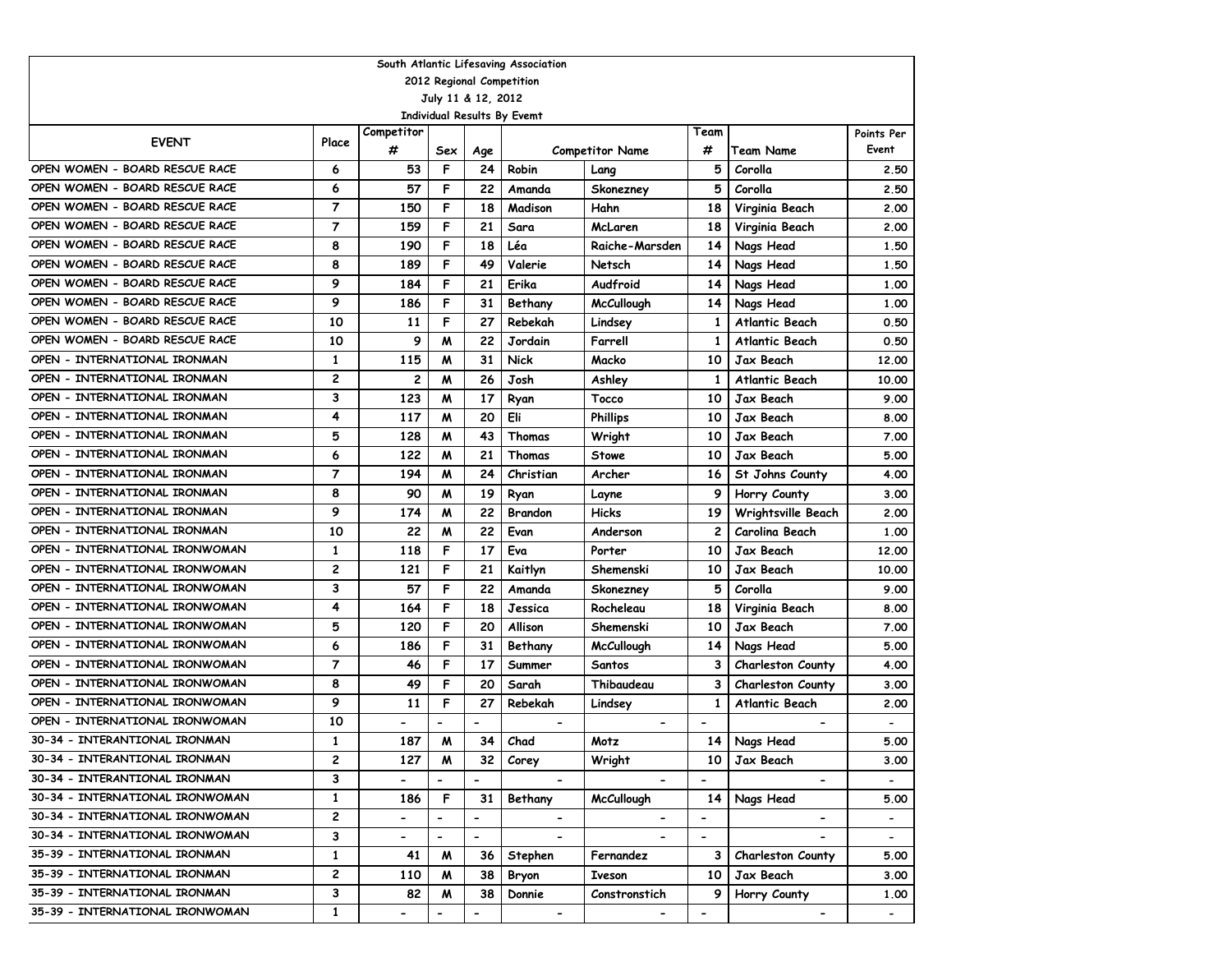|                                 |                |                          |                          |                          | South Atlantic Lifesaving Association |                              |                          |                              |                              |
|---------------------------------|----------------|--------------------------|--------------------------|--------------------------|---------------------------------------|------------------------------|--------------------------|------------------------------|------------------------------|
|                                 |                |                          |                          |                          | 2012 Regional Competition             |                              |                          |                              |                              |
|                                 |                |                          | July 11 & 12, 2012       |                          |                                       |                              |                          |                              |                              |
|                                 |                |                          |                          |                          | <b>Individual Results By Evemt</b>    |                              |                          |                              |                              |
| <b>EVENT</b>                    | Place          | Competitor               |                          |                          |                                       |                              | Team                     |                              | Points Per                   |
|                                 |                | #                        | Sex                      | Age                      |                                       | <b>Competitor Name</b>       | #                        | <b>Team Name</b>             | Event                        |
| 35-39 - INTERNATIONAL IRONWOMAN | $\mathbf{2}$   | $\hbox{\small -}$        | $\overline{\phantom{a}}$ | $\overline{\phantom{a}}$ | $\hbox{\small -}$                     | $\qquad \qquad \blacksquare$ | $\overline{\phantom{a}}$ | $\qquad \qquad \blacksquare$ |                              |
| 35-39 - INTERNATIONAL IRONWOMAN | 3              | $\blacksquare$           | $\overline{\phantom{0}}$ | $\overline{\phantom{a}}$ |                                       |                              | $\overline{\phantom{0}}$ |                              |                              |
| 40-44 - INTERNATIONAL IRONMAN   | $\mathbf{1}$   | 128                      | M                        | 43                       | Thomas                                | Wright                       | 10                       | Jax Beach                    | 5.00                         |
| 40-44 - INTERNATIONAL IRONMAN   | $\overline{c}$ | 109                      | M                        | 40                       | Bill                                  | Horn                         | 10                       | Jax Beach                    | 3.00                         |
| 40-44 - INTERNATIONAL IRONMAN   | 3              | $\overline{a}$           | $\overline{\phantom{0}}$ | $\overline{\phantom{a}}$ |                                       | $\blacksquare$               | $\overline{a}$           |                              | $\overline{\phantom{a}}$     |
| 40-44 - INTERNATIONAL IRONWOMAN | $\mathbf{1}$   | 207                      | F                        | 42                       | Angela                                | Ray                          | $\mathbf{1}$             | <b>Atlantic Beach</b>        | 5.00                         |
| 40-44 - INTERNATIONAL IRONWOMAN | $\mathbf{2}$   | $\blacksquare$           | $\hbox{\small -}$        | $\blacksquare$           |                                       |                              | $\overline{\phantom{a}}$ |                              |                              |
| 40-44 - INTERNATIONAL IRONWOMAN | 3              |                          | $\blacksquare$           | $\blacksquare$           | $\blacksquare$                        |                              | $\blacksquare$           | $\blacksquare$               | $\overline{\phantom{0}}$     |
| 45-49 - INTERNATIONAL IRONMAN   | 1              | $\overline{\phantom{a}}$ | $\blacksquare$           | $\overline{\phantom{a}}$ | $\overline{\phantom{0}}$              | $\overline{\phantom{a}}$     | $\blacksquare$           | $\blacksquare$               | $\overline{\phantom{0}}$     |
| 45-49 - INTERNATIONAL IRONMAN   | 2              | $\blacksquare$           | $\blacksquare$           | $\overline{\phantom{a}}$ | $\blacksquare$                        | $\overline{\phantom{a}}$     | $\blacksquare$           | $\blacksquare$               | $\overline{\phantom{0}}$     |
| 45-49 - INTERNATIONAL IRONMAN   | 3              | $\overline{\phantom{a}}$ | $\overline{\phantom{a}}$ | $\overline{\phantom{a}}$ | $\overline{\phantom{0}}$              | $\blacksquare$               | $\overline{\phantom{a}}$ | $\blacksquare$               | $\overline{\phantom{0}}$     |
| 45-49 - INTERNATIONAL IRONWOMAN | $\mathbf{1}$   | $\blacksquare$           | $\overline{\phantom{a}}$ | $\blacksquare$           | $\overline{\phantom{0}}$              | $\blacksquare$               | $\overline{\phantom{a}}$ | $\blacksquare$               |                              |
| 45-49 - INTERNATIONAL IRONWOMAN | $\overline{c}$ |                          | $\overline{\phantom{a}}$ | $\blacksquare$           | $\overline{\phantom{0}}$              |                              | $\hbox{\small -}$        | $\overline{\phantom{0}}$     |                              |
| 45-49 - INTERNATIONAL IRONWOMAN | 3              |                          | $\overline{\phantom{0}}$ | $\blacksquare$           |                                       |                              | $\blacksquare$           |                              |                              |
| 50-54 - INTERNATIONAL IRONMAN   | $\mathbf{1}$   | 96                       | M                        | 54                       | Jay                                   | Woodward                     | 9                        | Horry County                 | 5.00                         |
| 50-54 - INTERNATIONAL IRONMAN   | $\overline{c}$ | 185                      | M                        | 54                       | John                                  | Kenny                        | 14                       | Nags Head                    | 3.00                         |
| 50-54 - INTERNATIONAL IRONMAN   | 3              | 208                      | M                        | 50                       | Roger                                 | Wilson                       | 1                        | Atlantic Beach               | 1.00                         |
| 50-54 - INTERNATIONAL IRONWOMAN | $\mathbf{1}$   |                          | $\overline{\phantom{0}}$ | $\blacksquare$           | $\overline{\phantom{a}}$              | $\blacksquare$               | $\overline{\phantom{a}}$ | $\blacksquare$               |                              |
| 50-54 - INTERNATIONAL IRONWOMAN | $\overline{c}$ |                          | $\hbox{\small -}$        | $\overline{\phantom{a}}$ | $\overline{\phantom{a}}$              |                              | $\overline{\phantom{a}}$ | $\overline{\phantom{0}}$     | $\qquad \qquad \blacksquare$ |
| 50-54 - INTERNATIONAL IRONWOMAN | 3              | $\blacksquare$           | $\overline{\phantom{0}}$ | $\blacksquare$           | $\blacksquare$                        |                              | $\blacksquare$           |                              | $\overline{\phantom{a}}$     |
| 55-59 - INTERNATIONAL IRONMAN   | $\mathbf{1}$   | 21                       | M                        | 59                       | Daniel                                | Anderson                     | $\mathbf{2}$             | Carolina Beach               | 5.00                         |
| 55-59 - INTERNATIONAL IRONMAN   | 2              | $\blacksquare$           | $\blacksquare$           | $\overline{\phantom{a}}$ | $\hbox{\small -}$                     | $\overline{a}$               | $\blacksquare$           | $\qquad \qquad \blacksquare$ | $\overline{\phantom{a}}$     |
| 55-59 - INTERNATIONAL IRONMAN   | 3              | $\blacksquare$           | $\overline{a}$           | $\blacksquare$           | $\blacksquare$                        | $\blacksquare$               | $\blacksquare$           | $\qquad \qquad \blacksquare$ | $\overline{\phantom{a}}$     |
| 55-59 - INTERNATIONAL IRONWOMAN | $\mathbf{1}$   | 125                      | F                        | 59                       | Susan                                 | Wallis                       | 10                       | Jax Beach                    | 5.00                         |
| 55-59 - INTERNATIONAL IRONWOMAN | $\overline{c}$ | 151                      | F                        | 55                       | Nancy                                 | Hodges                       | 18                       | Virginia Beach               | 3.00                         |
| 55-59 - INTERNATIONAL IRONWOMAN | 3              | $\blacksquare$           | $\blacksquare$           | $\blacksquare$           | $\overline{\phantom{a}}$              | $\blacksquare$               | $\overline{\phantom{a}}$ | $\blacksquare$               |                              |
| 60-64 - INTERNATIONAL IRONMAN   | $\mathbf{1}$   | $\blacksquare$           | $\blacksquare$           | $\overline{\phantom{a}}$ | $\blacksquare$                        | $\blacksquare$               | $\overline{\phantom{a}}$ | $\qquad \qquad \blacksquare$ |                              |
| 60-64 - INTERNATIONAL IRONMAN   | $\overline{c}$ | $\blacksquare$           | $\overline{\phantom{a}}$ | $\blacksquare$           | $\overline{\phantom{0}}$              | $\blacksquare$               | $\overline{\phantom{a}}$ | $\blacksquare$               |                              |
| 60-64 - INTERNATIONAL IRONMAN   | 3              | $\blacksquare$           | $\overline{\phantom{a}}$ | $\blacksquare$           | $\overline{\phantom{a}}$              | $\blacksquare$               | $\hbox{\small -}$        | $\qquad \qquad \blacksquare$ |                              |
| 60-64 - INTERNATIONAL IRONWOMAN | $\mathbf{1}$   | $\blacksquare$           | $\blacksquare$           | $\blacksquare$           | $\blacksquare$                        | $\blacksquare$               | $\overline{\phantom{a}}$ | $\overline{\phantom{0}}$     | $\overline{\phantom{a}}$     |
| 60-64 - INTERNATIONAL IRONWOMAN | $\overline{c}$ |                          | $\hbox{\small -}$        | $\overline{\phantom{0}}$ | $\overline{\phantom{0}}$              | $\overline{\phantom{0}}$     | $\blacksquare$           |                              |                              |
| 60-64 - INTERNATIONAL IRONWOMAN | 3              | $\blacksquare$           | $\overline{\phantom{a}}$ |                          |                                       |                              | $\overline{\phantom{a}}$ |                              |                              |
| 65-69 - INTERNATIONAL IRONMAN   | $\mathbf{1}$   | 3                        | M                        | 67                       | David                                 | Bew                          | $\mathbf{1}$             | Atlantic Beach               | 5.00                         |
| 65-69 - INTERNATIONAL IRONMAN   | 2              |                          | $\blacksquare$           | $\blacksquare$           | $\blacksquare$                        | $\blacksquare$               | $\blacksquare$           |                              |                              |
| 65-69 - INTERNATIONAL IRONMAN   | 3              | $\overline{\phantom{a}}$ | $\blacksquare$           | $\blacksquare$           | $\overline{\phantom{a}}$              | $\overline{\phantom{0}}$     | $\overline{\phantom{a}}$ | $\qquad \qquad \blacksquare$ |                              |
| 65-69 - INTERNATIONAL IRONWOMAN | $\mathbf{1}$   |                          | $\overline{\phantom{a}}$ |                          | $\overline{\phantom{0}}$              |                              | $\overline{\phantom{0}}$ | $\qquad \qquad \blacksquare$ |                              |
| 65-69 - INTERNATIONAL IRONWOMAN | 2              |                          | $\hbox{\small -}$        |                          | -                                     | $\overline{\phantom{0}}$     | $\overline{\phantom{a}}$ | $\qquad \qquad \blacksquare$ |                              |
| 65-69 - INTERNATIONAL IRONWOMAN | 3              | $\overline{\phantom{0}}$ | $\blacksquare$           |                          | $\overline{\phantom{a}}$              | $\overline{\phantom{0}}$     | $\overline{\phantom{a}}$ | $\qquad \qquad \blacksquare$ |                              |
| 70+ - INTERNATIONAL IRONMAN     | 1              | $\overline{\phantom{0}}$ | $\blacksquare$           |                          | $\overline{\phantom{a}}$              | $\overline{\phantom{0}}$     | $\overline{\phantom{a}}$ | $\qquad \qquad \blacksquare$ |                              |
| 70+ - INTERNATIONAL IRONMAN     | $\mathbf{2}$   |                          | $\overline{\phantom{a}}$ | $\overline{\phantom{a}}$ | $\blacksquare$                        | -                            | $\overline{\phantom{a}}$ | -                            |                              |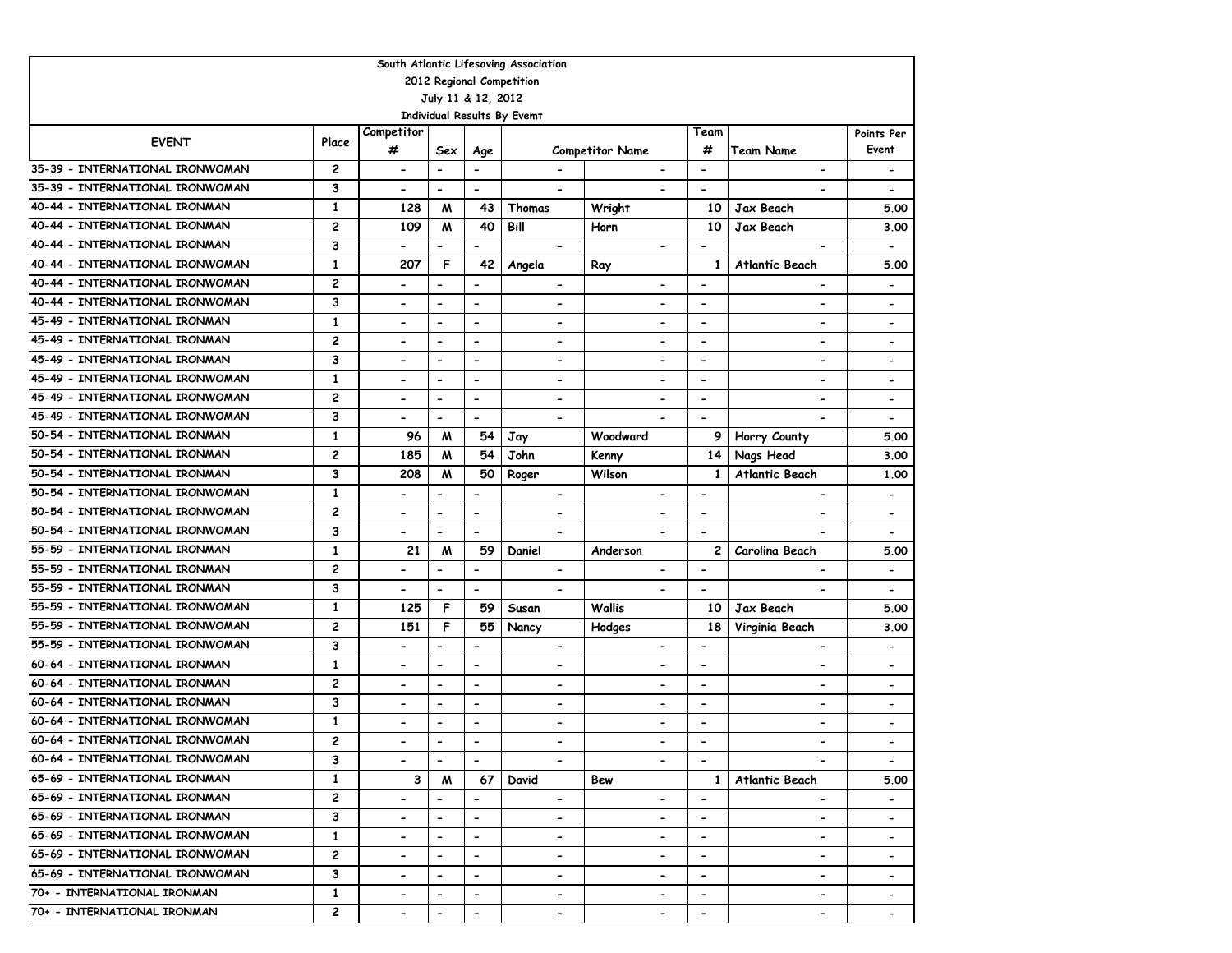| South Atlantic Lifesaving Association |                |                              |                          |                          |                              |                          |                          |                          |                          |  |  |  |  |
|---------------------------------------|----------------|------------------------------|--------------------------|--------------------------|------------------------------|--------------------------|--------------------------|--------------------------|--------------------------|--|--|--|--|
| 2012 Regional Competition             |                |                              |                          |                          |                              |                          |                          |                          |                          |  |  |  |  |
|                                       |                |                              | July 11 & 12, 2012       |                          |                              |                          |                          |                          |                          |  |  |  |  |
|                                       |                |                              |                          |                          | Individual Results By Evemt  |                          |                          |                          |                          |  |  |  |  |
| <b>EVENT</b>                          | Place          | Competitor<br>#              |                          |                          | <b>Competitor Name</b>       |                          | Team                     |                          | Points Per<br>Event      |  |  |  |  |
|                                       |                |                              | Sex                      | Age                      |                              |                          | #                        | <b>Team Name</b>         |                          |  |  |  |  |
| 70+ - INTERNATIONAL IRONMAN           | 3              | $\qquad \qquad \blacksquare$ | $\overline{\phantom{a}}$ | $\overline{a}$           | $\overline{\phantom{a}}$     | $\blacksquare$           | $\overline{\phantom{a}}$ | $\blacksquare$           |                          |  |  |  |  |
| 70+ - INTERNATIONAL IRONWOMAN         | $\mathbf{1}$   | $\overline{\phantom{0}}$     | $\blacksquare$           | $\blacksquare$           | $\overline{\phantom{a}}$     |                          | $\overline{\phantom{a}}$ |                          |                          |  |  |  |  |
| 70+ - INTERNATIONAL IRONWOMAN         | 2              | $\overline{\phantom{a}}$     | $\overline{\phantom{a}}$ | $\overline{\phantom{a}}$ | $\qquad \qquad \blacksquare$ |                          | $\overline{\phantom{a}}$ |                          | $\overline{\phantom{a}}$ |  |  |  |  |
| 70+ - INTERNATIONAL IRONWOMAN         | 3              | $\overline{\phantom{a}}$     | $\overline{\phantom{a}}$ | $\overline{a}$           |                              |                          | $\overline{\phantom{a}}$ |                          | $\overline{\phantom{a}}$ |  |  |  |  |
| OPEN MEN - BEACH FLAGS                | 1              | 110                          | M                        | 38                       | Bryon                        | <b>Iveson</b>            | 10                       | Jax Beach                | 12,00                    |  |  |  |  |
| OPEN MEN - BEACH FLAGS                | $\overline{c}$ | 107                          | W                        | 27                       | Ross                         | Ghiotto                  | 10                       | Jax Beach                | 10.00                    |  |  |  |  |
| OPEN MEN - BEACH FLAGS                | 3              | 116                          | W                        | 27                       | Artsiom                      | Naidzich                 | 10                       | Jax Beach                | 9.00                     |  |  |  |  |
| OPEN MEN - BEACH FLAGS                | 4              | 138                          | M                        | 24                       | Edmund                       | Kennedy                  | 13                       | Kure Beach               | 8.00                     |  |  |  |  |
| OPEN MEN - BEACH FLAGS                | 5              | 201                          | W                        | 20                       | John                         | <b>McClure</b>           | 16                       | St Johns County          | 7.00                     |  |  |  |  |
| OPEN MEN - BEACH FLAGS                | 6              | 175                          | M                        | 24                       | Jordy                        | Peacock                  | 19                       | Wrightsville Beach       | 5.00                     |  |  |  |  |
| OPEN MEN - BEACH FLAGS                | $\overline{7}$ | 176                          | W                        | 26                       | Mo                           | Peacock                  | 19                       | Wrightsville Beach       | 4.00                     |  |  |  |  |
| OPEN MEN - BEACH FLAGS                | 8              | 106                          | W                        | 22                       | Richard                      | Ghiotto                  | 10                       | Jax Beach                | 3.00                     |  |  |  |  |
| OPEN MEN - BEACH FLAGS                | 9              | 137                          | W                        | 21                       | Eric                         | Johnston                 | 13                       | Kure Beach               | 2.00                     |  |  |  |  |
| OPEN MEN - BEACH FLAGS                | 10             | 134                          | M                        | 22                       | Chris                        | Felmet                   | 13                       | Kure Beach               | 1.00                     |  |  |  |  |
| OPEN WOMEN - BEACH FLAGS              | $\mathbf{1}$   | 103                          | F                        | 16                       | Nicole                       | Emerson                  | 10                       | Jax Beach                | 12,00                    |  |  |  |  |
| OPEN WOMEN - BEACH FLAGS              | 2              | 77                           | M                        | 18                       | Madison                      | Ash                      | 9                        | Horry County             | 10.00                    |  |  |  |  |
| OPEN WOMEN - BEACH FLAGS              | 3              | 79                           | F                        | 21                       | Jamie                        | Barkdull                 | 9                        | Horry County             | 9.00                     |  |  |  |  |
| OPEN WOMEN - BEACH FLAGS              | 4              | 51                           | F                        | 25                       | Jordan                       | Hill                     | 5                        | Corolla                  | 8.00                     |  |  |  |  |
| OPEN WOMEN - BEACH FLAGS              | 5              | 190                          | F                        | 18                       | Léa                          | Raiche-Marsden           | 14                       | Nags Head                | 7.00                     |  |  |  |  |
| OPEN WOMEN - BEACH FLAGS              | 6              | 86                           | F                        | 23                       | Cassidy                      | Hannigan                 |                          | Horry County             | 5.00                     |  |  |  |  |
| OPEN WOMEN - BEACH FLAGS              | $\overline{7}$ | 24                           | F                        | 21                       | Alyssa                       | <b>Bennett</b>           | 2                        | Carolina Beach           | 4.00                     |  |  |  |  |
| OPEN WOMEN - BEACH FLAGS              | 8              | 11                           | F                        | 27                       | Rebekah                      | Lindsey                  | $\mathbf{1}$             | Atlantic Beach           | 3.00                     |  |  |  |  |
| OPEN WOMEN - BEACH FLAGS              | 9              | 91                           | F                        | 18                       | Marisa                       | Maher                    | 9                        | Horry County             | 2.00                     |  |  |  |  |
| OPEN WOMEN - BEACH FLAGS              | 10             | 30                           | F                        | 25                       | Mallory                      | Albritton                | 2                        | Carolina Beach           | 1.00                     |  |  |  |  |
| 30-34 MEN - BEACH FLAGS               | $\mathbf{1}$   | 52                           | M                        | 32                       | Mike                         | Hudson                   | 5                        | Corolla                  | 5.00                     |  |  |  |  |
| 30-34 MEN - BEACH FLAGS               | $\overline{c}$ | 26                           | M                        | 30                       | Shawn                        | Johnson                  | 2                        | Carolina Beach           | 3.00                     |  |  |  |  |
| 30-34 MEN - BEACH FLAGS               | 3              | 18                           | M                        | 30                       | Kenneth                      | Reeves                   | 1                        | Atlantic Beach           | 1.00                     |  |  |  |  |
| 30-34 WOMEN - BEACH FLAGS             | 1              | 188                          | F                        | 30                       | Stephanie                    | Motz                     | 14                       | Nags Head                | 5.00                     |  |  |  |  |
| 30-34 WOMEN - BEACH FLAGS             | 2              | 186                          | F                        | 31                       | Bethany                      | McCullough               | 14                       | Nags Head                | 3.00                     |  |  |  |  |
| 30-34 WOMEN - BEACH FLAGS             | 3              | $\qquad \qquad \blacksquare$ |                          |                          |                              |                          | $\overline{\phantom{a}}$ |                          |                          |  |  |  |  |
| 35-39 MEN - BEACH FLAGS               | 1              | 110                          | W                        | 38                       | Bryon                        | <b>Iveson</b>            | 10                       | Jax Beach                | 5.00                     |  |  |  |  |
| 35-39 MEN - BEACH FLAGS               | $\overline{c}$ | 54                           | M                        | 35                       | Pete                         | Luke                     | 5.                       | Corolla                  | 3.00                     |  |  |  |  |
| 35-39 MEN - BEACH FLAGS               | 3              | 63                           | M                        | 36                       | Daniel                       | Condell                  | 8                        | <b>Hilton Head</b>       | 1.00                     |  |  |  |  |
| 35-39 WOMEN - BEACH FLAGS             | $\mathbf{1}$   | $\overline{\phantom{0}}$     |                          | $\blacksquare$           |                              | $\blacksquare$           | $\blacksquare$           | $\overline{\phantom{0}}$ |                          |  |  |  |  |
| 35-39 WOMEN - BEACH FLAGS             | 2              |                              |                          |                          | $\blacksquare$               |                          |                          |                          |                          |  |  |  |  |
| 35-39 WOMEN - BEACH FLAGS             |                | $\overline{\phantom{0}}$     |                          | $\overline{\phantom{0}}$ | $\blacksquare$               | $\overline{\phantom{a}}$ | $\overline{\phantom{a}}$ | $\overline{\phantom{0}}$ | $\overline{\phantom{a}}$ |  |  |  |  |
| 40-44 MEN - BEACH FLAGS               | 3              | $\overline{\phantom{0}}$     |                          | $\blacksquare$           |                              |                          | $\overline{\phantom{a}}$ |                          | $\overline{\phantom{0}}$ |  |  |  |  |
|                                       | $\mathbf{1}$   | 128                          | M                        | 43                       | Thomas                       | Wright                   | 10                       | Jax Beach                | 5.00                     |  |  |  |  |
| 40-44 MEN - BEACH FLAGS               | 2              | 17                           | M                        | 43                       | John                         | <b>Phillips</b>          | 1                        | Atlantic Beach           | 3.00                     |  |  |  |  |
| 40-44 MEN - BEACH FLAGS               | 3              | 102                          | M                        | 42                       | Rob                          | Emahiser                 | 10                       | Jax Beach                | 1.00                     |  |  |  |  |
| 40-44 WOMEN - BEACH FLAGS             | $\mathbf{1}$   | 207                          | F                        | 42                       | Angela                       | Ray                      | 1                        | Atlantic Beach           | 5.00                     |  |  |  |  |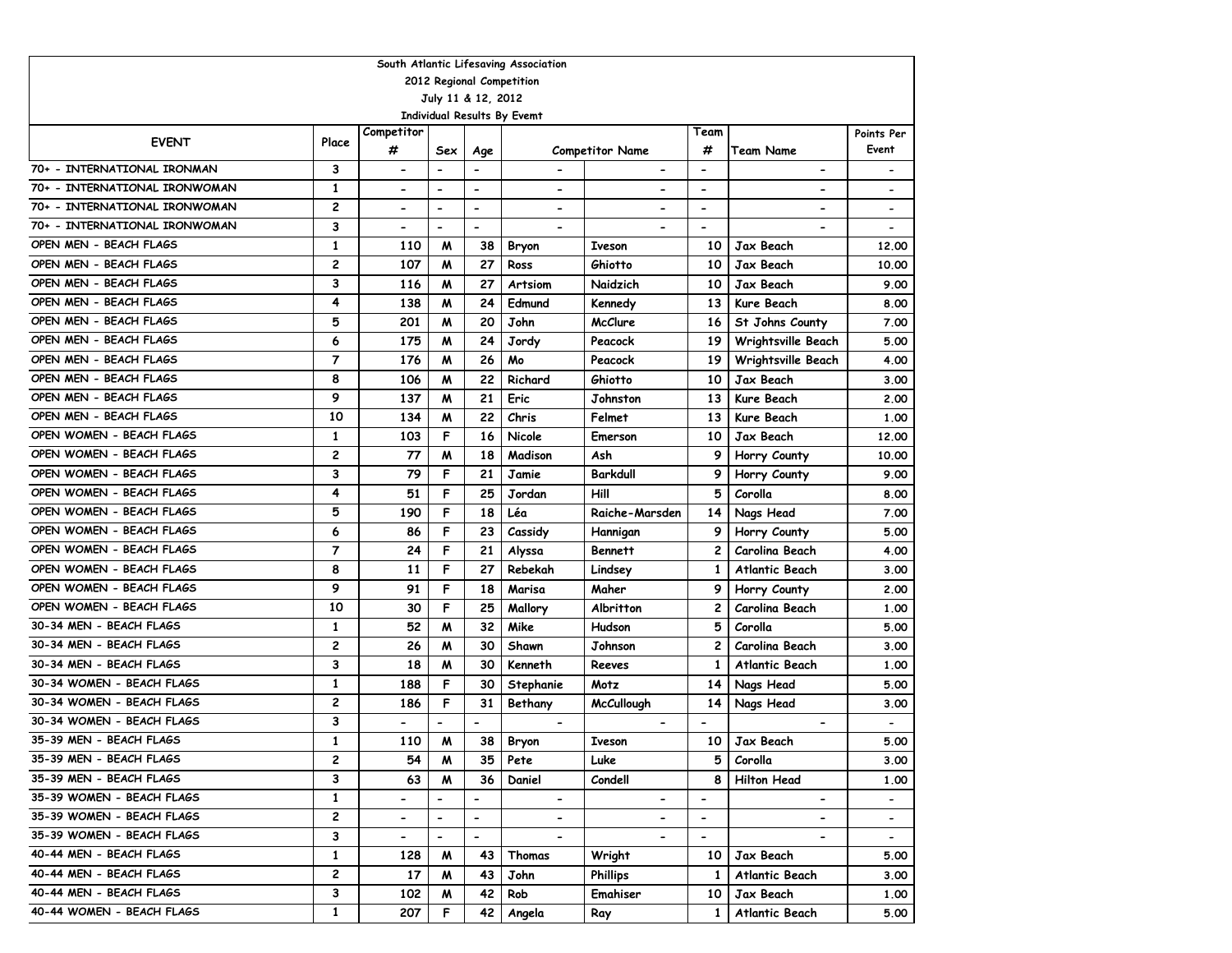|                                                          |                         |                              |                              |                          | South Atlantic Lifesaving Association |                              |                              |                              |                          |  |  |  |  |
|----------------------------------------------------------|-------------------------|------------------------------|------------------------------|--------------------------|---------------------------------------|------------------------------|------------------------------|------------------------------|--------------------------|--|--|--|--|
| 2012 Regional Competition                                |                         |                              |                              |                          |                                       |                              |                              |                              |                          |  |  |  |  |
| July 11 & 12, 2012<br><b>Individual Results By Evemt</b> |                         |                              |                              |                          |                                       |                              |                              |                              |                          |  |  |  |  |
|                                                          |                         |                              |                              |                          |                                       |                              |                              |                              |                          |  |  |  |  |
| <b>EVENT</b>                                             | Place                   | Competitor                   |                              |                          |                                       |                              | Team                         |                              | Points Per               |  |  |  |  |
|                                                          |                         | #                            | Sex                          | Age                      |                                       | <b>Competitor Name</b>       | #                            | <b>Team Name</b>             | Event                    |  |  |  |  |
| 40-44 WOMEN - BEACH FLAGS                                | $\overline{c}$          | $\overline{\phantom{a}}$     | $\overline{\phantom{a}}$     | $\overline{\phantom{a}}$ | $\hbox{\small -}$                     | $\overline{\phantom{a}}$     | $\overline{\phantom{a}}$     | $\overline{\phantom{a}}$     | $\overline{\phantom{a}}$ |  |  |  |  |
| 40-44 WOMEN - BEACH FLAGS                                | 3                       | $\overline{\phantom{0}}$     | $\qquad \qquad \blacksquare$ | $\overline{\phantom{a}}$ | $\overline{\phantom{a}}$              | $\overline{\phantom{0}}$     | $\overline{\phantom{a}}$     | $\qquad \qquad \blacksquare$ | $\overline{\phantom{a}}$ |  |  |  |  |
| 45-49 MEN - BEACH FLAGS                                  | $\mathbf{1}$            | $\overline{\phantom{a}}$     | $\overline{\phantom{a}}$     | $\overline{\phantom{m}}$ | $\hbox{\small -}$                     | $\overline{\phantom{0}}$     | $\overline{\phantom{a}}$     | $\qquad \qquad \blacksquare$ | $\overline{\phantom{a}}$ |  |  |  |  |
| 45-49 MEN - BEACH FLAGS                                  | 2                       | $\overline{\phantom{0}}$     | $\overline{\phantom{m}}$     | $\overline{\phantom{a}}$ | $\blacksquare$                        | $\overline{\phantom{0}}$     | $\overline{\phantom{a}}$     | $\qquad \qquad \blacksquare$ | $\overline{\phantom{a}}$ |  |  |  |  |
| 45-49 MEN - BEACH FLAGS                                  | 3                       | $\overline{\phantom{0}}$     | $\overline{\phantom{0}}$     | $\overline{\phantom{a}}$ |                                       | $\overline{\phantom{0}}$     | $\overline{\phantom{a}}$     | $\overline{\phantom{a}}$     | $\overline{\phantom{a}}$ |  |  |  |  |
| 45-49 WOMEN - BEACH FLAGS                                | $\mathbf{1}$            | 189                          | F                            | 49                       | Valerie                               | Netsch                       | 14                           | Nags Head                    | 5.00                     |  |  |  |  |
| 45-49 WOMEN - BEACH FLAGS                                | 2                       | $\hbox{\small -}$            | $\overline{\phantom{a}}$     | $\overline{\phantom{a}}$ | $\hbox{\small -}$                     |                              | $\overline{\phantom{a}}$     | -                            | $\overline{\phantom{a}}$ |  |  |  |  |
| 45-49 WOMEN - BEACH FLAGS                                | 3                       | $\blacksquare$               | $\overline{\phantom{0}}$     | $\overline{\phantom{a}}$ | $\blacksquare$                        | $\overline{\phantom{0}}$     | $\blacksquare$               |                              | $\overline{\phantom{a}}$ |  |  |  |  |
| 50-54 MEN - BEACH FLAGS                                  | $\mathbf{1}$            | 208                          | M                            | 50                       | Roger                                 | Wilson                       | $\mathbf{1}$                 | Atlantic Beach               | 5.00                     |  |  |  |  |
| 50-54 MEN - BEACH FLAGS                                  | 2                       | 96                           | M                            | 54                       | Jay                                   | Woodward                     | 9                            | Horry County                 | 3.00                     |  |  |  |  |
| 50-54 MEN - BEACH FLAGS                                  | 3                       | 185                          | M                            | 54                       | John                                  | Kenny                        | 14                           | Nags Head                    | 1.00                     |  |  |  |  |
| 50-54 WOMEN - BEACH FLAGS                                | $\mathbf{1}$            | $\blacksquare$               | $\overline{\phantom{0}}$     | $\overline{\phantom{m}}$ | $\hbox{\small -}$                     | $\overline{\phantom{0}}$     | $\overline{\phantom{a}}$     | $\overline{\phantom{a}}$     | $\overline{\phantom{a}}$ |  |  |  |  |
| 50-54 WOMEN - BEACH FLAGS                                | $\overline{c}$          | $\blacksquare$               | $\overline{\phantom{0}}$     | $\overline{\phantom{m}}$ | $\qquad \qquad \blacksquare$          | $\overline{\phantom{0}}$     | $\overline{\phantom{a}}$     | $\overline{\phantom{a}}$     | $\overline{\phantom{a}}$ |  |  |  |  |
| 50-54 WOMEN - BEACH FLAGS                                | 3                       |                              | $\overline{\phantom{0}}$     | $\overline{\phantom{a}}$ |                                       |                              | $\overline{\phantom{a}}$     |                              | $\overline{\phantom{a}}$ |  |  |  |  |
| 55-59 MEN - BEACH FLAGS                                  | $\mathbf{1}$            | 80                           | M                            | 58                       | <b>Duke</b>                           | Brown                        | 9                            | Horry County                 | 5.00                     |  |  |  |  |
| 55-59 MEN - BEACH FLAGS                                  | $\overline{\mathbf{c}}$ | 21                           | M                            | 59                       | Daniel                                | Anderson                     | 2                            | Carolina Beach               | 3.00                     |  |  |  |  |
| 55-59 MEN - BEACH FLAGS                                  | 3                       |                              | $\overline{a}$               | $\overline{\phantom{a}}$ | $\blacksquare$                        | $\qquad \qquad \blacksquare$ | $\qquad \qquad \blacksquare$ |                              | $\overline{\phantom{a}}$ |  |  |  |  |
| 55-59 WOMEN - BEACH FLAGS                                | $\mathbf{1}$            | 151                          | F                            | 55                       | Nancy                                 | Hodges                       | 18                           | Virginia Beach               | 5.00                     |  |  |  |  |
| 55-59 WOMEN - BEACH FLAGS                                | $\overline{\mathbf{c}}$ | 125                          | F                            | 59                       | Susan                                 | Wallis                       | 10                           | <b>Jax Beach</b>             | 3.00                     |  |  |  |  |
| 55-59 WOMEN - BEACH FLAGS                                | 3                       |                              | $\overline{\phantom{0}}$     | $\overline{\phantom{a}}$ | $\blacksquare$                        | $\overline{\phantom{a}}$     | $\blacksquare$               | $\overline{\phantom{a}}$     | $\overline{\phantom{a}}$ |  |  |  |  |
| 60-64 MEN - BEACH FLAGS                                  | $\mathbf{1}$            | 182                          | M                            | 64                       | Harold                                | Heglar                       | 13                           | Kure Beach                   | 5.00                     |  |  |  |  |
| 60-64 MEN - BEACH FLAGS                                  | $\overline{\mathbf{c}}$ | $\blacksquare$               | $\qquad \qquad \blacksquare$ | $\overline{\phantom{a}}$ | $\blacksquare$                        | $\overline{\phantom{a}}$     | $\overline{\phantom{a}}$     | $\overline{\phantom{0}}$     | $\overline{\phantom{a}}$ |  |  |  |  |
| 60-64 MEN - BEACH FLAGS                                  | 3                       | $\overline{\phantom{a}}$     | $\overline{a}$               | $\blacksquare$           | $\blacksquare$                        | $\overline{\phantom{0}}$     | $\blacksquare$               | $\overline{\phantom{0}}$     | $\overline{\phantom{a}}$ |  |  |  |  |
| 60-64 WOMEN - BEACH FLAGS                                | $\mathbf{1}$            | $\overline{\phantom{a}}$     | $\qquad \qquad \blacksquare$ | $\blacksquare$           | $\overline{\phantom{a}}$              | $\overline{\phantom{0}}$     | $\blacksquare$               | $\overline{\phantom{0}}$     | $\overline{\phantom{a}}$ |  |  |  |  |
| 60-64 WOMEN - BEACH FLAGS                                | 2                       | $\blacksquare$               | $\overline{\phantom{a}}$     | $\overline{\phantom{a}}$ | $\hbox{\small -}$                     | $\qquad \qquad \blacksquare$ | $\overline{\phantom{a}}$     | $\overline{\phantom{a}}$     | $\overline{\phantom{a}}$ |  |  |  |  |
| 60-64 WOMEN - BEACH FLAGS                                | 3                       |                              | $\qquad \qquad \blacksquare$ | $\blacksquare$           | $\blacksquare$                        | $\overline{\phantom{0}}$     | $\overline{\phantom{a}}$     |                              | $\blacksquare$           |  |  |  |  |
| 65-69 MEN - BEACH FLAGS                                  | $\mathbf{1}$            | 3                            | M                            | 67                       | David                                 | Bew                          | $\mathbf{1}$                 | <b>Atlantic Beach</b>        | 5.00                     |  |  |  |  |
| 65-69 MEN - BEACH FLAGS                                  | $\overline{c}$          | $\blacksquare$               | $\overline{a}$               | $\blacksquare$           | $\blacksquare$                        | $\overline{\phantom{0}}$     | $\overline{\phantom{a}}$     | $\qquad \qquad \blacksquare$ | $\overline{\phantom{a}}$ |  |  |  |  |
| 65-69 MEN - BEACH FLAGS                                  | 3                       | $\blacksquare$               | $\overline{\phantom{0}}$     | $\overline{\phantom{a}}$ | $\overline{\phantom{a}}$              | $\overline{\phantom{0}}$     | $\overline{\phantom{a}}$     | $\qquad \qquad \blacksquare$ | $\overline{\phantom{a}}$ |  |  |  |  |
| 65-69 WOMEN - BEACH FLAGS                                | $\mathbf{1}$            | $\blacksquare$               | $\blacksquare$               | $\overline{\phantom{a}}$ | $\overline{\phantom{a}}$              | $\qquad \qquad \blacksquare$ | $\overline{\phantom{a}}$     | $\qquad \qquad \blacksquare$ | $\overline{\phantom{a}}$ |  |  |  |  |
| 65-69 WOMEN - BEACH FLAGS                                | 2                       |                              | $\qquad \qquad \blacksquare$ | $\overline{\phantom{a}}$ | $\qquad \qquad \blacksquare$          | $\qquad \qquad \blacksquare$ | $\overline{\phantom{a}}$     | -                            |                          |  |  |  |  |
| 65-69 WOMEN - BEACH FLAGS                                | 3                       | $\overline{\phantom{0}}$     | $\hbox{\small -}$            | $\overline{\phantom{a}}$ | $\overline{\phantom{a}}$              | $\overline{\phantom{0}}$     | $\blacksquare$               | $\qquad \qquad \blacksquare$ |                          |  |  |  |  |
| 70+ MEN - BEACH FLAGS                                    | $\mathbf{1}$            |                              |                              |                          | $\blacksquare$                        |                              |                              |                              |                          |  |  |  |  |
| 70+ MEN - BEACH FLAGS                                    | $\overline{c}$          | $\blacksquare$               | $\blacksquare$               | $\overline{\phantom{a}}$ | $\blacksquare$                        | $\overline{\phantom{0}}$     | $\overline{\phantom{a}}$     | $\overline{\phantom{0}}$     |                          |  |  |  |  |
| 70+ MEN - BEACH FLAGS                                    | 3                       | $\blacksquare$               | $\blacksquare$               | $\blacksquare$           | $\overline{\phantom{a}}$              | $\overline{\phantom{0}}$     | $\overline{\phantom{a}}$     | $\overline{\phantom{a}}$     |                          |  |  |  |  |
| 70+ WOMEN - BEACH FLAGS                                  | $\mathbf{1}$            |                              | $\overline{\phantom{a}}$     | $\blacksquare$           | $\overline{\phantom{a}}$              |                              | $\blacksquare$               | $\overline{\phantom{0}}$     |                          |  |  |  |  |
| 70+ WOMEN - BEACH FLAGS                                  | $\overline{c}$          | $\qquad \qquad \blacksquare$ | $\hbox{\small -}$            | $\overline{\phantom{a}}$ | $\overline{\phantom{a}}$              |                              | $\overline{\phantom{a}}$     | $\qquad \qquad \blacksquare$ | $\overline{\phantom{a}}$ |  |  |  |  |
| 70+ WOMEN - BEACH FLAGS                                  | 3                       | $\overline{\phantom{a}}$     | $\overline{\phantom{0}}$     | $\overline{\phantom{a}}$ | $\hbox{\small -}$                     | $\overline{\phantom{0}}$     | $\overline{\phantom{a}}$     | $\qquad \qquad \blacksquare$ | $\overline{\phantom{0}}$ |  |  |  |  |
| OPEN MEN - TAPLIN RELAY                                  | 1                       | 112                          | M                            | 22                       | Tim                                   | Kiline                       | 10                           | Jax Beach                    | 3.00                     |  |  |  |  |
| OPEN MEN - TAPLIN RELAY                                  | $\mathbf{1}$            | 122                          | M                            | 21                       | Thomas                                | Stowe                        | 10                           | Jax Beach                    | 3.00                     |  |  |  |  |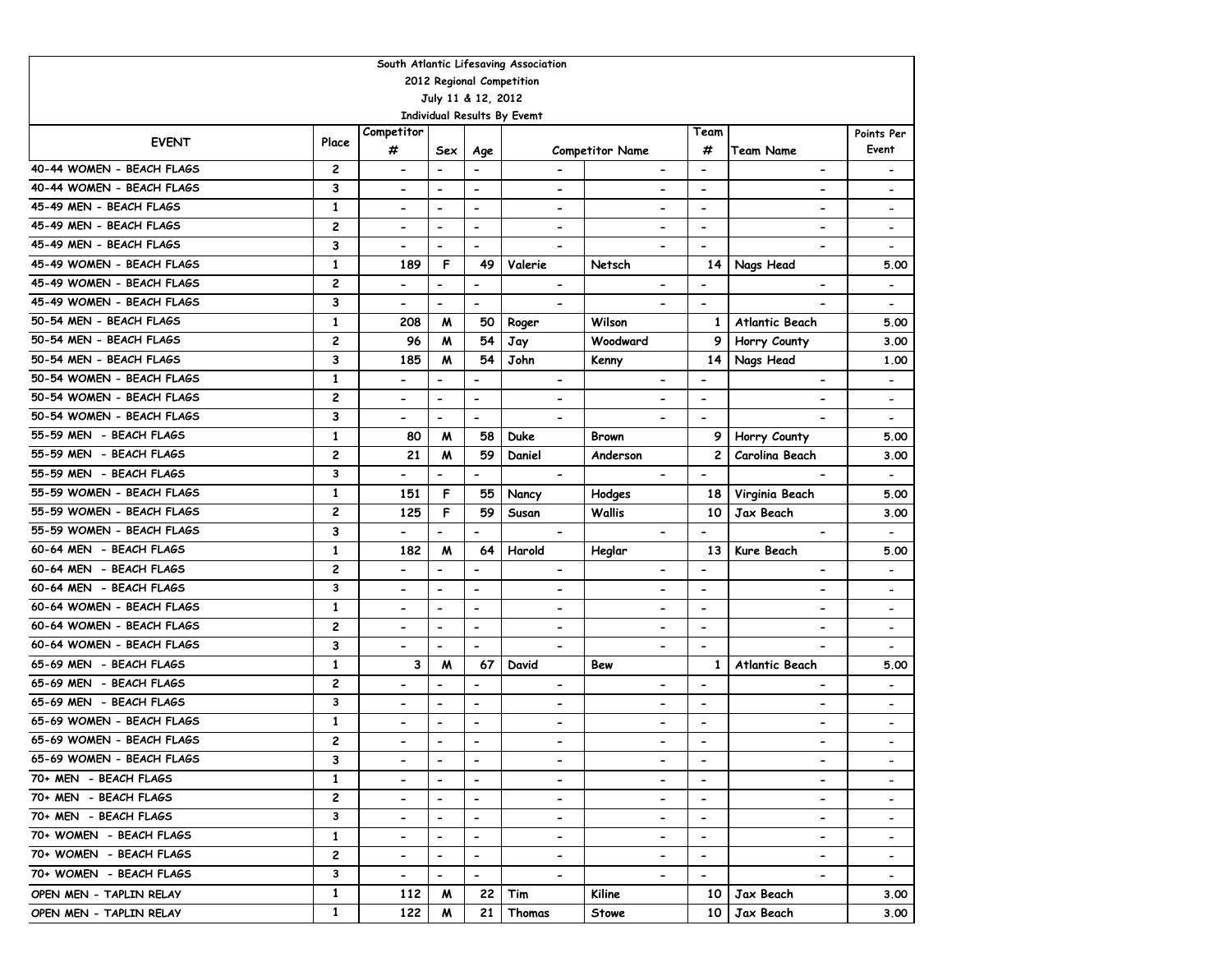| South Atlantic Lifesaving Association              |                |                 |                    |           |                             |                                   |           |                          |                     |  |  |  |  |
|----------------------------------------------------|----------------|-----------------|--------------------|-----------|-----------------------------|-----------------------------------|-----------|--------------------------|---------------------|--|--|--|--|
| 2012 Regional Competition                          |                |                 |                    |           |                             |                                   |           |                          |                     |  |  |  |  |
|                                                    |                |                 | July 11 & 12, 2012 |           |                             |                                   |           |                          |                     |  |  |  |  |
|                                                    |                |                 |                    |           | Individual Results By Evemt |                                   |           |                          |                     |  |  |  |  |
| <b>EVENT</b>                                       | Place          | Competitor<br># | Sex                |           |                             |                                   | Team<br># | Team Name                | Points Per<br>Event |  |  |  |  |
| OPEN MEN - TAPLIN RELAY                            | 1              | 107             | M                  | Age<br>27 | Ross                        | <b>Competitor Name</b><br>Ghiotto | 10        | Jax Beach                | 3.00                |  |  |  |  |
| OPEN MEN - TAPLIN RELAY                            | 1              | 115             | M                  | 31        | Nick                        | Macko                             | 10        | Jax Beach                | 3.00                |  |  |  |  |
|                                                    | $\mathbf{2}$   | 116             | M                  | 27        |                             | Naidzich                          | 10        | Jax Beach                |                     |  |  |  |  |
| OPEN MEN - TAPLIN RELAY                            | $\overline{c}$ | 117             | M                  | 20        | Artsiom<br>Eli              | <b>Phillips</b>                   | 10        | Jax Beach                | 2.50                |  |  |  |  |
| OPEN MEN - TAPLIN RELAY<br>OPEN MEN - TAPLIN RELAY | $\overline{c}$ | 119             | M                  | 22        | Andrew                      | Scott                             | 10        | Jax Beach                | 2.50<br>2.50        |  |  |  |  |
| OPEN MEN - TAPLIN RELAY                            | $\overline{c}$ | 127             | м                  | 32        | Corey                       | Wright                            | 10        | Jax Beach                | 2.50                |  |  |  |  |
| OPEN MEN - TAPLIN RELAY                            | 3              | 108             | м                  | 27        | Ben                         | Hedstrom                          | 10        | Jax Beach                | 2.25                |  |  |  |  |
| OPEN MEN - TAPLIN RELAY                            | 3              | 123             | M                  | 17        | Ryan                        | Tocco                             | 10        | Jax Beach                | 2.25                |  |  |  |  |
| OPEN MEN - TAPLIN RELAY                            | 3              | 124             | M                  | 21        | Joseph                      | Walcutt                           | 10        | Jax Beach                | 2.25                |  |  |  |  |
| OPEN MEN - TAPLIN RELAY                            | 3              | 100             | M                  | 23        | Coby                        | Davis                             | 10        | Jax Beach                | 2.25                |  |  |  |  |
| OPEN MEN - TAPLIN RELAY                            | 4              | 110             | M                  | 38        | Bryon                       | <b>Iveson</b>                     | 10        | Jax Beach                | 2.00                |  |  |  |  |
| OPEN MEN - TAPLIN RELAY                            | 4              | 128             | M                  | 43        | Thomas                      | Wright                            | 10        | Jax Beach                | 2.00                |  |  |  |  |
| OPEN MEN - TAPLIN RELAY                            | 4              | 113             | M                  | 32        | Geoff                       | Lutz                              | 10        | Jax Beach                | 2.00                |  |  |  |  |
| OPEN MEN - TAPLIN RELAY                            | 4              | 109             | м                  | 40        | Bill                        | Horn                              | 10        | Jax Beach                | 2.00                |  |  |  |  |
| OPEN MEN - TAPLIN RELAY                            | 5              | 8               | m                  | 20        | Blake                       | Elhers                            | 1         | <b>Atlantic Beach</b>    | 1.75                |  |  |  |  |
| OPEN MEN - TAPLIN RELAY                            | 5              | 4               | M                  | 20        | Kyle                        | Boudreaux                         | 1         | Atlantic Beach           | 1.75                |  |  |  |  |
| OPEN MEN - TAPLIN RELAY                            | 5              | 2               | M                  | 26        | Josh                        | Ashley                            | 1         | Atlantic Beach           | 1.75                |  |  |  |  |
| OPEN MEN - TAPLIN RELAY                            | 5              | 13              | M                  | 19        | Trevor                      | Lynch                             | 1         | Atlantic Beach           | 1.75                |  |  |  |  |
| OPEN MEN - TAPLIN RELAY                            | 6              | 192             | M                  | 20        | Matthew                     | Rose                              | 14        | Nags Head                | 1.25                |  |  |  |  |
| OPEN MEN - TAPLIN RELAY                            | 6              | 187             | M                  | 34        | Chad                        | Motz                              | 14        | Nags Head                | 1.25                |  |  |  |  |
| OPEN MEN - TAPLIN RELAY                            | 6              | 191             | M                  | 23        | Jeffrey                     | Robinson                          | 14        | Nags Head                | 1.25                |  |  |  |  |
| OPEN MEN - TAPLIN RELAY                            | 6              | 193             | M                  | 23        | Brain                       | Schmitt                           | 14        | Nags Head                | 1.25                |  |  |  |  |
| OPEN MEN - TAPLIN RELAY                            | $\overline{7}$ | 1               | M                  | 26        | Garrett                     | Adamson                           | 1         | <b>Atlantic Beach</b>    | 1.00                |  |  |  |  |
| OPEN MEN - TAPLIN RELAY                            | $\overline{7}$ | 10              | M                  | 30        | Carrey                      | Ian                               | 1         | Atlantic Beach           | 1.00                |  |  |  |  |
| OPEN MEN - TAPLIN RELAY                            | $\overline{7}$ | 6               | M                  | 21        | Tyler                       | Caltrider                         | 1         | Atlantic Beach           | 1.00                |  |  |  |  |
| OPEN MEN - TAPLIN RELAY                            | $\overline{7}$ | 16              | M                  | 28        | Garrett                     | Opper                             | 1         | <b>Atlantic Beach</b>    | 1.00                |  |  |  |  |
| OPEN MEN - TAPLIN RELAY                            | 8              | 22              | M                  | 22        | Evan                        | Anderson                          | 2         | Carolina Beach           | 0.75                |  |  |  |  |
| OPEN MEN - TAPLIN RELAY                            | 8              | 27              | M                  | 20        | Brian                       | Keehn                             | 2         | Carolina Beach           | 0.75                |  |  |  |  |
| OPEN MEN - TAPLIN RELAY                            | 8              | 25              | M                  | 17        | Ben                         | Clark                             | 2         | Carolina Beach           | 0.75                |  |  |  |  |
| OPEN MEN - TAPLIN RELAY                            | 8              | 32              | M                  | 22        | Michael                     | Mulleavey                         | 2         | Carolina Beach           | 0.75                |  |  |  |  |
| OPEN MEN - TAPLIN RELAY                            | 9              | 47              | M                  | 22        | Ed                          | <b>Simmons</b>                    | 3         | <b>Charleston County</b> | 0.50                |  |  |  |  |
| OPEN MEN - TAPLIN RELAY                            | 9              | 38              | M                  | 21        | Allan                       | DaPore                            | 3.        | Charleston County        | 0.50                |  |  |  |  |
| OPEN MEN - TAPLIN RELAY                            | 9              | 37              | M                  | 21        | Eric                        | Craig                             | 3         | <b>Charleston County</b> | 0.50                |  |  |  |  |
| OPEN MEN - TAPLIN RELAY                            | 9              | 50              | M                  | 24        | Fred                        | Tucker                            | 3         | <b>Charleston County</b> | 0.50                |  |  |  |  |
| OPEN MEN - TAPLIN RELAY                            | 10             | 177             | W                  | 24        | Harrison                    | Purcell                           | 19        | Wrightsville Beach       | 0.25                |  |  |  |  |
| OPEN MEN - TAPLIN RELAY                            | 10             | 174             | W                  | 22        | Brandon                     | <b>Hicks</b>                      | 19        | Wrightsville Beach       | 0.25                |  |  |  |  |
| OPEN MEN - TAPLIN RELAY                            | 10             | 175             | M                  | 24        | Jordy                       | Peacock                           | 19        | Wrightsville Beach       | 0.25                |  |  |  |  |
| OPEN MEN - TAPLIN RELAY                            | 10             | 172             | M                  | 25        | Bobby                       | Guntoro                           | 19        | Wrightsville Beach       | 0.25                |  |  |  |  |
| OPEN WOMEN - TAPLIN RELAY                          | $\mathbf{1}$   | 51              | F                  | 25        | Jordan                      | Hill                              | 5         | Corolla                  | 3.00                |  |  |  |  |
| OPEN WOMEN - TAPLIN RELAY                          | $\mathbf{1}$   | 57              | F                  | 22        | Amanda                      | Skonezney                         | 5         | Corolla                  | 3.00                |  |  |  |  |